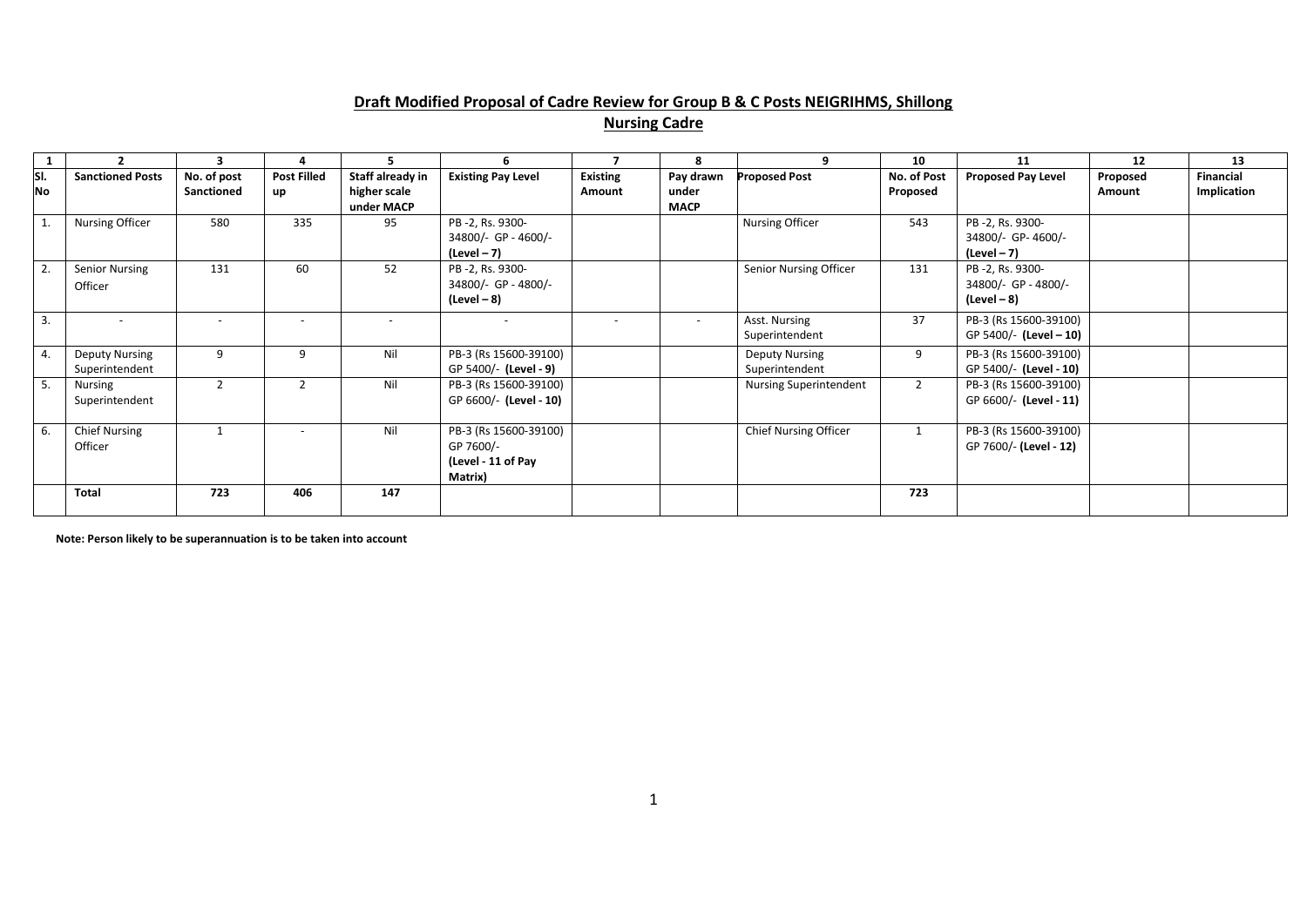# **Draft Modified Proposal of Cadre Review for Group B & C Posts NEIGRIHMS, Shillong Radiology Cadre**

| -1               |                                                                     | 3                         |                          | э                                              | 6                                                 |                           | 8                                 | $\alpha$                                | 10                      | 11                                              | 12                 | 13                              |
|------------------|---------------------------------------------------------------------|---------------------------|--------------------------|------------------------------------------------|---------------------------------------------------|---------------------------|-----------------------------------|-----------------------------------------|-------------------------|-------------------------------------------------|--------------------|---------------------------------|
| SI.<br>No        | <b>Sanctioned Posts</b>                                             | No. of post<br>Sanctioned | <b>Post Filled</b><br>up | Staff already in<br>higher scale<br>under MACP | <b>Existing Pay Level</b>                         | <b>Existing</b><br>Amount | Pay drawn<br>under<br><b>MACP</b> | <b>Proposed Post</b>                    | No. of Post<br>Proposed | <b>Proposed Pay Level</b>                       | Proposed<br>Amount | <b>Financial</b><br>Implication |
|                  | Dark Room<br>Assistant                                              | 11                        | 10                       |                                                | PB-1(Rs.5200-20200)<br>GP 1900/- (Level - 2       |                           |                                   | Asst. Technician<br>(Radiology)         | 11                      | PB-1 (Rs. 5200-20200)<br>GP 2800/- (Level-5)    |                    |                                 |
| $\overline{2}$ . | Technical<br>Assistant/<br>Technician                               | 3                         |                          | Nil                                            | PB-1 (Rs. 5200-20200)<br>GP 2800/- (Level-5)      |                           |                                   | Technician (Radiology)                  | 14                      | PB-2 (Rs.9300-34800)<br>GP 4200/- (Level - 6)   |                    |                                 |
| 3.               | Radiographer                                                        | 12                        |                          |                                                | PB-2(Rs.9300-34800)<br>GP 4200/- (Level - 6)      |                           |                                   |                                         |                         |                                                 |                    |                                 |
|                  | Sr. X-Ray<br>Technician                                             | 6                         | 6                        | Nil                                            | PB-2(Rs.9300-34800)<br>GP 4200/-<br>$(Level - 6)$ |                           |                                   | Officer<br>Technical<br>(Radiology)     | 6                       | PB-2(Rs.9300-34800)<br>GP 4600/- (Level - 7)    |                    |                                 |
| 6.               | Radiology<br>Supervisor/CT<br>Scan/GE<br>Radiology/Radiogr<br>apher | 3                         | $\overline{\phantom{a}}$ | Nil                                            | PB-2(Rs.9300-34800)<br>GP 4600/- (Level - 7)      |                           |                                   | Senior Technical Officer<br>(Radiology) | 3                       | PB-2(Rs.9300-34800)<br>GP 4800/- (Level - 8)    |                    |                                 |
| 7.               | $\overline{\phantom{a}}$                                            | $\sim$                    | $\blacksquare$           | $\overline{\phantom{a}}$                       | $\overline{\phantom{a}}$                          | $\overline{\phantom{a}}$  | $\overline{\phantom{a}}$          | Chief Technical Officer<br>(Radiology)  | 1                       | PB-3 (Rs 15600-39100)<br>GP 5400/- (Level - 10) |                    |                                 |
|                  | <b>Total</b>                                                        | 35                        | 23                       |                                                |                                                   |                           |                                   |                                         | 35                      |                                                 |                    |                                 |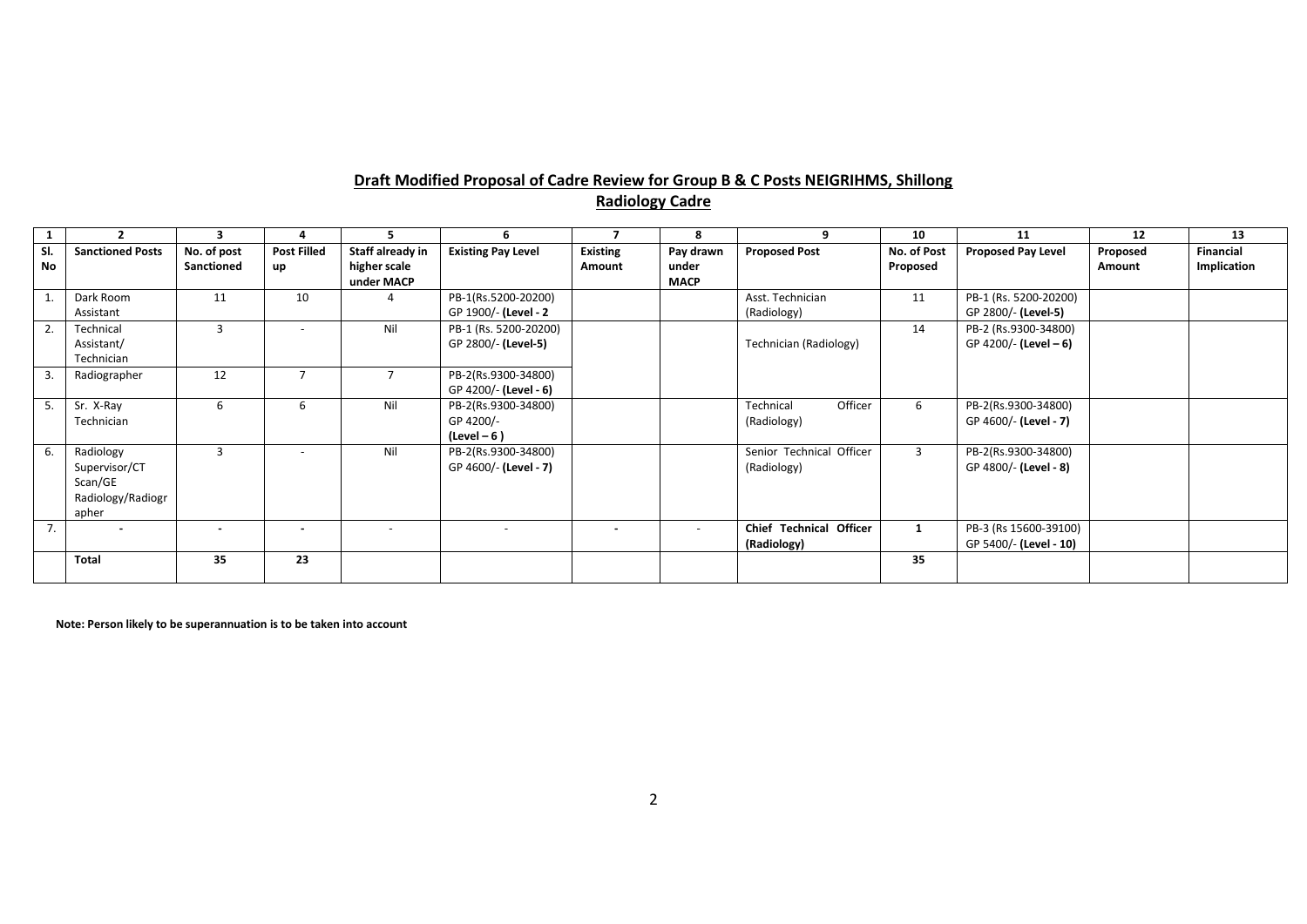# **Draft Modified Proposal of Cadre Review for Group B & C Posts NEIGRIHMS, Shillong**

**Laboratory Cadre**

|                |                                         | 3                         |                          |                                                |                                               |                           |                         |                                         | 10                      | 11                                              | 12                 | 13                       |
|----------------|-----------------------------------------|---------------------------|--------------------------|------------------------------------------------|-----------------------------------------------|---------------------------|-------------------------|-----------------------------------------|-------------------------|-------------------------------------------------|--------------------|--------------------------|
| SI.<br>No      | <b>Sanctioned Posts</b>                 | No. of post<br>Sanctioned | <b>Post Filled</b><br>up | Staff already in<br>higher scale<br>under MACP | <b>Existing Pay Level</b>                     | <b>Existing</b><br>Amount | Pay drawn<br>under MACP | <b>Proposed Post</b>                    | No. of Post<br>Proposed | <b>Proposed Pay Level</b>                       | Proposed<br>Amount | Financial<br>Implication |
|                | <b>BCG Technician</b>                   | 6                         | 6                        | Nil                                            | PB-1 (Rs 5200-20200)<br>GP 2400/- (Level - 4) |                           |                         |                                         | 27                      | PB-2 (Rs.9300-34800)<br>GP 4200/- (Level $-6$ ) |                    |                          |
| $\overline{2}$ | Technical Assistant/<br>Technician      | 6                         | $\overline{\phantom{0}}$ | Nil                                            | PB-1 (Rs 5200-20200)<br>GP 2800/- (Level- 5)  |                           |                         | Technician (Lab)                        |                         |                                                 |                    |                          |
| $\overline{3}$ | Jr. Lab. Technician                     | 30                        | 28                       | 17                                             | PB-2 (Rs 9300-34800)<br>GP 4200/- (Level - 6) |                           |                         |                                         |                         |                                                 |                    |                          |
| $\overline{4}$ | Sr. Lab. Technician                     | 11                        | 9                        |                                                | PB-2 (Rs 9300-34800)<br>GP 4200/- (Level - 6) |                           |                         | Sr. Technician (Lab)                    | 20                      | PB-2 (Rs 9300-34800)<br>GP 4200/- (Level- 6)    |                    |                          |
| 5              | Technical<br>Supervisor<br>(Laboratory) |                           |                          | Nil                                            | PB-2 (Rs 9300-34800)<br>GP 4600/- (Level - 7) |                           |                         | <b>Technical Officer (Lab)</b>          | 5                       | PB-2 (Rs 9300-34800)<br>GP 4600/- (Level - 7)   |                    |                          |
| 6              |                                         | $\overline{\phantom{a}}$  |                          |                                                |                                               | $\overline{\phantom{a}}$  |                         | Sr. Technical Officer<br>(Lab)          | 1                       | PB-2 (Rs 9300-34800)<br>GP 4800/- (Level -8)    |                    |                          |
| $\overline{7}$ |                                         | $\overline{\phantom{0}}$  | -                        |                                                |                                               | $\,$ $\,$                 | $\blacksquare$          | <b>Chief Technical Officer</b><br>(Lab) | 1                       | PB-3 (Rs 15600-39100)<br>GP 5400/- (Level -10)  |                    |                          |
|                | <b>Total</b>                            | 54                        | 44                       | 18                                             |                                               |                           |                         |                                         | 54                      |                                                 |                    |                          |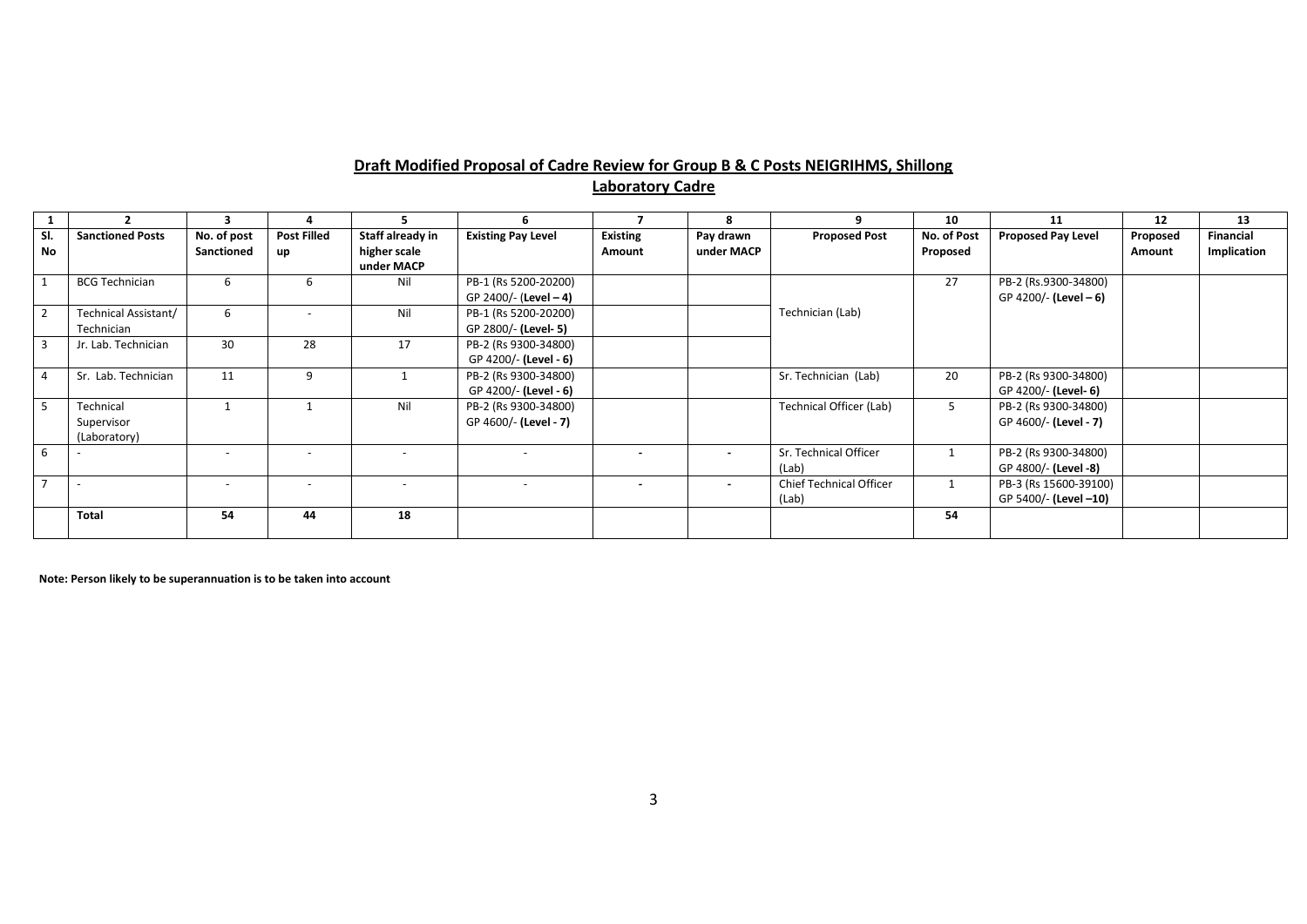# **Draft Modified Proposal of Cadre Review for Group B & C Posts NEIGRIHMS, Shillong Technician OT/ICU Cadre**

|     |                         |             |                          |                  |                           |                          |                          |                        | 10             |                           | 12       | 13          |
|-----|-------------------------|-------------|--------------------------|------------------|---------------------------|--------------------------|--------------------------|------------------------|----------------|---------------------------|----------|-------------|
| SI. | <b>Sanctioned Posts</b> | No. of post | <b>Post Filled</b>       | Staff already in | <b>Existing Pay Level</b> | <b>Existing</b>          | Pay drawn                | <b>Proposed Post</b>   | No. of Post    | <b>Proposed Pay Level</b> | Proposed | Financial   |
| No  |                         | Sanctioned  | up                       | higher scale     |                           | Amount                   | under                    |                        | Proposed       |                           | Amount   | Implication |
|     |                         |             |                          | under MACP       |                           |                          | <b>MACP</b>              |                        |                |                           |          |             |
|     | OT Assistant Gr-II      | 20          | 20                       | 11               | PB-1 (Rs 5200-20200)      |                          |                          | Technician (OT)        | 41             | PB-1 (Rs 5200-20200)      |          |             |
|     |                         |             |                          |                  | GP 1900/- (Level - 2)     |                          |                          |                        |                | GP 2800/- (Level - 5)     |          |             |
|     | Technical               | 28          | 22                       |                  | PB-1 (Rs 5200-20200)      |                          |                          |                        |                |                           |          |             |
|     | Assistant/              |             |                          |                  | GP 2800/- (Level - 5)     |                          |                          |                        |                |                           |          |             |
|     | Technician              |             |                          |                  |                           |                          |                          |                        |                |                           |          |             |
| 3.  |                         |             |                          |                  |                           |                          | $\overline{\phantom{a}}$ | Sr. Technician (OT)    | 5              | PB-2 (Rs 9300-34800)      |          |             |
|     |                         |             |                          |                  |                           |                          |                          |                        |                | GP 4200/- (Level - 6)     |          |             |
| 4.  |                         |             | $\overline{\phantom{a}}$ |                  |                           | $\overline{\phantom{a}}$ | $\overline{\phantom{a}}$ | Technical Officer (OT) | $\overline{2}$ | PB-2 (Rs 9300-34800)      |          |             |
|     |                         |             |                          |                  |                           |                          |                          |                        |                | GP 4600/- (Level - 7)     |          |             |
|     | <b>Total</b>            | 48          | 42                       | 13               |                           |                          |                          |                        | 48             |                           |          |             |
|     |                         |             |                          |                  |                           |                          |                          |                        |                |                           |          |             |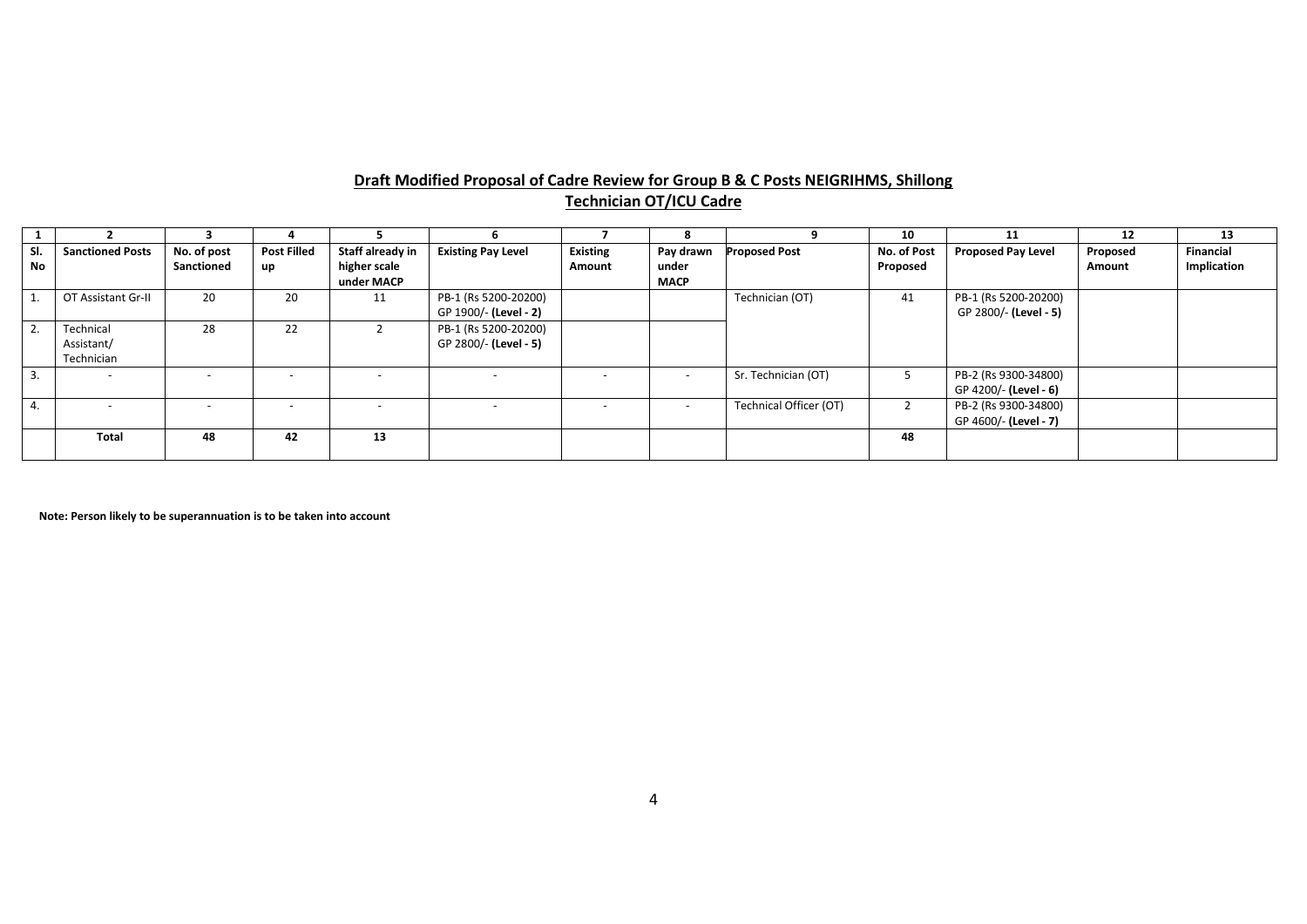# **Draft Modified Proposal of Cadre Review for Group B & C Posts NEIGRIHMS, Shillong Dietary Unit A Cadre**

|                  |                         |             |                          |                             | ь.                        |                 |                |                          | 10          | 11                        | 12       | 13               |
|------------------|-------------------------|-------------|--------------------------|-----------------------------|---------------------------|-----------------|----------------|--------------------------|-------------|---------------------------|----------|------------------|
| SI.              | <b>Sanctioned Posts</b> | No. of post | <b>Post Filled</b>       | Staff already in            | <b>Existing Pay Level</b> | <b>Existing</b> | Pay drawn      | <b>Proposed Post</b>     | No. of Post | <b>Proposed Pay Level</b> | Proposed | <b>Financial</b> |
| No               |                         | Sanctioned  | <b>up</b>                | higher scale                |                           | Amount          | under          |                          | Proposed    |                           | Amount   | Implication      |
|                  |                         |             |                          | under MACP                  |                           |                 | <b>MACP</b>    |                          |             |                           |          |                  |
| $\overline{1}$ . | MTS (Masalchi/          | 4           |                          | 2 ( $2^{\text{nd}}$ MACP)   | PB-1 (Rs. 5200-20200)     |                 |                | Bearer Gr-I / Cook Gr- I |             | PB-1 (Rs.5200-20200)      |          |                  |
|                  | Bearer/Kitchen          |             |                          |                             | GP 1800/- (Level - 1)     |                 |                |                          |             | GP 2000/-                 |          |                  |
|                  | Attendant)              |             |                          |                             |                           |                 |                |                          |             | (Level - 3)               |          |                  |
| $^{\circ}$ 2.    | MTS (Cook)              |             |                          | 3 (2 <sup>nd</sup> MACP for | PB-1 (Rs. 5200-20200)     |                 |                |                          |             |                           |          |                  |
|                  |                         |             |                          | 3 Staff)                    | GP 1800/- (Level - 1)     |                 |                |                          |             |                           |          |                  |
| 3.               |                         |             | $\overline{\phantom{a}}$ |                             | $\overline{\phantom{0}}$  |                 | $\overline{a}$ | Asst. Steward            |             | PB -1 (Rs. 5200-20200)    |          |                  |
|                  |                         |             |                          |                             |                           |                 |                |                          |             | GP 2400/- (Level - 4)     |          |                  |
| 4.               |                         |             |                          |                             |                           |                 |                | Steward                  |             | PB-1 (Rs. 5200-20200)     |          |                  |
|                  |                         |             |                          |                             |                           |                 |                |                          |             | GP 2800/- (Level - 5)     |          |                  |
|                  | <b>Total</b>            | 8           | -8                       |                             |                           |                 |                |                          | 8           |                           |          |                  |
|                  |                         |             |                          |                             |                           |                 |                |                          |             |                           |          |                  |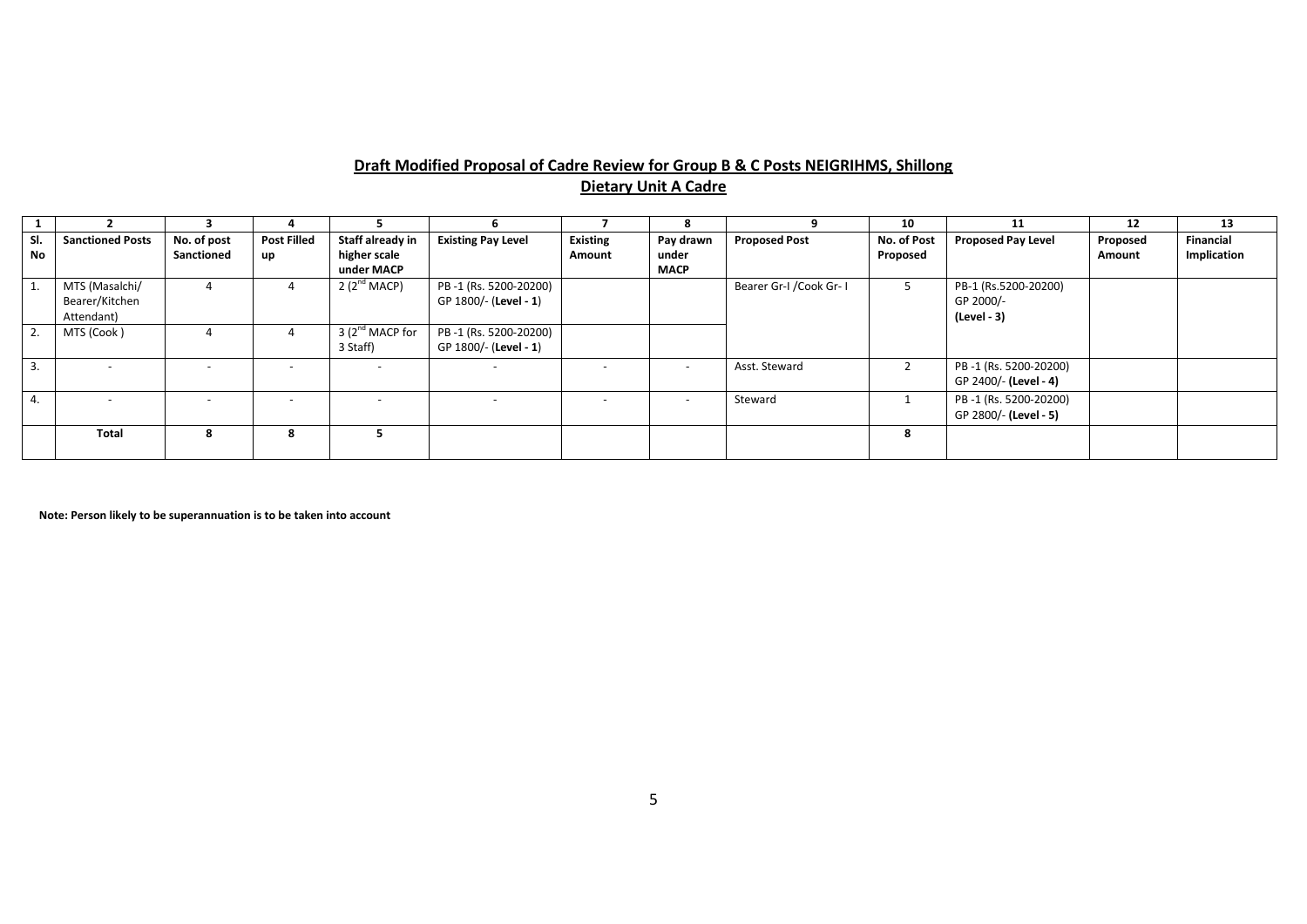# **Draft Modified Proposal of Cadre Review for Group B & C Posts NEIGRIHMS, Shillong Dietary Unit B Cadre**

|                |                                               |                           |                          |                                  |                                                      |                           |                    |                      | 10                      | 11                                               | 12                 | 13                              |
|----------------|-----------------------------------------------|---------------------------|--------------------------|----------------------------------|------------------------------------------------------|---------------------------|--------------------|----------------------|-------------------------|--------------------------------------------------|--------------------|---------------------------------|
| SI.<br>No      | <b>Sanctioned Posts</b>                       | No. of post<br>Sanctioned | <b>Post Filled</b><br>up | Staff already in<br>higher scale | <b>Existing Pay Level</b>                            | <b>Existing</b><br>Amount | Pay drawn<br>under | <b>Proposed Post</b> | No. of Post<br>Proposed | <b>Proposed Pay Level</b>                        | Proposed<br>Amount | <b>Financial</b><br>Implication |
|                |                                               |                           |                          | under MACP                       |                                                      |                           | <b>MACP</b>        |                      |                         |                                                  |                    |                                 |
|                | Asstt. Dietician                              |                           |                          | Nil                              | PB-2 (Rs. 9300-34800)<br>GP 4200/- (Level - 6)       |                           |                    | Asstt. Dietician     |                         | PB-2 (Rs. 9300-34800)<br>GP 4600/- (Level - 7)   |                    |                                 |
| 2.             | Dietician                                     |                           |                          | Nil                              | PB-2 (Rs. 9300-34800)<br>GP 4600/- (Level - 7)       |                           |                    | Dietician            |                         | PB-2 (Rs. 9300-34800)<br>GP 4800/- (Level - 8)   |                    |                                 |
| $\overline{3}$ | Dy. Chief Dietician                           |                           |                          | Nil                              | PB-3 (Rs. 15600-<br>39100) GP 5400/-<br>(Level - 9)  |                           |                    | Sr. Dietician        |                         | PB-3 (Rs. 15600-39100)<br>GP 5400/- (Level - 9)  |                    |                                 |
| $\mathbf{4}$   | Chief Dietician &<br><b>Nutrition Officer</b> |                           | $\sim$                   | Nil                              | PB-3 (Rs. 15600-<br>39100) GP 6600/-<br>(Level - 11) |                           |                    | Chief Dietician      |                         | PB-3 (Rs. 15600-39100)<br>GP 6600/- (Level - 11) |                    |                                 |
|                | <b>Total</b>                                  |                           |                          |                                  |                                                      |                           |                    |                      |                         |                                                  |                    |                                 |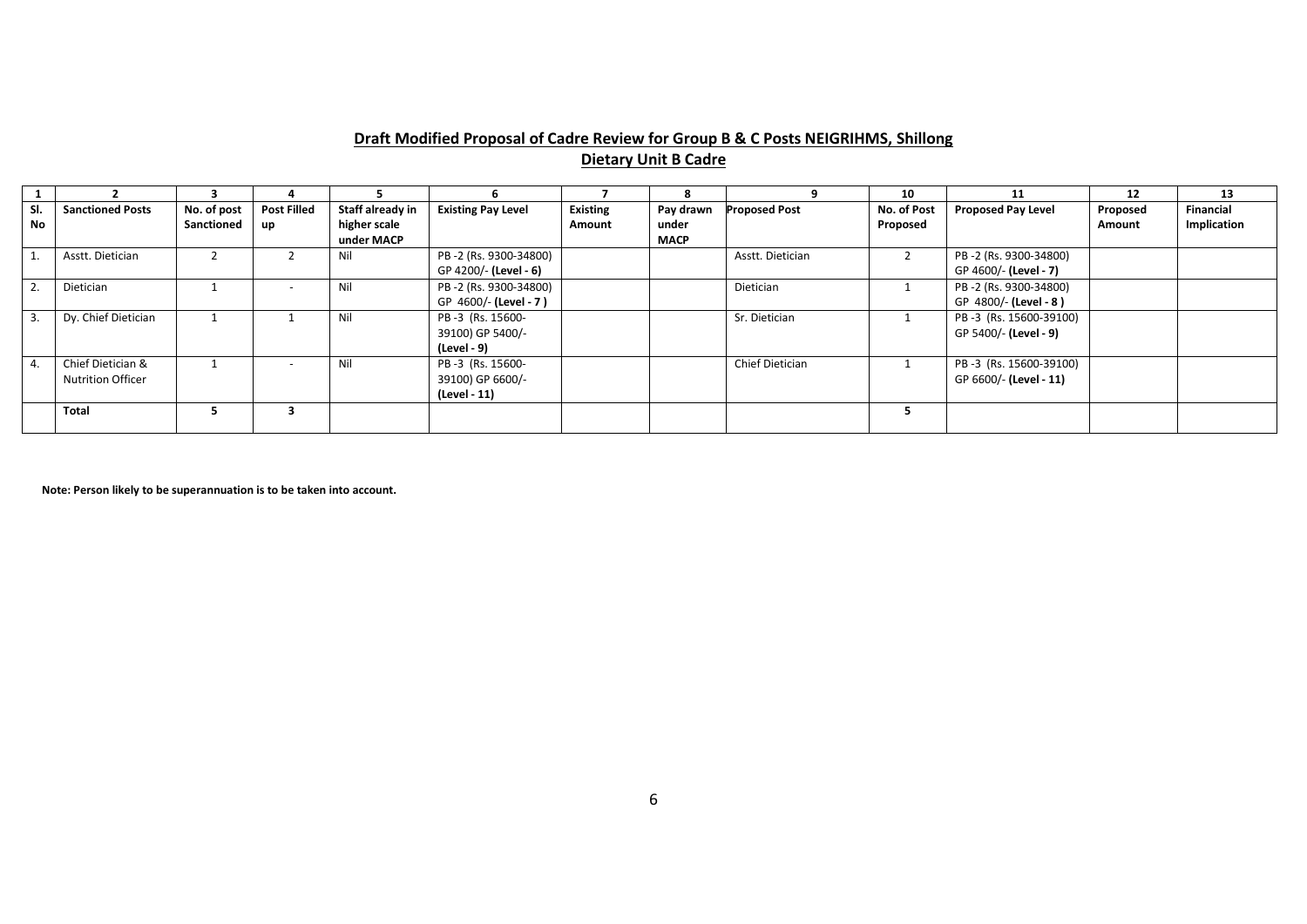# **Draft Modified Proposal of Cadre Review for Group B & C Posts NEIGRIHMS, Shillong Store Section Cadre**

|                |                                       |                           |                          |                                                |                                                     |                           | я                                 |                       | 10                      | 11                                                | 12                 | 13                              |
|----------------|---------------------------------------|---------------------------|--------------------------|------------------------------------------------|-----------------------------------------------------|---------------------------|-----------------------------------|-----------------------|-------------------------|---------------------------------------------------|--------------------|---------------------------------|
| SI.<br>No      | <b>Sanctioned Posts</b>               | No. of post<br>Sanctioned | <b>Post Filled</b><br>up | Staff already in<br>higher scale<br>under MACP | <b>Existing Pay Level</b>                           | <b>Existing</b><br>Amount | Pay drawn<br>under<br><b>MACP</b> | <b>Proposed Post</b>  | No. of Post<br>Proposed | <b>Proposed Pay Level</b>                         | Proposed<br>Amount | <b>Financial</b><br>Implication |
| 1.             | Store Keeper                          | 33                        | 30                       | 28                                             | PB-2 (Rs. 9300-34800)<br>GP 4200/- (Level - 6)      |                           |                                   | Store Keeper          | 24                      | PB-2 (Rs. 9300-34800)<br>GP 4200/- (Level - 6)    |                    |                                 |
| 2.             |                                       |                           |                          |                                                |                                                     |                           |                                   | Asst. Stores Officer  | 6                       | PB-2 (Rs. 9300-34800)<br>GP 4600/- (Level - 7)    |                    |                                 |
| 3.             | Store &<br><b>Procurement Officer</b> |                           |                          |                                                | PB-3 (Rs. 15600-<br>39100) GP-5400/-<br>(Level - 9) |                           | $\overline{a}$                    | <b>Stores Officer</b> |                         | PB-2 (Rs. 9300-34800)<br>GP 4800/- (Level - 8)    |                    |                                 |
| $\mathbf{4}$ . |                                       |                           |                          |                                                |                                                     |                           |                                   | Sr. Store Officer     |                         | PB-3 (Rs. 15600-39100)<br>GP-5400/- (Level - 9)   |                    |                                 |
| 5.             |                                       |                           |                          | $\overline{\phantom{a}}$                       |                                                     |                           | $\overline{a}$                    | Chief Store Officer   |                         | PB-3 (Rs. 15600-39100)<br>GP- 6600/- (Level - 11) |                    |                                 |
|                | Total                                 | 34                        | 31                       | 29                                             |                                                     |                           |                                   |                       | 34                      |                                                   |                    |                                 |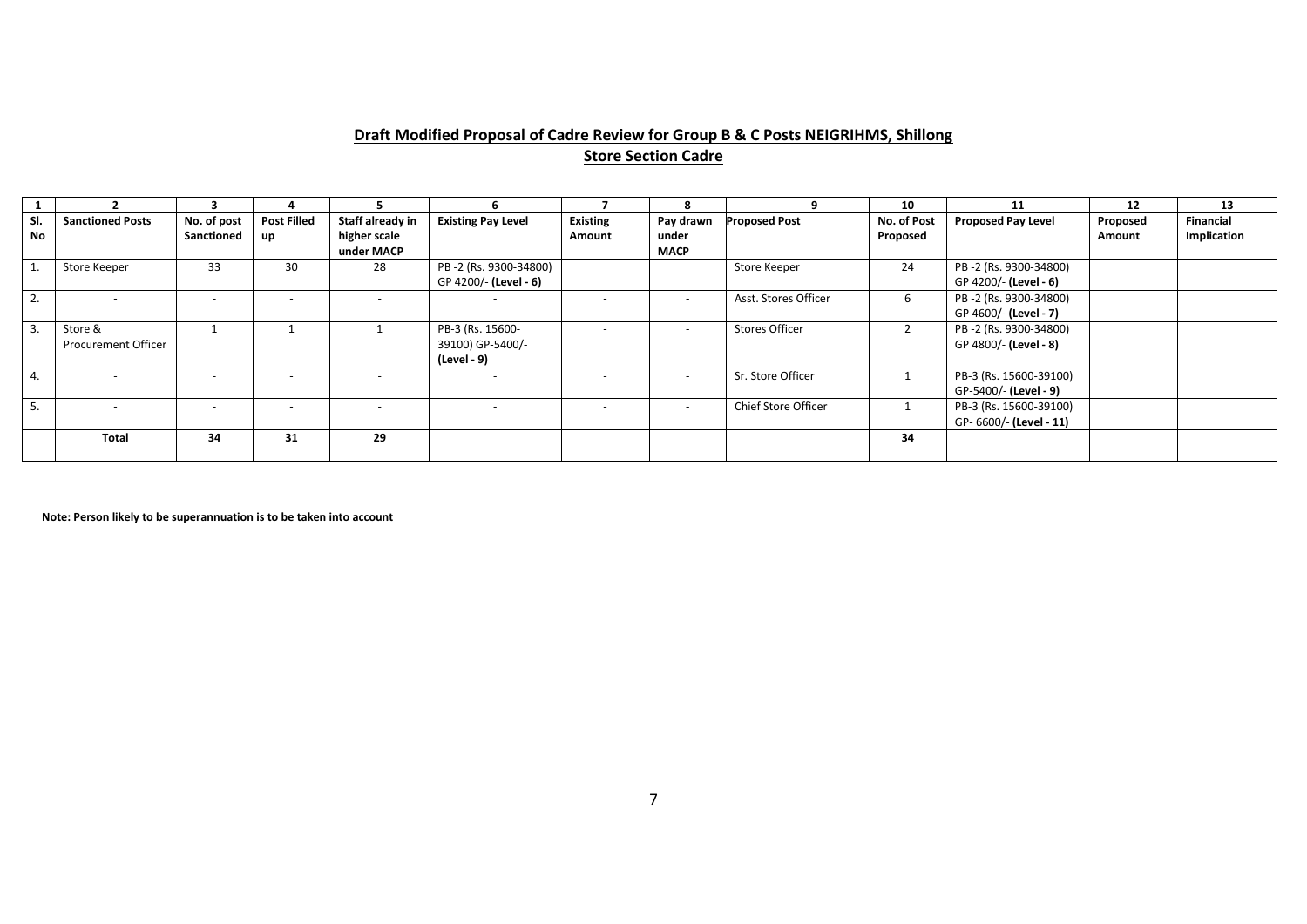# **Draft Modified Proposal of Cadre Review for Group B & C Posts NEIGRIHMS, Shillong Central Library Cadre**

|                  |                                           |                           |                          |                                                |                                                       |                           | 8                                 |                                                | 10                       | 11                                               | 12                 | 13                       |
|------------------|-------------------------------------------|---------------------------|--------------------------|------------------------------------------------|-------------------------------------------------------|---------------------------|-----------------------------------|------------------------------------------------|--------------------------|--------------------------------------------------|--------------------|--------------------------|
| SI.<br><b>No</b> | <b>Sanctioned Posts</b>                   | No. of post<br>Sanctioned | <b>Post Filled</b><br>up | Staff already in<br>higher scale<br>under MACP | <b>Existing Pay Level</b>                             | <b>Existing</b><br>Amount | Pay drawn<br>under<br><b>MACP</b> | <b>Proposed Post</b>                           | No. of Post<br>Proposed  | <b>Proposed Pay Level</b>                        | Proposed<br>Amount | Financial<br>Implication |
|                  | Library Assistant                         |                           | $\overline{\phantom{0}}$ | Nil                                            | PB-1 (Rs. 5200-<br>20200) GP 1900/-<br>(Level - 2)    |                           |                                   |                                                | $\overline{\phantom{a}}$ |                                                  | $\overline{a}$     |                          |
| 2.               | Sr. Library &<br>Information<br>Assistant |                           |                          | Nil                                            | PB-2 (Rs. 9300-34800)<br>GP-4200/- (Level - 6)        |                           |                                   | Library & Information<br>Assistant             | $\overline{2}$           | PB-1 (Rs. 5200-20200)<br>GP - 4200/- (Level - 6) |                    |                          |
| 3.               | Assistant Librarian                       |                           |                          | Nil                                            | PB-2 (Rs. 9300-34800)<br>GP-4600/- (Level - 7)        |                           |                                   | Asst. Library &<br><b>Information Officer</b>  |                          | PB-2 (Rs. 9300-34800)<br>GP 4600/ - (Level - 7)  |                    |                          |
| 4.               | Librarian                                 |                           |                          |                                                | PB -3 (Rs. 15600-<br>39100) GP 5400/-<br>(Level – 10) |                           |                                   | Library & Information<br>Officer               |                          | PB-2 (Rs. 9300-34800)<br>GP 5400/- (Level - 8)   |                    |                          |
| 5.               |                                           |                           |                          | $\overline{\phantom{0}}$                       | $\overline{\phantom{0}}$                              | $\overline{\phantom{0}}$  |                                   | Senior Library &<br><b>Information Officer</b> |                          | PB-3 (Rs. 15600-39100)<br>GP 6600/- (Level - 11) |                    |                          |
|                  | Total                                     | b                         |                          |                                                |                                                       |                           |                                   |                                                | ь                        |                                                  |                    |                          |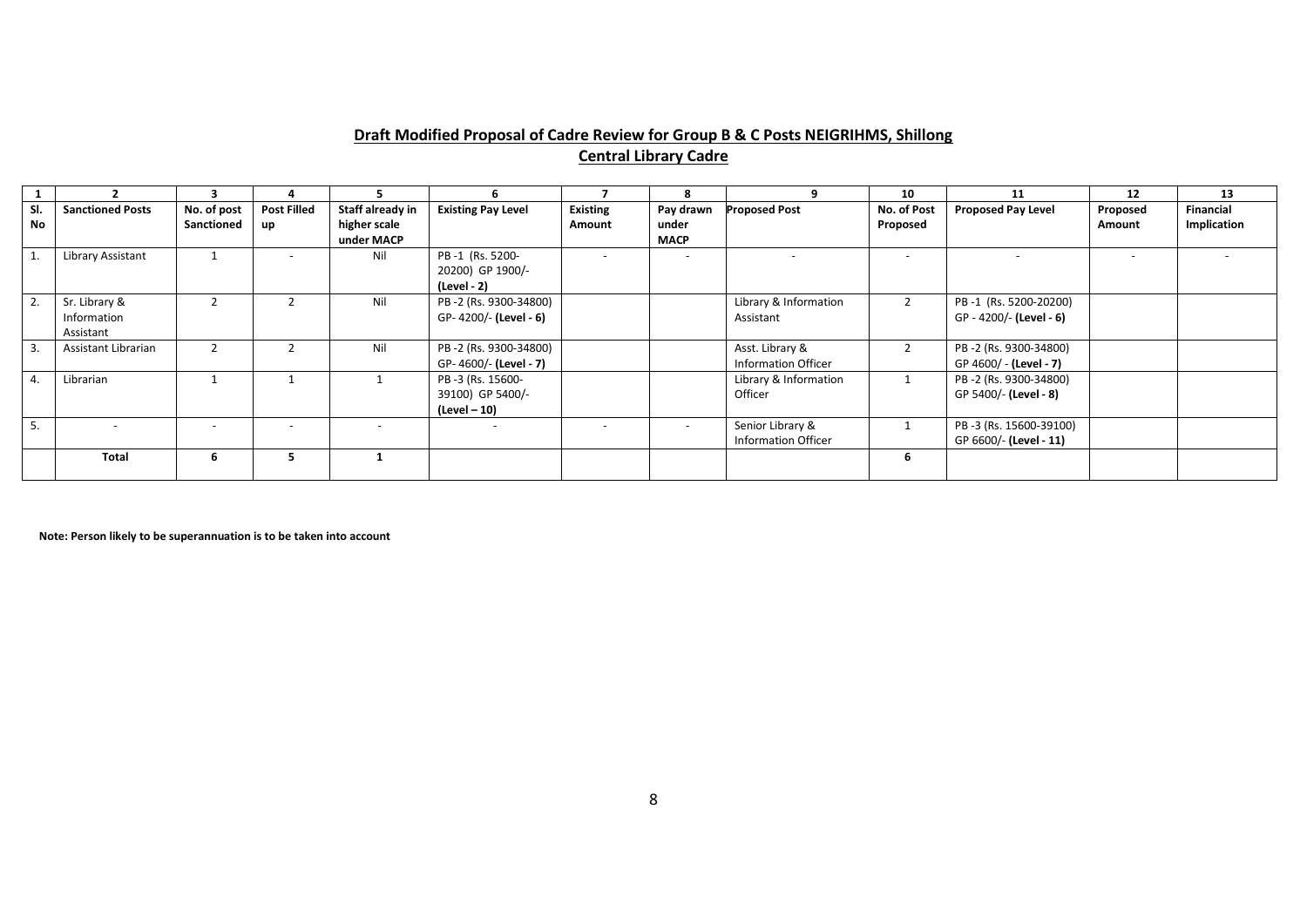# **Draft Modified Proposal of Cadre Review for Group B & C Posts NEIGRIHMS, Shillong Sanitation Department**

|           |                            |                           |                          |                                  |                                                     |                           |                          |                           | 10                      | 11                                                | 12                 | 13                              |
|-----------|----------------------------|---------------------------|--------------------------|----------------------------------|-----------------------------------------------------|---------------------------|--------------------------|---------------------------|-------------------------|---------------------------------------------------|--------------------|---------------------------------|
| SI.<br>No | <b>Sanctioned Posts</b>    | No. of post<br>Sanctioned | <b>Post Filled</b><br>up | Staff already in<br>higher scale | <b>Existing Pay Level</b>                           | <b>Existing</b><br>Amount | Pay drawn<br>under       | <b>Proposed Post</b>      | No. of Post<br>Proposed | <b>Proposed Pay Level</b>                         | Proposed<br>Amount | <b>Financial</b><br>Implication |
|           |                            |                           |                          | under MACP                       |                                                     |                           | <b>MACP</b>              |                           |                         |                                                   |                    |                                 |
|           | Sanitary Inspector         | 6                         |                          | Nil                              | PB-1, Rs. 5200 -<br>20200/- GP 2800/-<br>(Level -)  |                           |                          | Sanitary Inspector Gr-II  |                         | PB-1, Rs. 5200-20200/-<br>GP. 2800/- (Level - 5)  |                    |                                 |
| 2.        | Sanitary<br>Superintendent |                           |                          | Nil                              | PB-2, Rs. 9300-<br>34800/- GP 4200/-<br>(Level – 6) |                           |                          | Sanitary Inspector Gr-I   |                         | PB-2, Rs. 9300-34800/-<br>GP. 4200/- (Level - 6)  |                    |                                 |
| 3.        | <b>Sanitation Officer</b>  |                           |                          | Nil                              | PB-2, Rs. 9300-<br>34800/- GP 4600/-<br>(Level - 7) |                           |                          | <b>Sanitation Officer</b> |                         | PB-2, Rs. 9300-34800/-<br>GP 4600/- (Level - 7)   |                    |                                 |
| 4.        |                            | $\overline{\phantom{0}}$  |                          |                                  | $\overline{\phantom{a}}$                            |                           | $\overline{\phantom{a}}$ | Sr. Sanitation Officer    |                         | PB-3, Rs. 15600-39100/-<br>GP 5400/- (Level - 10) |                    |                                 |
|           | Total                      | 8                         |                          |                                  |                                                     |                           |                          |                           |                         |                                                   |                    |                                 |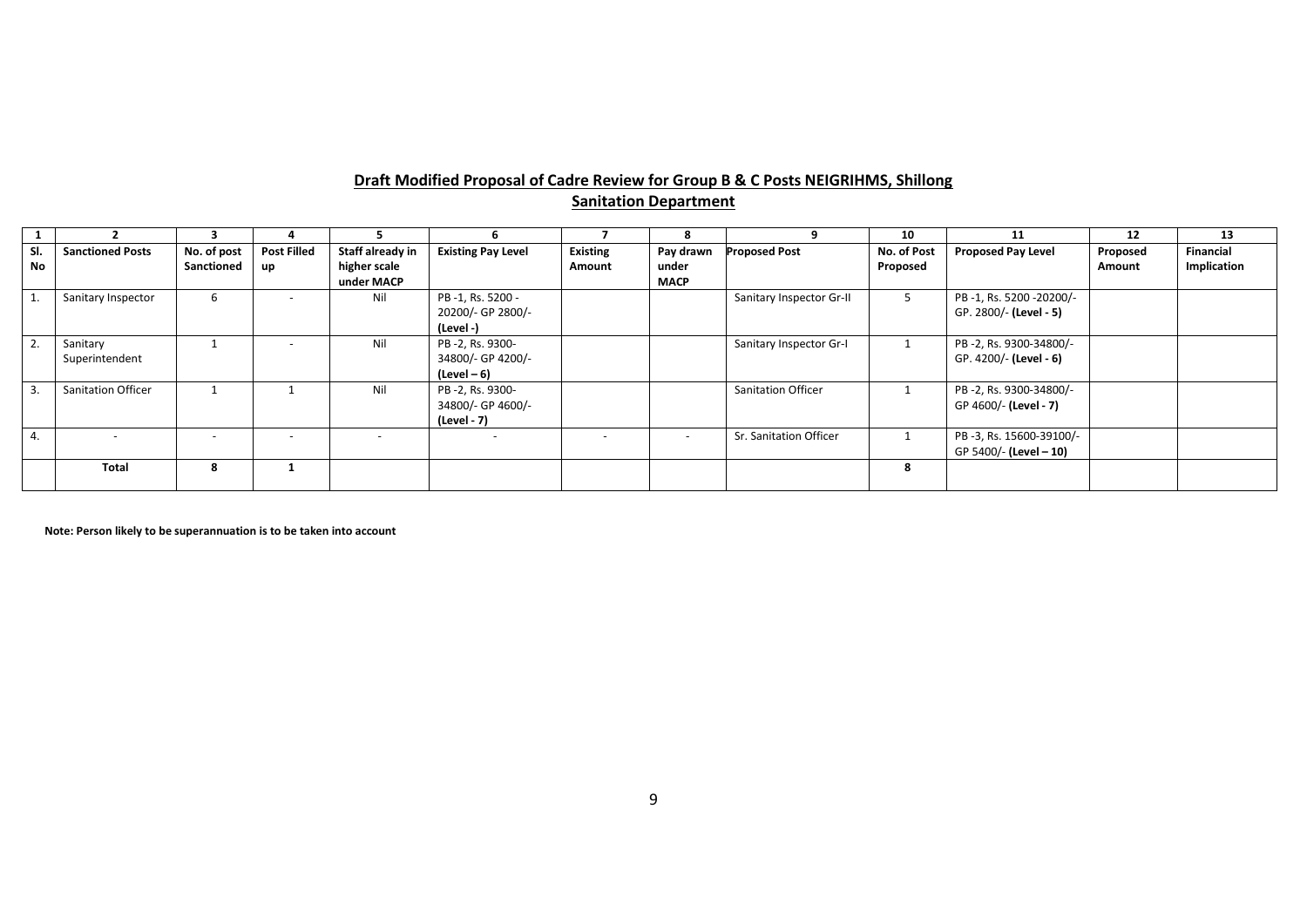# **Draft Modified Proposal of Cadre Review for Group B & C Posts NEIGRIHMS, Shillong Technician ENT**

|                  |                           |                           |                          |                                                |                                                |                           |                                   |                                       | 10                      | 11                                               | 12                 | 13                       |
|------------------|---------------------------|---------------------------|--------------------------|------------------------------------------------|------------------------------------------------|---------------------------|-----------------------------------|---------------------------------------|-------------------------|--------------------------------------------------|--------------------|--------------------------|
| SI.<br><b>No</b> | <b>Sanctioned Posts</b>   | No. of post<br>Sanctioned | <b>Post Filled</b><br>up | Staff already in<br>higher scale<br>under MACP | <b>Existing Pay Level</b>                      | <b>Existing</b><br>Amount | Pay drawn<br>under<br><b>MACP</b> | <b>Proposed Post</b>                  | No. of Post<br>Proposed | <b>Proposed Pay Level</b>                        | Proposed<br>Amount | Financial<br>Implication |
|                  | Audiometric<br>Technician |                           |                          | Nil                                            | PB-1 (Rs. 5200-20200)<br>GP 2800/- (Level - 5) |                           |                                   | Jr. Audiologist & Speech<br>Therapist |                         | PB-2 (Rs. 9300-34800)<br>GP 4200/- (Level - 6)   |                    |                          |
|                  | Speech Therapist          |                           |                          | Nil                                            | PB-1 (Rs. 5200-20200)<br>GP 2800/- (Level - 5) |                           |                                   |                                       |                         |                                                  |                    |                          |
|                  |                           | $\overline{\phantom{a}}$  |                          |                                                |                                                |                           |                                   | Audiologist & Speech<br>Therapist     |                         | PB-2 (Rs. 9300-34800)<br>GP - 4600/- (Level - 7) |                    |                          |
|                  | Total                     |                           |                          |                                                |                                                |                           |                                   |                                       |                         |                                                  |                    |                          |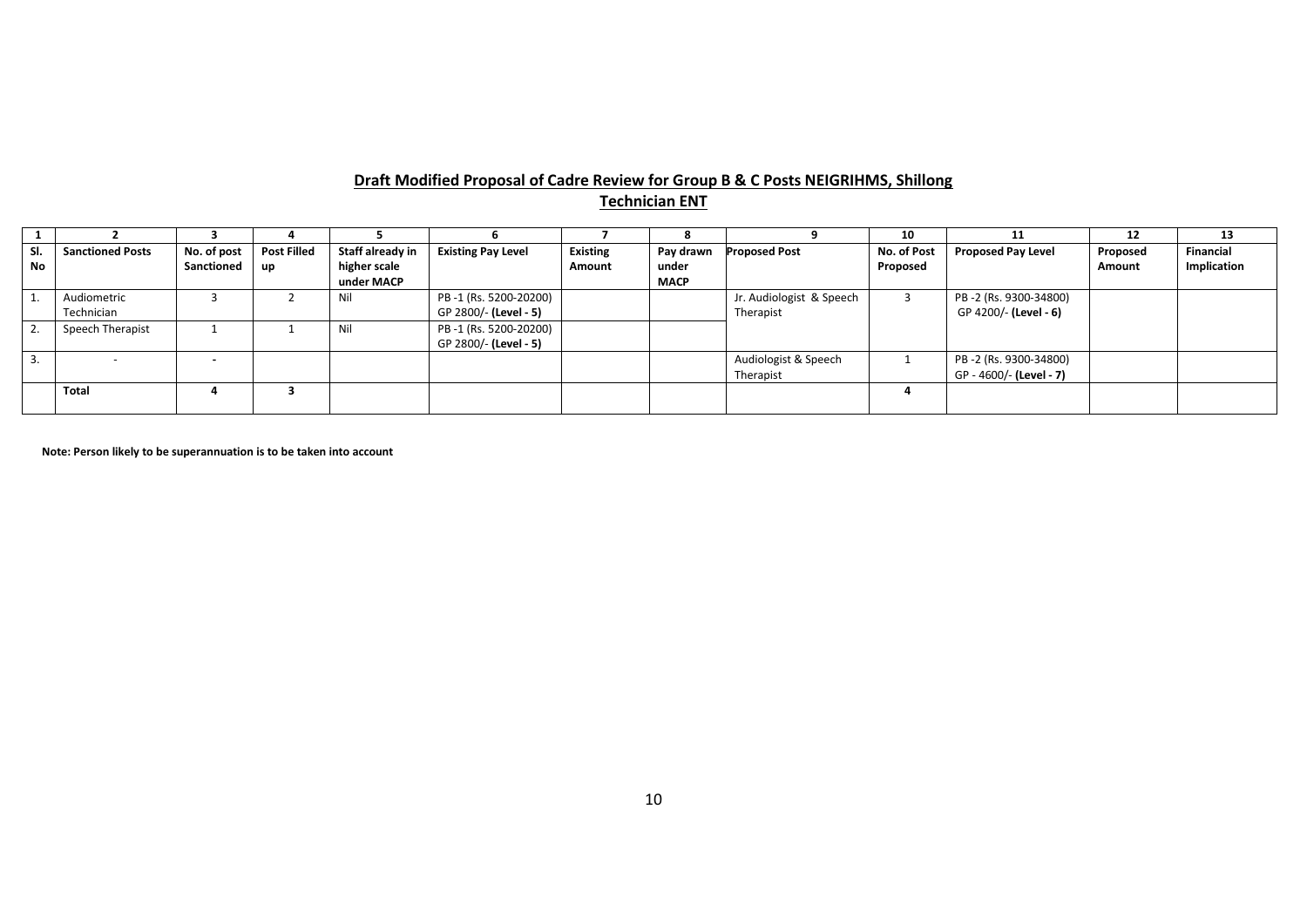# **Draft Modified Proposal of Cadre Review for Group B & C Posts NEIGRIHMS, Shillong Medical Social Service**

|     |                         |             |                    |                  |                           |                 |             |                        | 10          | 11                        | 12            | 13               |
|-----|-------------------------|-------------|--------------------|------------------|---------------------------|-----------------|-------------|------------------------|-------------|---------------------------|---------------|------------------|
| SI. | <b>Sanctioned Posts</b> | No. of post | <b>Post Filled</b> | Staff already in | <b>Existing Pay Level</b> | <b>Existing</b> | Pay drawn   | <b>Proposed Post</b>   | No. of Post | <b>Proposed Pay Level</b> | Proposed      | <b>Financial</b> |
| No  |                         | Sanctioned  | up                 | higher scale     |                           | Amount          | under       |                        | Proposed    |                           | <b>Amount</b> | Implication      |
|     |                         |             |                    | under MACP       |                           |                 | <b>MACP</b> |                        |             |                           |               |                  |
|     | <b>Medical Social</b>   |             |                    |                  | PB-2 (Rs. 9300-34800)     |                 |             | Medical Social Service |             | PB-2 (Rs. 9300-34800)     |               |                  |
|     | Worker                  |             |                    |                  | GP 4200/- (Level - 6)     |                 |             | Officer Gr-II          |             | GP 4600/- (Level - 7)     |               |                  |
|     |                         |             |                    |                  |                           |                 |             |                        |             |                           |               |                  |
| L.  |                         |             |                    |                  |                           |                 |             | Medical Social Service |             | PB-3 (Rs 15600-39100)     |               |                  |
|     |                         |             |                    |                  |                           |                 |             | Officer Gr-I           |             | GP 5400/- (Level - 10)    |               |                  |
|     | Total                   |             |                    |                  |                           |                 |             |                        |             |                           |               |                  |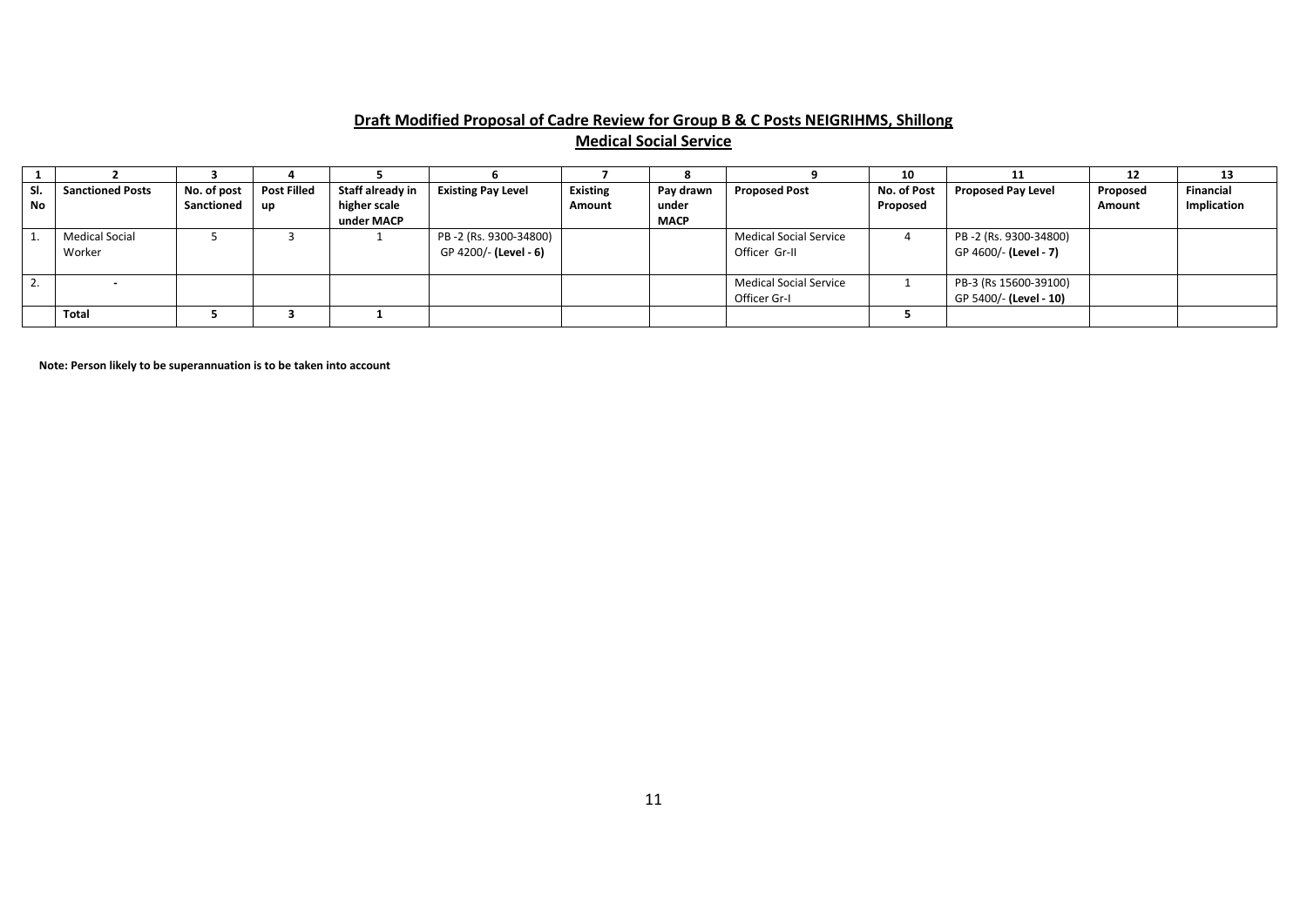# **Draft Modified Proposal of Cadre Review for Group B & C Posts NEIGRIHMS, Shillong Medical Records**

|           |                                  | 3                         |                                 |                                                | ь.                                                 |                           | 8                                 |                                     | 10                      | 11                                               | 12                 | 13                       |
|-----------|----------------------------------|---------------------------|---------------------------------|------------------------------------------------|----------------------------------------------------|---------------------------|-----------------------------------|-------------------------------------|-------------------------|--------------------------------------------------|--------------------|--------------------------|
| SI.<br>No | <b>Sanctioned Posts</b>          | No. of post<br>Sanctioned | <b>Post Filled</b><br><b>up</b> | Staff already in<br>higher scale<br>under MACP | <b>Existing Pay Level</b>                          | <b>Existing</b><br>Amount | Pay drawn<br>under<br><b>MACP</b> | <b>Proposed Post</b>                | No. of Post<br>Proposed | <b>Proposed Pay Level</b>                        | Proposed<br>Amount | Financial<br>Implication |
|           | Record Clerk                     | 20                        | 20                              | 5                                              | PB-1 (Rs. 5200-<br>20200)<br>GP 1900/- (Level - 2) |                           |                                   | <b>Medical Record</b><br>Technician | 31                      | PB-1 (Rs. 5200-20200)<br>GP 2800/- (Level - 5)   |                    |                          |
| 2.        | <b>Registration Clerk</b>        | 13                        | 12                              | 6                                              | PB-1 (Rs. 5200-<br>20200)<br>GP 2400/- (Level - 4) |                           |                                   |                                     |                         |                                                  |                    |                          |
| 3.        | <b>Medical Record</b><br>Officer |                           | $\overline{\phantom{a}}$        | Nil                                            | PB-2 (Rs. 9300-34800)<br>GP 4200/- (Level - 6)     |                           |                                   | Medical Record Officer              | $\overline{2}$          | PB-2 (Rs. 9300-34800)<br>GP 4200/- (Level - 6)   |                    |                          |
| 4.        |                                  | $\sim$                    |                                 |                                                |                                                    |                           |                                   | Sr. Medical Record<br>Officer       |                         | PB-2 (Rs. 9300-34800)<br>GP - 4800/- (Level - 8) |                    |                          |
|           | <b>Total</b>                     | 34                        | 32                              | 11                                             |                                                    |                           |                                   |                                     | 34                      |                                                  |                    |                          |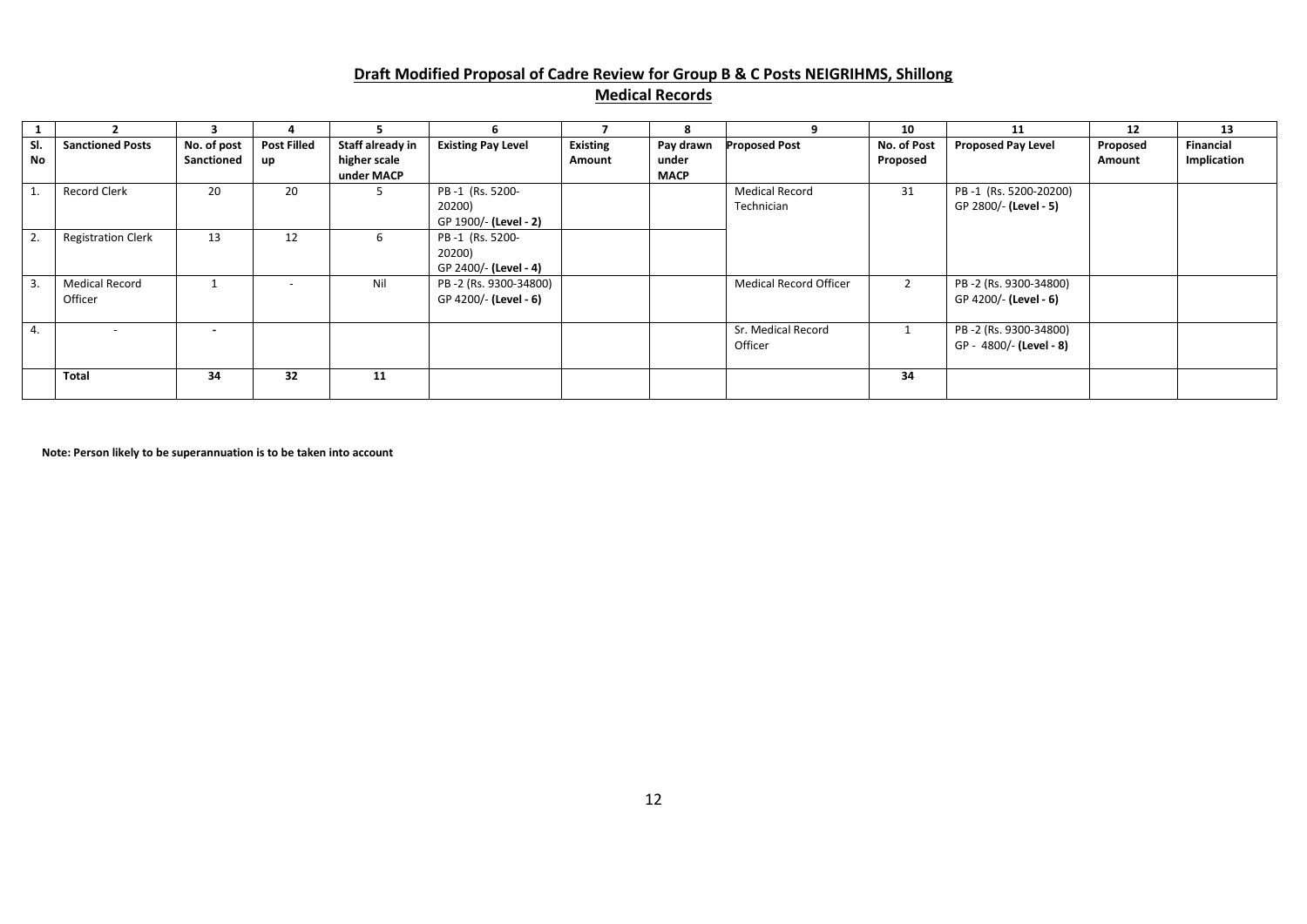# **Draft Modified Proposal of Cadre Review for Group B & C Posts NEIGRIHMS, Shillong Technicians (Ophthalmology)**

|           |                                       | ર                         |                          |                                                |                                                |                           | 8                                 |                               | 10                      | 11                                               | 12                 | 13                              |
|-----------|---------------------------------------|---------------------------|--------------------------|------------------------------------------------|------------------------------------------------|---------------------------|-----------------------------------|-------------------------------|-------------------------|--------------------------------------------------|--------------------|---------------------------------|
| SI.<br>No | <b>Sanctioned Posts</b>               | No. of post<br>Sanctioned | <b>Post Filled</b><br>up | Staff already in<br>higher scale<br>under MACP | <b>Existing Pay Level</b>                      | <b>Existing</b><br>Amount | Pay drawn<br>under<br><b>MACP</b> | <b>Proposed Post</b>          | No. of Post<br>Proposed | <b>Proposed Pay Level</b>                        | Proposed<br>Amount | <b>Financial</b><br>Implication |
|           | Ophthalmic<br>Technician              | 4                         |                          | Nil                                            | PB-1 (Rs. 5200-20200)<br>GP 2800/- (Level - 5) |                           |                                   | Optometrist                   |                         | PB-2 (Rs. 9300-34800)<br>GP 4200/- (Level - 6)   |                    |                                 |
|           | Optometrist /<br>Refractionist        |                           |                          | Nil                                            | PB-2 (Rs. 9300-34800)<br>GP 4200/- (Level - 6) |                           |                                   | Sr. Optometrist               |                         | PB-2 (Rs. 9300-34800)<br>GP 4600/- (Level - 7)   |                    |                                 |
| 3.        | Sr. Technical Officer<br>(Ophthalmic) |                           |                          | Nil                                            | PB-2 (Rs. 9300-34800)<br>GP 4600/- (Level - 7) |                           |                                   | Superintending<br>Optometrist |                         | PB-2 (Rs. 9300-34800)<br>GP 4800/- (Level - 8)   |                    |                                 |
| 4.        |                                       | $\overline{\phantom{a}}$  | $\overline{\phantom{a}}$ | $\overline{\phantom{a}}$                       |                                                |                           | $\sim$                            | Chief Optometrist             |                         | PB-3 (Rs. 15600-39100)<br>GP 5400/- (Level - 10) |                    |                                 |
|           | <b>TOTAL</b>                          |                           |                          |                                                |                                                |                           |                                   |                               |                         |                                                  |                    |                                 |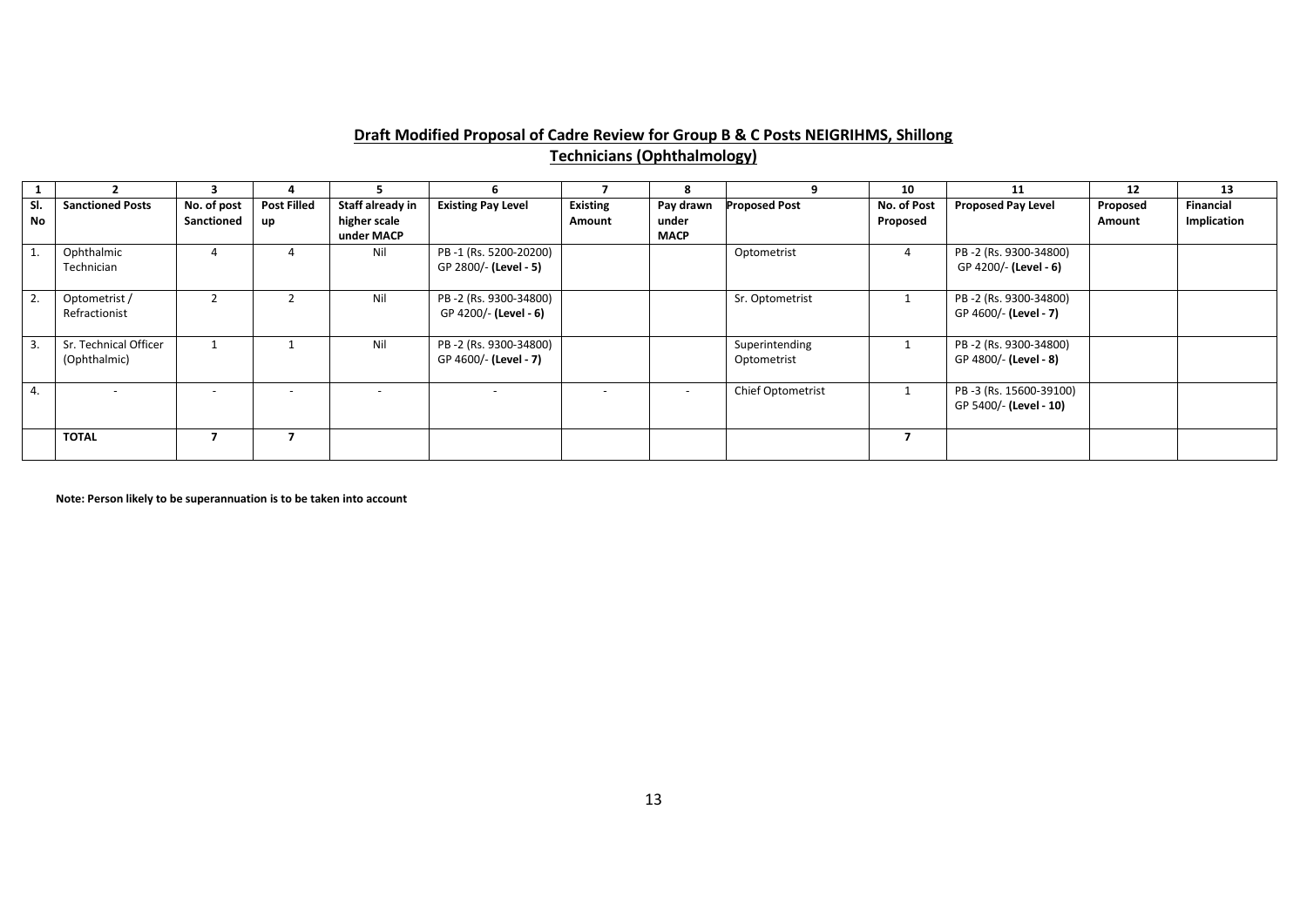#### **Draft Modified Proposal of Cadre Review for Group B & C Posts NEIGRIHMS, Shillong Physiotherapist**

|     |                         |             |                    |                  |                           |                 |                |                       | 10          |                           | 12       | 13               |
|-----|-------------------------|-------------|--------------------|------------------|---------------------------|-----------------|----------------|-----------------------|-------------|---------------------------|----------|------------------|
| SI. | <b>Sanctioned Posts</b> | No. of post | <b>Post Filled</b> | Staff already in | <b>Existing Pay Level</b> | <b>Existing</b> | Pay drawn      | <b>Proposed Post</b>  | No. of Post | <b>Proposed Pay Level</b> | Proposed | <b>Financial</b> |
| No  |                         | Sanctioned  | <b>up</b>          | higher scale     |                           | Amount          | under          |                       | Proposed    |                           | Amount   | Implication      |
|     |                         |             |                    | under MACP       |                           |                 | <b>MACP</b>    |                       |             |                           |          |                  |
|     | Physiotherapist         |             |                    |                  | PB-2 (Rs. 9300-34800)     |                 |                | Physiotherapist       |             | PB-2 (Rs. 9300-34800)     |          |                  |
|     |                         |             |                    |                  | GP 4200/- (Level - 6)     |                 |                |                       |             | GP 4800/- (Level - 8)     |          |                  |
|     |                         |             |                    |                  |                           |                 | $\overline{a}$ | Superintending        |             | PB-3 (Rs. 15600-39100)    |          |                  |
|     |                         |             |                    |                  |                           |                 |                | Physiotherapist       |             | GP 5400/- (Level - 10)    |          |                  |
|     | Chief                   |             |                    | Nil              | PB -3 (Rs. 15600-         |                 |                | Chief Physiotherapist |             | PB-3 (Rs. 15600-39100)    |          |                  |
|     | Physiotherapist         |             |                    |                  | 39100) GP 6600/-          |                 |                |                       |             | GP 6600/- (Level - 11)    |          |                  |
|     |                         |             |                    |                  | (Level - 11)              |                 |                |                       |             |                           |          |                  |
|     | <b>TOTAL</b>            |             | h                  |                  |                           |                 |                |                       |             |                           |          |                  |
|     |                         |             |                    |                  |                           |                 |                |                       |             |                           |          |                  |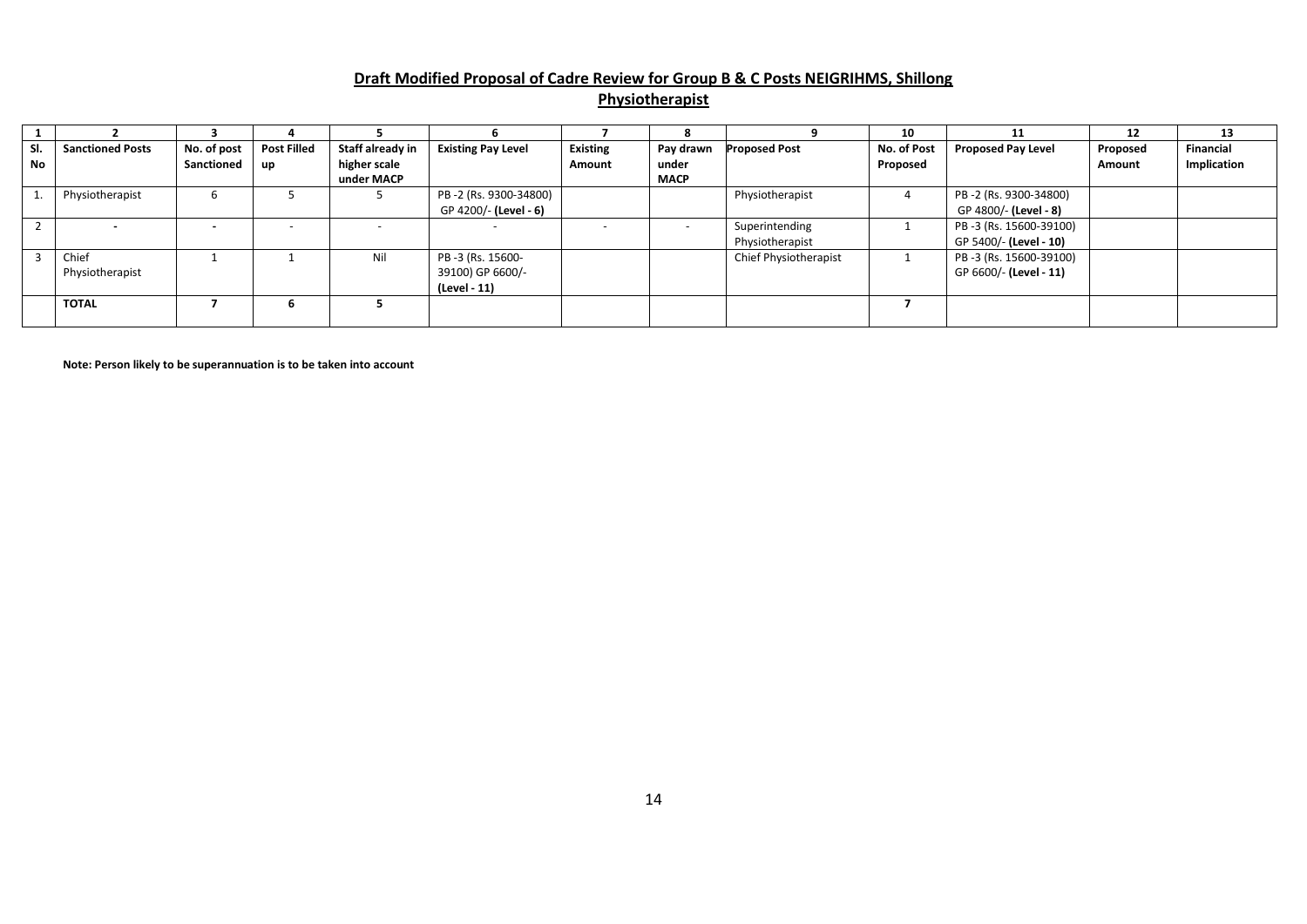# **Draft Modified Proposal of Cadre Review for Group B & C Posts NEIGRIHMS, Shillong Occupational Therapist**

|     |                         |             |                    |                  |                           |                 |             |                               | 10          |                           | 12       | 13          |
|-----|-------------------------|-------------|--------------------|------------------|---------------------------|-----------------|-------------|-------------------------------|-------------|---------------------------|----------|-------------|
| SI. | <b>Sanctioned Posts</b> | No. of post | <b>Post Filled</b> | Staff already in | <b>Existing Pay Level</b> | <b>Existing</b> | Pay drawn   | <b>Proposed Post</b>          | No. of Post | <b>Proposed Pay Level</b> | Proposed | Financial   |
| No  |                         | Sanctioned  | up                 | higher scale     |                           | Amount          | under       |                               | Proposed    |                           | Amount   | Implication |
|     |                         |             |                    | under MACP       |                           |                 | <b>MACP</b> |                               |             |                           |          |             |
|     | Occupational            |             |                    | Nil              | PB-2 (Rs. 9300-34800)     |                 |             | <b>Occupational Therapist</b> |             | PB-2 (Rs. 9300-34800)     |          |             |
|     | Therapist               |             |                    |                  | GP 4200/- (Level - 6)     |                 |             |                               |             | GP 4800/- (Level - 8)     |          |             |
|     |                         |             |                    |                  |                           |                 |             |                               |             |                           |          |             |
|     | Sr. Occupational        |             |                    | Nil              | PB -3 (Rs. 15600-         |                 |             | Sr. Occupational              |             | PB-3 (Rs. 15600-39100)    |          |             |
|     | Therapist               |             |                    |                  | 39100) GP 5400/-          |                 |             | Therapist                     |             | GP 5400/- (Level - 10)    |          |             |
|     |                         |             |                    |                  | (Level - 10)              |                 |             |                               |             |                           |          |             |
|     | Total                   |             |                    |                  |                           |                 |             |                               |             |                           |          |             |
|     |                         |             |                    |                  |                           |                 |             |                               |             |                           |          |             |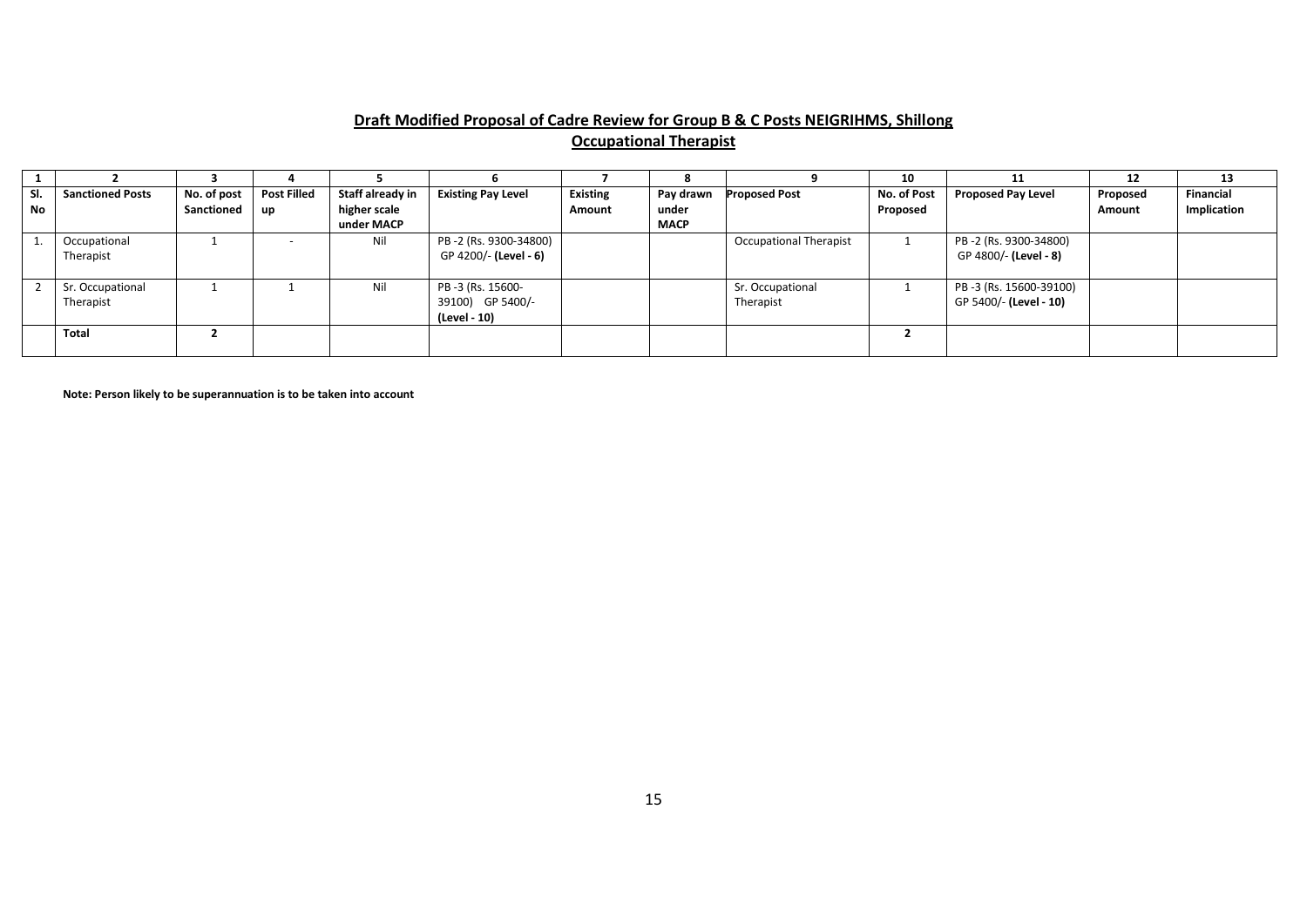# **Draft Modified Proposal of Cadre Review for Group B & C Posts NEIGRIHMS, Shillong CSSD Department**

|           |                                   |                           |                          |                                                |                                                      |                           | я                                 |                       | 10                      | 11                                               | 12                 | 13                       |
|-----------|-----------------------------------|---------------------------|--------------------------|------------------------------------------------|------------------------------------------------------|---------------------------|-----------------------------------|-----------------------|-------------------------|--------------------------------------------------|--------------------|--------------------------|
| SI.<br>No | <b>Sanctioned Posts</b>           | No. of post<br>Sanctioned | <b>Post Filled</b><br>up | Staff already in<br>higher scale<br>under MACP | <b>Existing Pay Level</b>                            | <b>Existing</b><br>Amount | Pay drawn<br>under<br><b>MACP</b> | <b>Proposed Post</b>  | No. of Post<br>Proposed | <b>Proposed Pay Level</b>                        | Proposed<br>Amount | Financial<br>Implication |
|           | <b>CSSD Assistant</b><br>Grade II |                           |                          | Nil                                            | PB-1, Rs. 5200 -<br>20200/- GP 1900/-<br>(Level - 2) |                           |                                   | Technician (CSSD)     | 3                       | PB-1, Rs. 5200-20200/-<br>GP 2800/- (Level - 5)  |                    |                          |
| 2.        | <b>CSSD Assistant</b><br>Grade I  |                           |                          |                                                | PB-1, Rs. 5200 -<br>20200/- GP 2400/-<br>(Level - 4) |                           |                                   | Sr. Technician (CSSD) | 3                       | PB-2, Rs. 9300-34800/-<br>GP 4200/- (Level - 6)  |                    |                          |
|           | <b>CSSD Supervisor</b>            | $\mathcal{L}$             |                          | Nil                                            | PB-2, Rs. 9300-<br>34800/- GP 4200/-<br>(Level - 6)  |                           |                                   | Supervisor CSSD       | $\overline{2}$          | PB-2, Rs. 9300-34800/-<br>GP 4600/- (Level - 7)  |                    |                          |
|           | <b>CSSD Officer</b>               |                           |                          | Nil                                            | PB-2, Rs. 9300-<br>34800/- GP 4600/-<br>(Level - 7)  |                           |                                   | Superintendent (CSSD) | $\mathbf{1}$            | PB-3 Rs. 15600-39100/-<br>GP 5400/- (Level - 10) |                    |                          |
|           | Total                             | 9                         |                          |                                                |                                                      |                           |                                   |                       | 9                       |                                                  |                    |                          |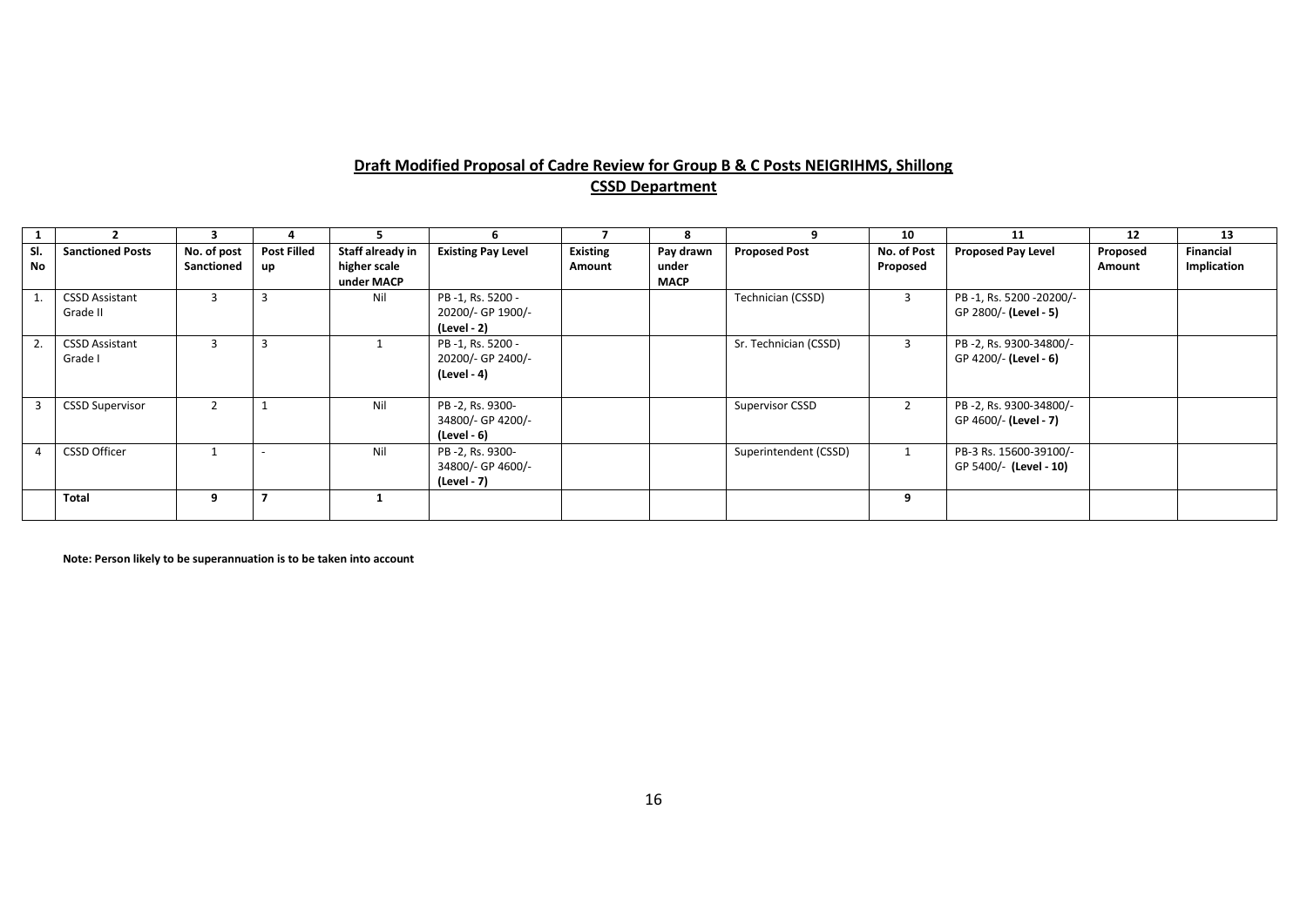# **Draft Modified Proposal of Cadre Review for Group B & C Posts NEIGRIHMS, Shillong**

# **Hindi Department**

|           |                            | 3                         |                          |                                  | h                                                    |                           | 8                  | 9                                    | 10                       | 11                                              | 12                       | 13                              |
|-----------|----------------------------|---------------------------|--------------------------|----------------------------------|------------------------------------------------------|---------------------------|--------------------|--------------------------------------|--------------------------|-------------------------------------------------|--------------------------|---------------------------------|
| SI.<br>No | <b>Sanctioned Posts</b>    | No. of post<br>Sanctioned | <b>Post Filled</b><br>up | Staff already in<br>higher scale | <b>Existing Pay Level</b>                            | <b>Existing</b><br>Amount | Pay drawn<br>under | <b>Proposed Post</b>                 | No. of Post<br>Proposed  | <b>Proposed Pay Level</b>                       | Proposed<br>Amount       | <b>Financial</b><br>Implication |
|           |                            |                           |                          | under MACP                       |                                                      |                           | <b>MACP</b>        |                                      |                          |                                                 |                          |                                 |
|           | Hindi Typist               |                           | $\overline{\phantom{a}}$ | Nil                              | PB-1, Rs. 5200 -<br>20200/- GP 1900/-<br>(Level - 2) |                           |                    |                                      | $\overline{\phantom{a}}$ |                                                 | $\overline{\phantom{0}}$ |                                 |
|           | Junior Hindi<br>Translator |                           |                          | Nil                              | PB-1, Rs. 5200 -<br>20200/- GP 2800/-<br>(Level - 5) |                           |                    | Junior Translation<br>Officer        |                          | PB-2, Rs. 9300-34800/-<br>GP 4200/- (Level - 6) |                          |                                 |
|           | Senior Hindi<br>Translator |                           |                          | Nil                              | PB-2, Rs. 9300-<br>34800/- GP 4200/-<br>(Level - 6)  |                           |                    | <b>Senior Translation</b><br>Officer |                          | PB-2, Rs. 9300-34800/-<br>GP 4600/- (Level - 7) |                          |                                 |
|           | Hindi Officer              |                           | $\overline{\phantom{a}}$ | Nil                              | PB-2, Rs. 9300-<br>34800/- GP 4600/-<br>(Level - 7)  |                           |                    | Hindi Officer                        |                          | PB-2, Rs. 9300-34800/-<br>GP 5400/- (Level - 9) |                          |                                 |
|           | <b>Total</b>               | 4                         |                          |                                  |                                                      |                           |                    |                                      |                          |                                                 |                          |                                 |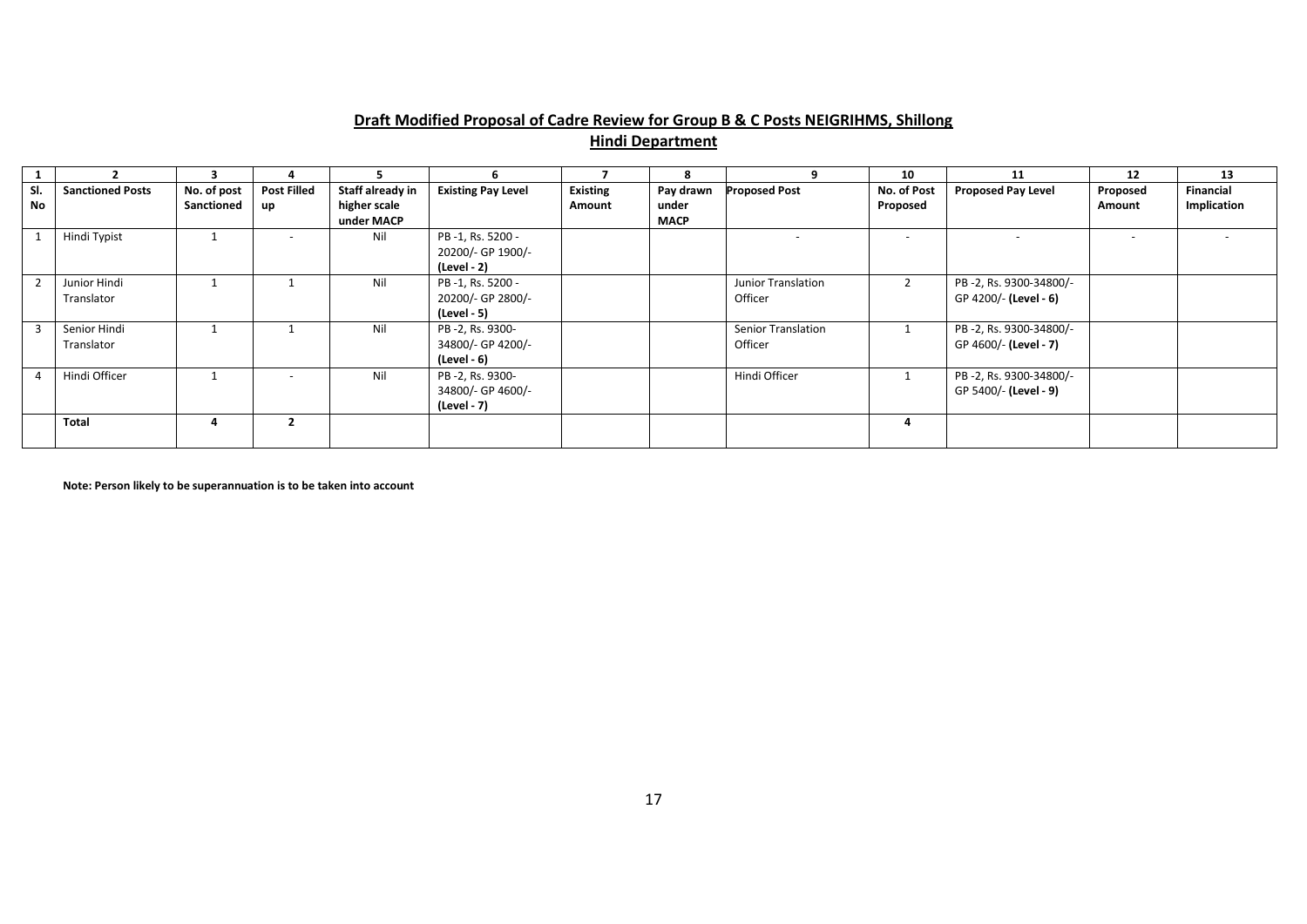#### **Draft Modified Proposal of Cadre Review for Group B & C Posts NEIGRIHMS, Shillong Warden & House Keeping**

|     |                         |                          |                    |                  |                           |                 |             |                      | 10          | 11                        | 12       | 13               |
|-----|-------------------------|--------------------------|--------------------|------------------|---------------------------|-----------------|-------------|----------------------|-------------|---------------------------|----------|------------------|
| SI. | <b>Sanctioned Posts</b> | No. of post              | <b>Post Filled</b> | Staff already in | <b>Existing Pay Level</b> | <b>Existing</b> | Pay drawn   | <b>Proposed Post</b> | No. of Post | <b>Proposed Pay Level</b> | Proposed | <b>Financial</b> |
| No  |                         | Sanctioned               | up                 | higher scale     |                           | Amount          | under       |                      | Proposed    |                           | Amount   | Implication      |
|     |                         |                          |                    | under MACP       |                           |                 | <b>MACP</b> |                      |             |                           |          |                  |
|     | House Keeper            | 8                        |                    | Nil              | PB-1, Rs. 5200 -          |                 |             | Deputy Warden        | 8           | PB-1, Rs. 5200-20200/-    |          |                  |
|     |                         |                          |                    |                  | 20200/- GP 2800/-         |                 |             |                      |             | GP 2800/- (Level - 5)     |          |                  |
|     |                         |                          |                    |                  | (Level - 5)               |                 |             |                      |             |                           |          |                  |
| 2.  | Warden/Lady             | 6                        |                    | Nil              | PB-2, Rs. 9300-           |                 |             | Warden               | 4           | PB-2, Rs. 9300-34800/-    |          |                  |
|     | Warden                  |                          |                    |                  | 34800/- GP 4200/-         |                 |             |                      |             | GP 4600/- (Level - 7)     |          |                  |
|     |                         |                          |                    |                  | (Level - 6)               |                 |             |                      |             |                           |          |                  |
| 3.  |                         | $\overline{\phantom{0}}$ |                    |                  |                           |                 |             | Senior Warden        |             | PB-2, Rs. 9300-34800/-    |          |                  |
|     |                         |                          |                    |                  |                           |                 |             |                      |             | GP 4800/- (Level - 8)     |          |                  |
|     |                         |                          |                    |                  |                           |                 |             |                      |             |                           |          |                  |
|     | Total                   | 14                       | 10                 |                  |                           |                 |             |                      | 14          |                           |          |                  |
|     |                         |                          |                    |                  |                           |                 |             |                      |             |                           |          |                  |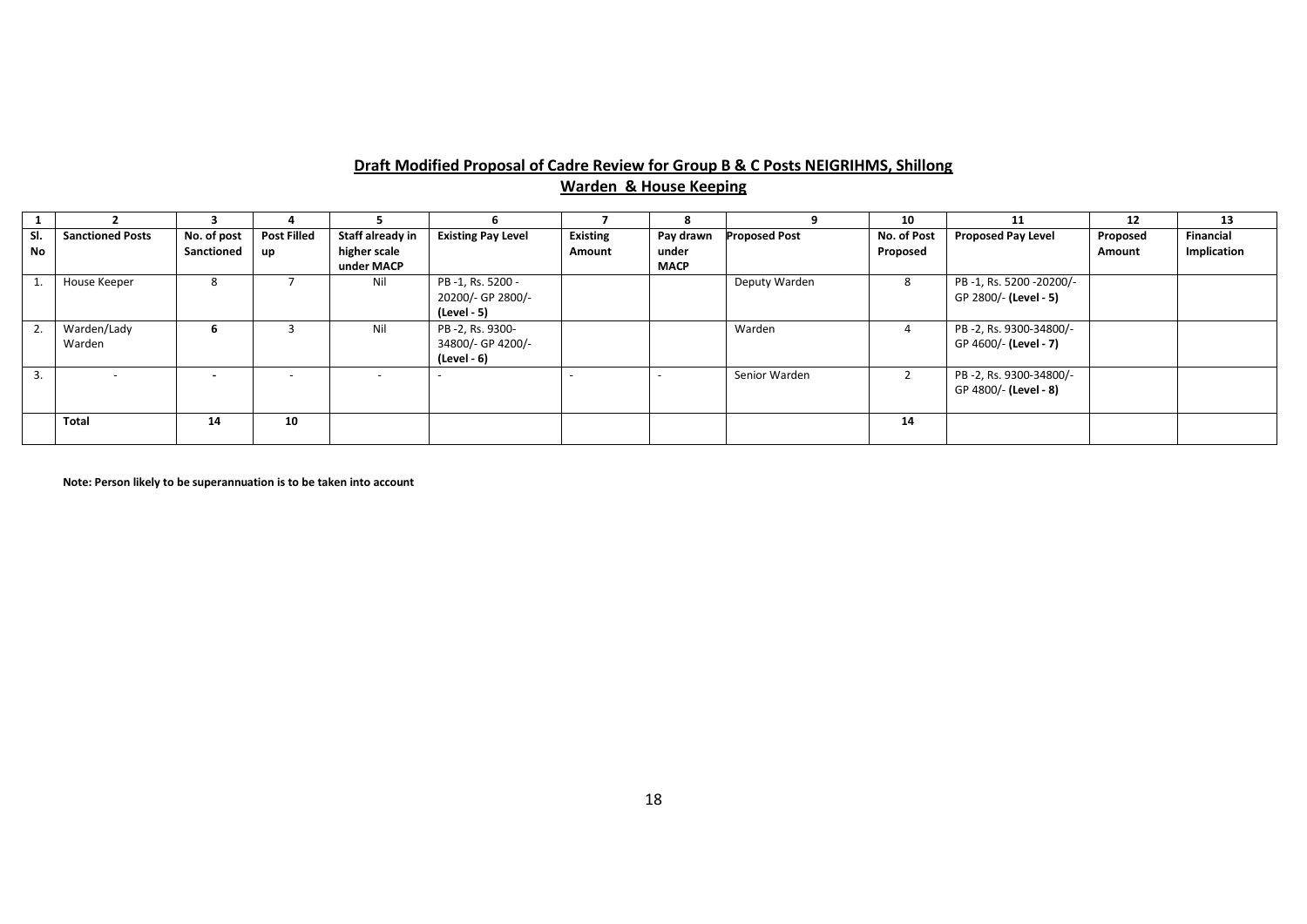#### **Draft Modified Proposal of Cadre Review for Group B & C Posts NEIGRIHMS, Shillong Dental Hygienist Cadre**

|                  |                         |                           |                          |                                                                 |                                                 |                           |                                   |                        | 10                      | 11                                              | 12                 | 13                              |
|------------------|-------------------------|---------------------------|--------------------------|-----------------------------------------------------------------|-------------------------------------------------|---------------------------|-----------------------------------|------------------------|-------------------------|-------------------------------------------------|--------------------|---------------------------------|
| SI.<br><b>No</b> | <b>Sanctioned Posts</b> | No. of post<br>Sanctioned | <b>Post Filled</b><br>up | <b>Staff already</b><br>in higher<br>scale under<br><b>MACP</b> | <b>Existing Pay Level</b>                       | <b>Existing</b><br>Amount | Pay drawn<br>under<br><b>MACP</b> | <b>Proposed Post</b>   | No. of Post<br>Proposed | <b>Proposed Pay Level</b>                       | Proposed<br>Amount | <b>Financial</b><br>Implication |
|                  | Dental Hygienist        |                           |                          | Nil                                                             | PB-1, Rs. 5200-20200/-<br>GP 2400/- (Level - 4) |                           |                                   | Dental Hygienist Gr-II |                         | PB-1, Rs. 5200-20200/-<br>GP 2800/- (Level - 5) |                    |                                 |
|                  | $\sim$                  | $\overline{\phantom{a}}$  | $\overline{\phantom{a}}$ |                                                                 |                                                 |                           |                                   | Dental Hygienist Gr-I  |                         | PB-2, Rs. 9300-34800/-<br>GP 4200/- (Level - 6) |                    |                                 |
|                  | <b>Total</b>            |                           |                          |                                                                 |                                                 |                           |                                   |                        |                         |                                                 |                    |                                 |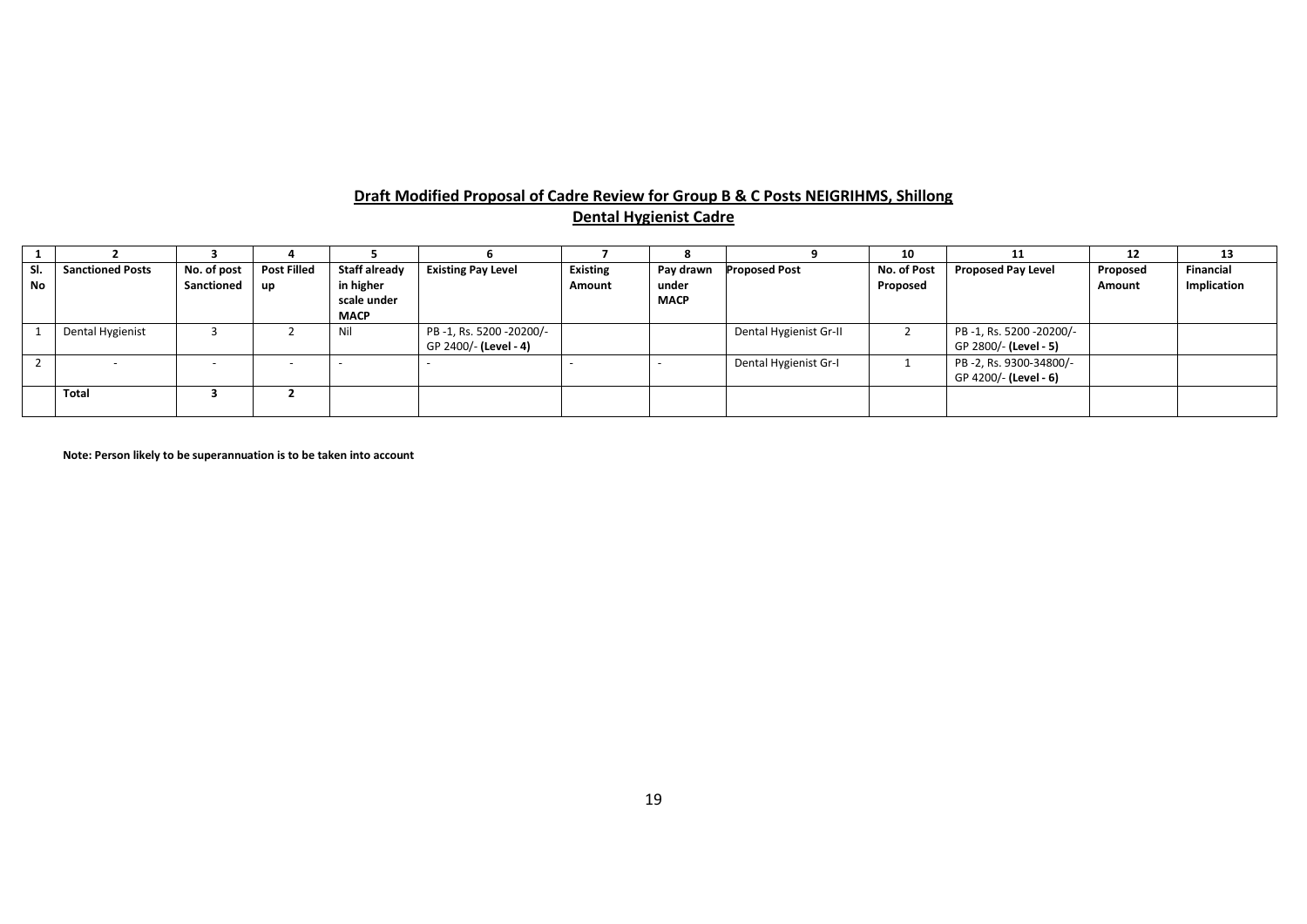# **Draft Modified Proposal of Cadre Review for Group B & C Posts NEIGRIHMS, Shillong Perfusionist Cadre**

|           |                         |             |                    |                      |                           |                 |             |                      | 10          | 11                        | 12       | 13               |
|-----------|-------------------------|-------------|--------------------|----------------------|---------------------------|-----------------|-------------|----------------------|-------------|---------------------------|----------|------------------|
| SI.       | <b>Sanctioned Posts</b> | No. of post | <b>Post Filled</b> | <b>Staff already</b> | <b>Existing Pay Level</b> | <b>Existing</b> | Pay drawn   | <b>Proposed Post</b> | No. of Post | <b>Proposed Pay Level</b> | Proposed | <b>Financial</b> |
| <b>No</b> |                         | Sanctioned  | up                 | in higher            |                           | Amount          | under       |                      | Proposed    |                           | Amount   | Implication      |
|           |                         |             |                    | scale under          |                           |                 | <b>MACP</b> |                      |             |                           |          |                  |
|           |                         |             |                    | <b>MACP</b>          |                           |                 |             |                      |             |                           |          |                  |
|           | Junior Perfusionist     |             |                    | Nil                  | PB-2, Rs. 9300-34800/-    |                 |             | Perfusionist         |             | PB-2, Rs. 9300-34800/-    |          |                  |
|           |                         |             |                    |                      | GP 4200/- (Level - 6)     |                 |             |                      |             | GP 4200/- (Level - 6)     |          |                  |
|           | Senior Perfusionist     |             |                    | Nil                  | PB-2, Rs. 9300-34800/-    |                 |             | Senior Perfusionist  |             | PB-3 (Rs. 15600-39100)    |          |                  |
|           |                         |             |                    |                      | GP 4600/- (Level - 7)     |                 |             |                      |             | GP 5400/- (Level - 10)    |          |                  |
|           |                         |             |                    |                      |                           |                 |             |                      |             |                           |          |                  |
|           | <b>Total</b>            |             |                    |                      |                           |                 |             |                      |             |                           |          |                  |
|           |                         |             |                    |                      |                           |                 |             |                      |             |                           |          |                  |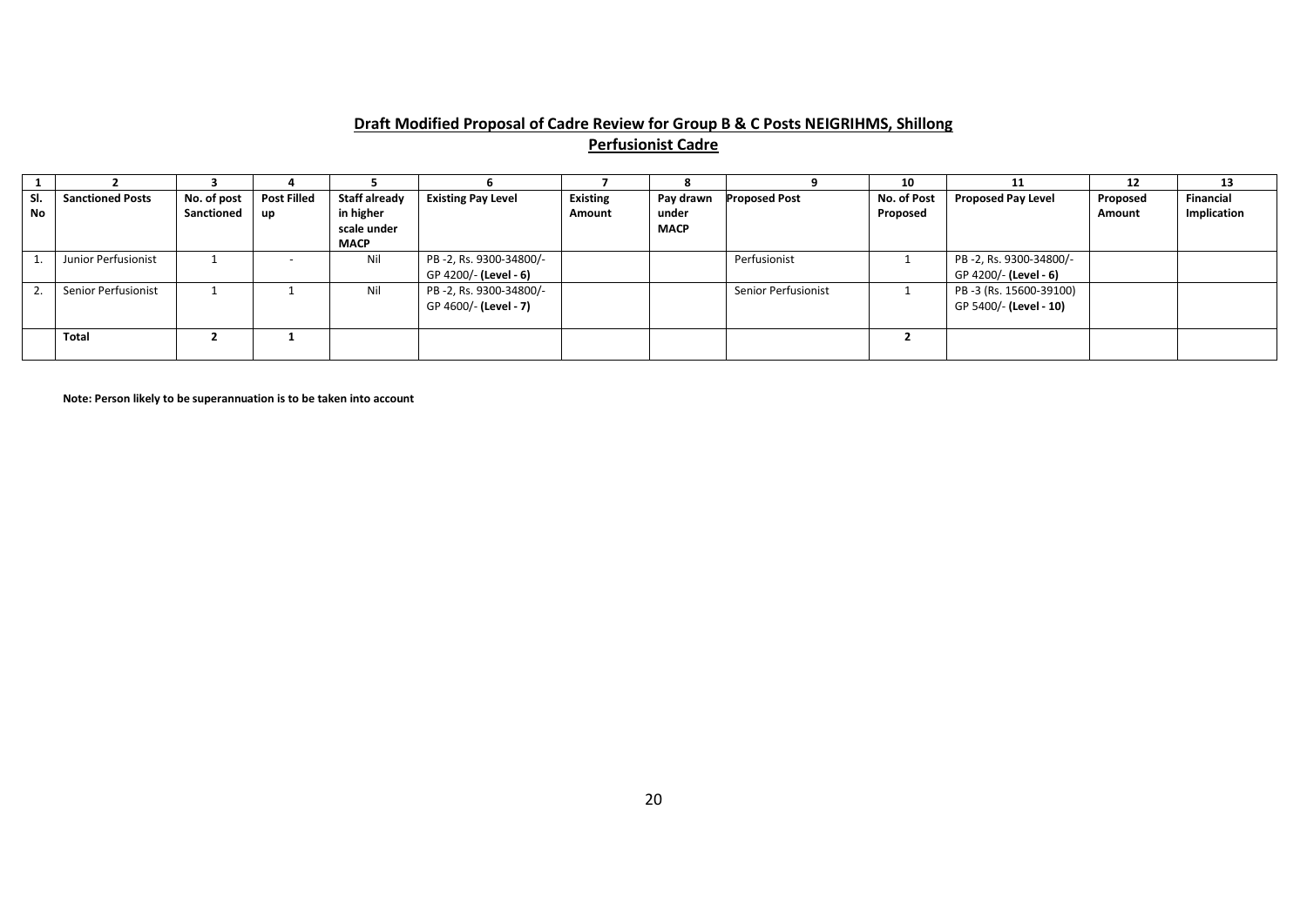# **Draft Modified Proposal of Cadre Review for Group B & C Posts NEIGRIHMS, Shillong Engineering (Civil & Electrical)**

|                  |                                            |                           |                                 |                                                          |                                                    |                           |                                   |                                            | 10                      |                                                    | 12                        | 13                              |
|------------------|--------------------------------------------|---------------------------|---------------------------------|----------------------------------------------------------|----------------------------------------------------|---------------------------|-----------------------------------|--------------------------------------------|-------------------------|----------------------------------------------------|---------------------------|---------------------------------|
| SI.<br><b>No</b> | <b>Sanctioned Posts</b>                    | No. of post<br>Sanctioned | <b>Post Filled</b><br><b>up</b> | Staff already<br>in higher<br>scale under<br><b>MACP</b> | <b>Existing Pay Level</b>                          | <b>Existing</b><br>Amount | Pay drawn<br>under<br><b>MACP</b> | <b>Proposed Post</b>                       | No. of Post<br>Proposed | <b>Proposed Pay Level</b>                          | Proposed<br><b>Amount</b> | <b>Financial</b><br>Implication |
|                  | Jr. Engineer<br>(Electrical)               |                           |                                 | Nil                                                      | PB-2, Rs. 9300-34800/-<br>GP 4200/- (Level - 6)    |                           |                                   | Jr. Engineer (Electrical)                  |                         | PB-2, Rs. 9300-34800/-<br>GP 4200/- (Level - 6)    |                           |                                 |
|                  | Assistant Engineer<br>(Civil & Electrical) |                           |                                 |                                                          | PB-2, Rs. 9300-34800/-<br>GP 4600/- (Level - 7)    |                           |                                   | Assistant Engineer (Civil<br>& Electrical) | $\overline{2}$          | PB-2, Rs. 9300-34800/-<br>GP 4600/- (Level - 7)    |                           |                                 |
|                  | Executive Engineer<br>(Civil & Electrical) |                           |                                 |                                                          | PB-3, Rs. 15600-39100/-<br>GP 6600/- (Level - 11)  |                           |                                   | Executive Engineer (Civil<br>& Electrical) |                         | PB-3, Rs. 15600-39100/-<br>GP 6600/- (Level - 11)  |                           |                                 |
|                  | Superintending<br>Engineer                 |                           |                                 | Nil                                                      | PB-4, Rs. 37400- 67000/-<br>GP 8700/- (Level - 13) |                           |                                   | Superintending Engineer                    |                         | PB-4, Rs. 37400- 67000/-<br>GP 8700/- (Level - 13) |                           |                                 |
|                  | <b>TOTAL</b>                               |                           |                                 |                                                          |                                                    |                           |                                   |                                            |                         |                                                    |                           |                                 |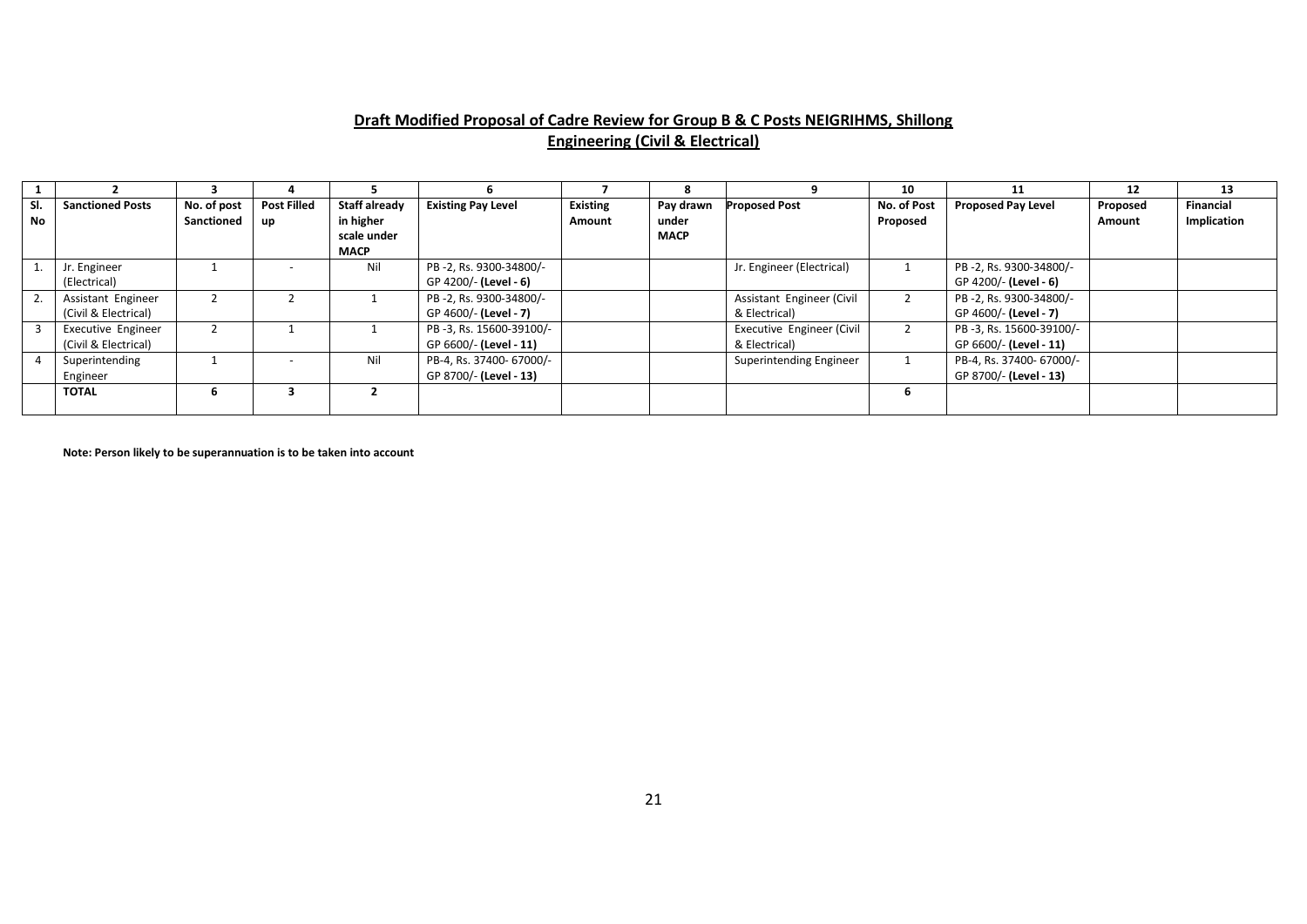# **Draft Modified Proposal of Cadre Review for Group B & C Posts NEIGRIHMS, Shillong Secretarial Staff**

|           |                          |                           |                                 |                                                                 |                                                |                           | 8                                 |                                       | 10                      | 11                                             | 12                 | 13                              |
|-----------|--------------------------|---------------------------|---------------------------------|-----------------------------------------------------------------|------------------------------------------------|---------------------------|-----------------------------------|---------------------------------------|-------------------------|------------------------------------------------|--------------------|---------------------------------|
| SI.<br>No | <b>Sanctioned Posts</b>  | No. of post<br>Sanctioned | <b>Post Filled</b><br><b>up</b> | <b>Staff already</b><br>in higher<br>scale under<br><b>MACP</b> | <b>Existing Pay Level</b>                      | <b>Existing</b><br>Amount | Pay drawn<br>under<br><b>MACP</b> | <b>Proposed Post</b>                  | No. of Post<br>Proposed | <b>Proposed Pay Level</b>                      | Proposed<br>Amount | <b>Financial</b><br>Implication |
|           | Junior Stenographer      | 4                         |                                 | Nil                                                             | PB-1(Rs. 5200-20200)<br>GP 2400/- (Level - 4)  |                           |                                   | Stenographer                          |                         | PB-1(Rs. 5200-20200)<br>GP 2400/- (Level - 4)  |                    |                                 |
|           | Senior Stenographer      | 27                        | 27                              | 13                                                              | PB-2 (Rs. 9300-34800)<br>GP 4200/- (Level - 6) |                           |                                   | <b>Personal Assistant</b>             | 22                      | PB-2 (Rs. 9300-34800)<br>GP 4600/- (Level - 7) |                    |                                 |
|           | <b>Private Secretary</b> |                           |                                 | Nil                                                             | PB-2 (Rs. 9300-34800)<br>GP 4600/- (Level - 7) |                           |                                   | Private Secretary                     | 4                       | PB-2 (Rs. 9300-34800)<br>GP 4800/- (Level - 8) |                    |                                 |
| 4.        |                          | $\overline{\phantom{0}}$  |                                 |                                                                 | $\overline{\phantom{0}}$                       |                           | $\overline{a}$                    | <b>Principal Private</b><br>Secretary |                         | PB-3(Rs.15600-39100)<br>GP 6600/- (Level - 11) |                    |                                 |
|           | <b>Total</b>             | 33                        | 33                              | 13                                                              |                                                |                           |                                   |                                       | 33                      |                                                |                    |                                 |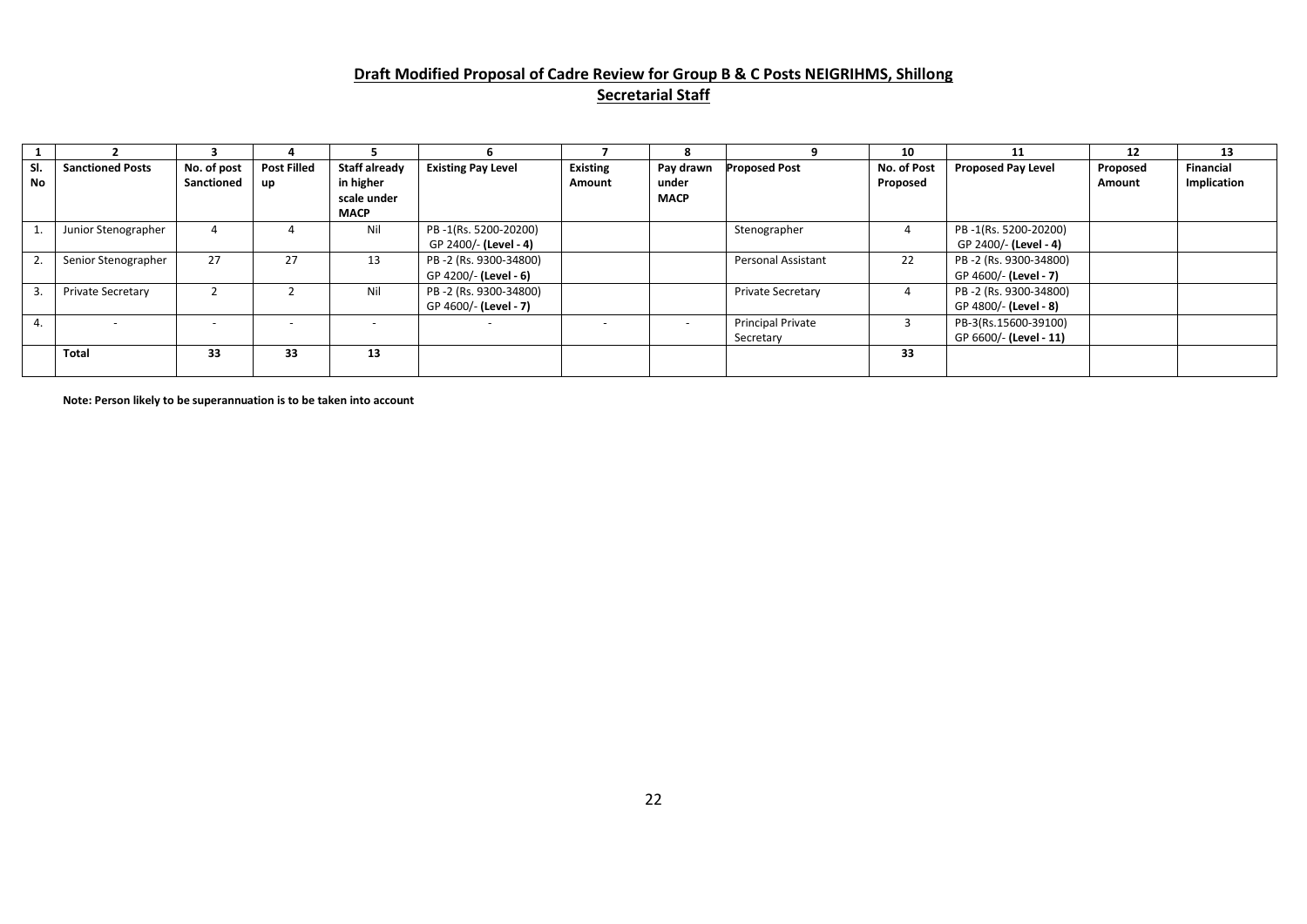# **Draft Modified Proposal of Cadre Review for Group B & C Posts NEIGRIHMS, Shillong Radiotherapy Cadre**

|     |                         |             |                    |               |                           |                 | ō           |                          | 10          | 11                        | 12       | 13               |
|-----|-------------------------|-------------|--------------------|---------------|---------------------------|-----------------|-------------|--------------------------|-------------|---------------------------|----------|------------------|
| SI. | <b>Sanctioned Posts</b> | No. of post | <b>Post Filled</b> | Staff already | <b>Existing Pay Level</b> | <b>Existing</b> | Pay drawn   | <b>Proposed Post</b>     | No. of Post | <b>Proposed Pay Level</b> | Proposed | <b>Financial</b> |
| No  |                         | Sanctioned  | up                 | in higher     |                           | Amount          | under       |                          | Proposed    |                           | Amount   | Implication      |
|     |                         |             |                    | scale under   |                           |                 | <b>MACP</b> |                          |             |                           |          |                  |
|     |                         |             |                    | <b>MACP</b>   |                           |                 |             |                          |             |                           |          |                  |
|     | Radiotherapy            | O           |                    | Nil           | PB-1 (Rs 5200-20200)      |                 |             | Technician               | b           | PB-2 (Rs 9300-34800)      |          |                  |
|     | Technician              |             |                    |               | GP 2800/- (Level - 5)     |                 |             | (Radiotherapy)           |             | GP 4200/- (Level - 6)     |          |                  |
|     | Radiation               |             |                    | Nil           | PB-2 (Rs 9300-34800)      |                 |             | <b>Technical Officer</b> |             | PB-2 (Rs 9300-34800)      |          |                  |
|     | Supervisor              |             |                    |               | GP 4600/- (Level - 7)     |                 |             | (Radiotherapy)           |             | GP 4600/-(Level - 7)      |          |                  |
|     | <b>Total</b>            | 8           |                    |               |                           |                 |             |                          |             |                           |          |                  |
|     |                         |             |                    |               |                           |                 |             |                          |             |                           |          |                  |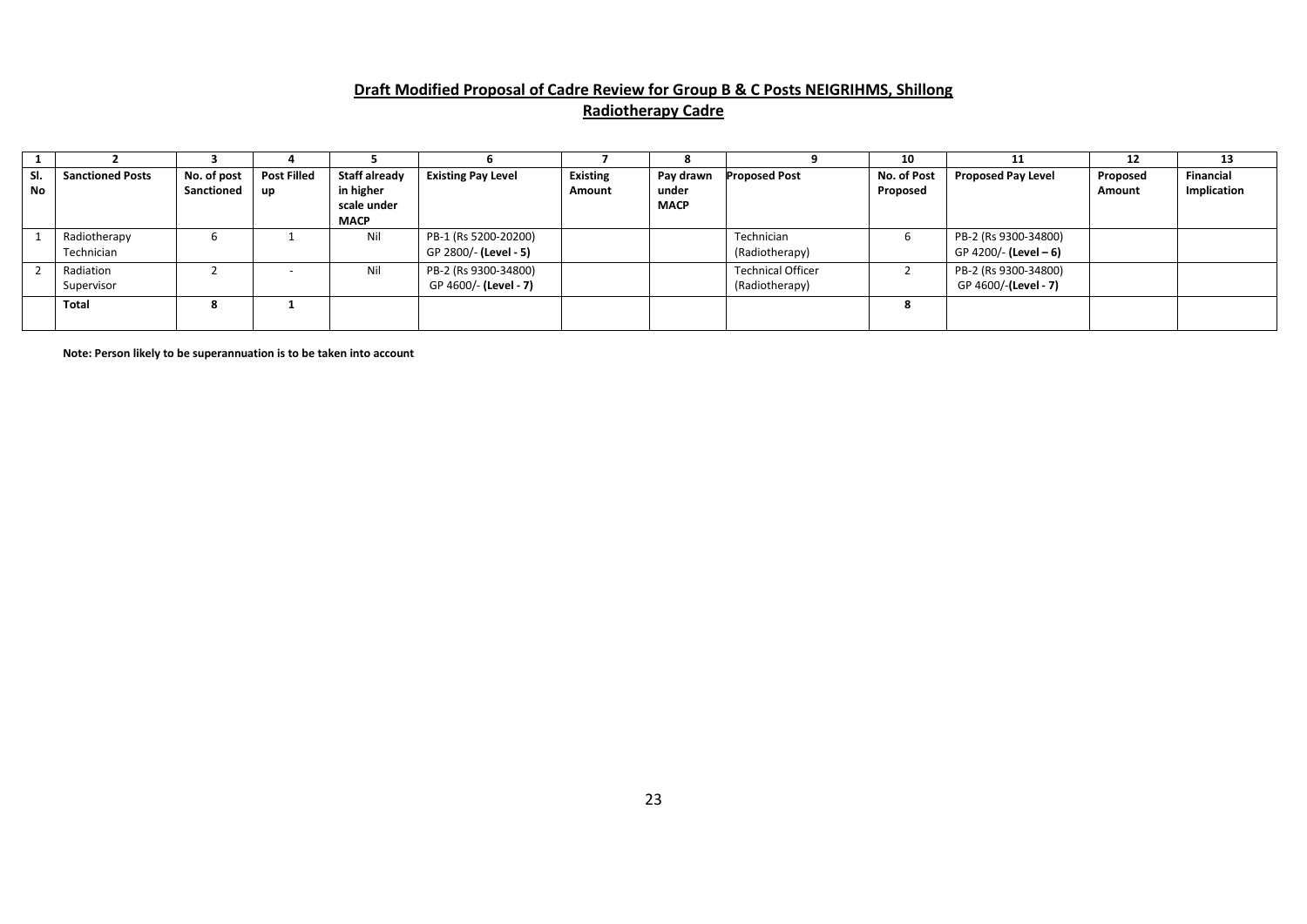# **Draft Modified Proposal of Cadre Review for Group B & C Posts NEIGRIHMS, Shillong**

#### **Computer Unit**

|           |                                              |                           |                          |                                                                 |                                                   |                           | 8                                 | q                                     | 10                      | 11                                                | 12                 | 13                              |
|-----------|----------------------------------------------|---------------------------|--------------------------|-----------------------------------------------------------------|---------------------------------------------------|---------------------------|-----------------------------------|---------------------------------------|-------------------------|---------------------------------------------------|--------------------|---------------------------------|
| SI.<br>No | <b>Sanctioned Posts</b>                      | No. of post<br>Sanctioned | <b>Post Filled</b><br>up | <b>Staff already</b><br>in higher<br>scale under<br><b>MACP</b> | <b>Existing Pay Level</b>                         | <b>Existing</b><br>Amount | Pay drawn<br>under<br><b>MACP</b> | <b>Proposed Post</b>                  | No. of Post<br>Proposed | <b>Proposed Pay Level</b>                         | Proposed<br>Amount | <b>Financial</b><br>Implication |
|           | Data Processing<br><b>Assistant Grade II</b> | 4                         | 4                        |                                                                 | PB-1, Rs. 5200-20200/-<br>GP 2400/- (Level - 4)   |                           |                                   | Data Processing<br>Assistant Grade II | 4                       | PB-1, Rs. 5200-20200/-<br>GP 2800/- (Level - 5)   |                    |                                 |
| Z.        | Data Processing<br>Assistant Grade I         |                           |                          |                                                                 | PB-2, Rs. 9300-34800/-<br>GP 4200/- (Level - 6)   |                           |                                   | Data Processing<br>Assistant Grade I  | $\overline{2}$          | PB-2, Rs. 9300-34800/-<br>GP 4600/- (Level - 7)   |                    |                                 |
|           | Programmer                                   |                           |                          | Nil                                                             | PB-3, Rs. 15600-39100/-<br>GP 5400/- (Level - 9)  |                           |                                   | Programmer                            |                         | PB-3, Rs. 15600-39100/-<br>GP 5400/- (Level - 10) |                    |                                 |
|           | <b>System Analyst</b>                        |                           |                          | Nil                                                             | PB-3, Rs. 15600-39100/-<br>GP 6600/- (Level - 11) |                           |                                   | <b>System Analyst</b>                 |                         | PB-3, Rs. 15600-39100/-<br>GP 6600/- (Level - 11) |                    |                                 |
|           | Total                                        | 8                         | b                        |                                                                 |                                                   |                           |                                   |                                       | 8                       |                                                   |                    |                                 |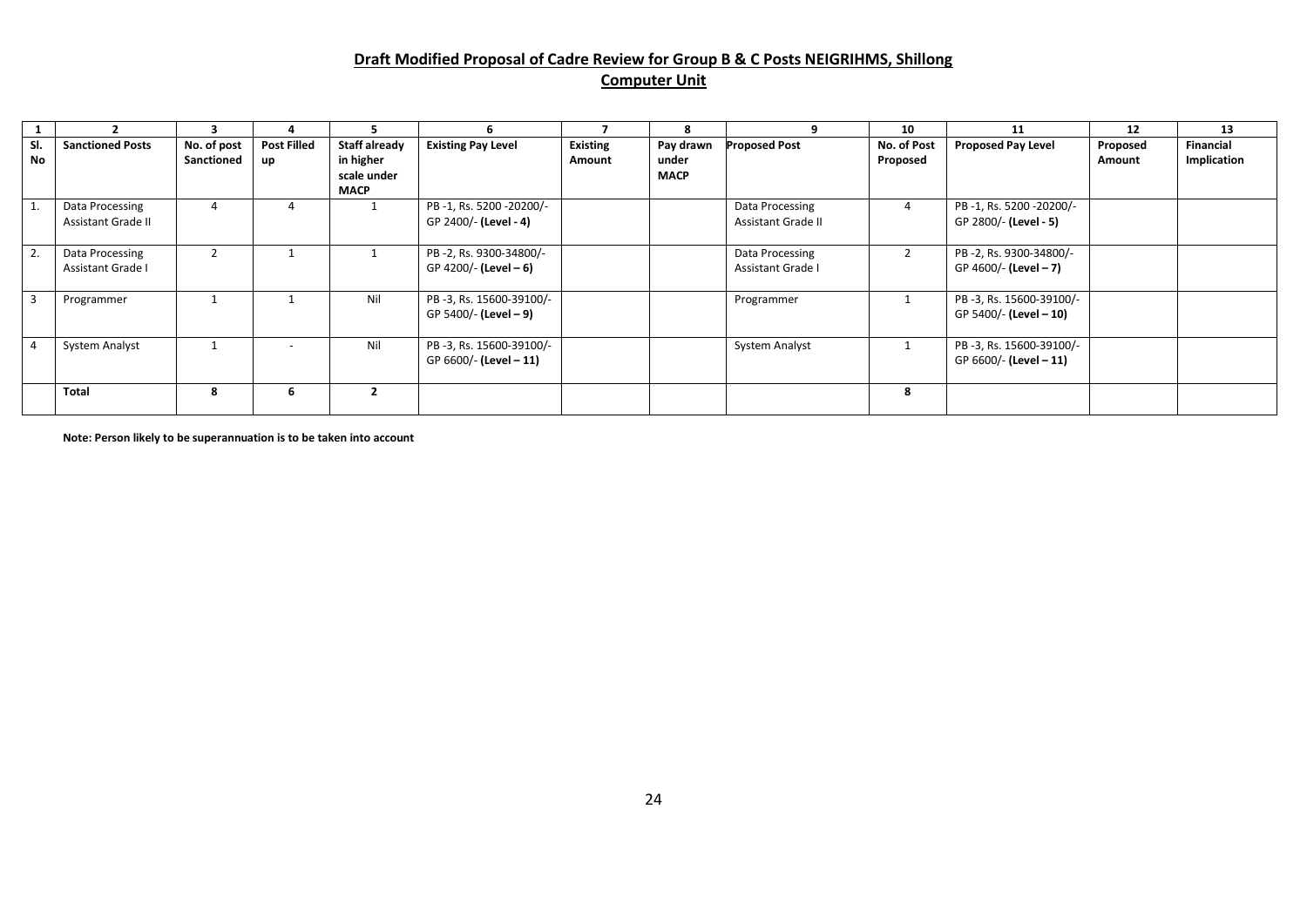#### **Draft Modified Proposal of Cadre Review for Group B & C Posts NEIGRIHMS, Shillong Administration Cadre**

|              | $\overline{\phantom{a}}$               | 3                         | 4                 | 5.                                                       | 6                                               | $\overline{\phantom{a}}$  | 8                                 | q                                          | 10                      | 11                                              | 12                 | 13                              |
|--------------|----------------------------------------|---------------------------|-------------------|----------------------------------------------------------|-------------------------------------------------|---------------------------|-----------------------------------|--------------------------------------------|-------------------------|-------------------------------------------------|--------------------|---------------------------------|
| SI.<br>No    | <b>Sanctioned Posts</b>                | No. of post<br>Sanctioned | Post Filled<br>up | Staff already<br>in higher<br>scale under<br><b>MACP</b> | <b>Existing Pay Level</b>                       | <b>Existing</b><br>Amount | Pay drawn<br>under<br><b>MACP</b> | <b>Proposed Post</b>                       | No. of Post<br>Proposed | <b>Proposed Pay Level</b>                       | Proposed<br>Amount | <b>Financial</b><br>Implication |
| 1            | <b>Lower Division Clerk</b>            | 22                        | 18                | 5                                                        | PB-1 (Rs 5200-20200)<br>GP 1900/- (Level - 2)   |                           |                                   |                                            | 23                      | PB-1 (Rs 5200-20200)<br>GP 1900/- (Level - 2)   |                    |                                 |
| $\mathbf{2}$ | Diet Clerk                             |                           |                   | Nil                                                      | PB-1 (Rs 5200-20200)<br>GP 1900/- (Level - 2)   |                           |                                   | Jr. Assistant                              |                         |                                                 |                    |                                 |
| 3            | Hindi Typist                           |                           | $\sim$            | Nil                                                      | PB-1 (Rs 5200-20200)<br>GP 1900/- (Level - 2)   |                           |                                   |                                            |                         |                                                 |                    |                                 |
| 4            | <b>Upper Division Clerk</b>            | 19                        | 18                | 6                                                        | PB-1 (Rs 5200-20200)<br>GP 2400/- (Level - 4)   |                           |                                   | Assistant                                  | 19                      | PB-1 (Rs 5200-20200)<br>GP 2800/- (Level - 5)   |                    |                                 |
| 5.           | <b>Office Assistant</b>                | 8                         | 6                 | Nil                                                      | PB-2 (Rs 9300-34800)<br>GP 4200/- (Level - 6)   |                           |                                   | Senior Assistant                           | 9                       | PB-2 (Rs 9300-34800)<br>GP 4600/- (Level - 7)   |                    |                                 |
| 6            | Office<br>Superintendent               | 5                         |                   | Nil                                                      | PB-2 (Rs 9300-34800)<br>GP 4200/- (Level - 6)   |                           |                                   | <b>Assistant Administrative</b><br>Officer | 9                       | PB-2 (Rs 9300-34800)<br>GP 4800/- (Level - 8)   |                    |                                 |
|              | Assistant<br>Administrative<br>Officer | 4                         |                   | Nil                                                      | PB-2 (Rs 9300-34800)<br>GP 4600/- (Level - 7)   |                           |                                   |                                            |                         |                                                 |                    |                                 |
| 8            | Administrative<br>Officer              |                           |                   | Nil                                                      | PB-3 (Rs 15600-39100)<br>GP 5400/- (Level - 10) |                           |                                   | Administrative Officer                     | 3                       | PB-3 (Rs 15600-39100)<br>GP 5400/- (Level - 10) |                    |                                 |
| 9            | Assistant Registrar                    | $\overline{2}$            | $\overline{2}$    | Nil                                                      | PB-3 (Rs 15600-39100)<br>GP 5400/- (Level - 10) |                           |                                   |                                            |                         |                                                 |                    |                                 |
| 10           | Deputy Registrar                       |                           |                   | Nil                                                      | PB-3 (Rs 15600-39100)<br>GP 6600/- (Level - 11) |                           |                                   | Senior Administrative<br>Officer           | $\mathbf{1}$            | PB-3 (Rs 15600-39100)<br>GP 6600/- (Level - 11) |                    |                                 |
|              | Total                                  | 64                        | 47                | 11                                                       |                                                 |                           |                                   |                                            | 64                      |                                                 |                    |                                 |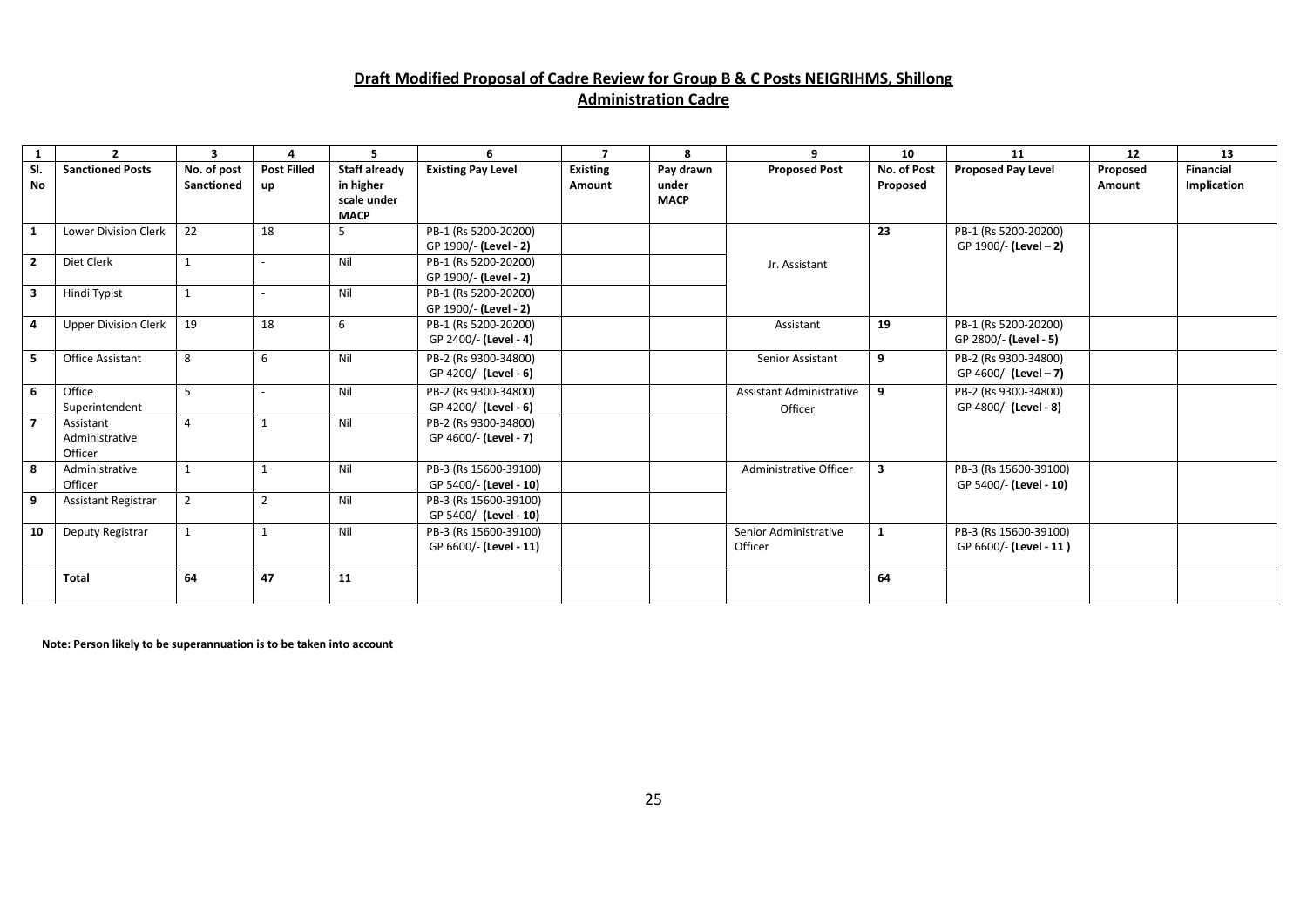#### **Draft Modified Proposal of Cadre Review for Group B & C Posts NEIGRIHMS, Shillong Accounts Cadre**

|                         |                           | 3           |                          | 5                        | 6                         |                 | 8           | 9                       | 10           | 11                        | 12       | 13          |
|-------------------------|---------------------------|-------------|--------------------------|--------------------------|---------------------------|-----------------|-------------|-------------------------|--------------|---------------------------|----------|-------------|
| SI.                     | <b>Sanctioned Posts</b>   | No. of post | <b>Post Filled</b>       | <b>Staff already</b>     | <b>Existing Pay Level</b> | <b>Existing</b> | Pay drawn   | <b>Proposed Post</b>    | No. of Post  | <b>Proposed Pay Level</b> | Proposed | Financial   |
| <b>No</b>               |                           | Sanctioned  | up                       | in higher                |                           | Amount          | under       |                         | Proposed     |                           | Amount   | Implication |
|                         |                           |             |                          | scale under              |                           |                 | <b>MACP</b> |                         |              |                           |          |             |
|                         |                           |             |                          | <b>MACP</b>              |                           |                 |             |                         |              |                           |          |             |
| $\mathbf{1}$            | Cashier                   | 3           | 3                        | $\overline{2}$           | PB-1 (Rs 5200-20200)      |                 |             | <b>Junior Accounts</b>  | 6            | PB-2 (Rs 9300-34800)      |          |             |
|                         |                           |             |                          |                          | GP 2400/-                 |                 |             | <b>Officer</b>          |              | GP 4600/-                 |          |             |
|                         |                           |             |                          |                          | (Level - 4 of Pay Matrix) |                 |             |                         |              | (Level - 7 of Pay Matrix) |          |             |
| $\overline{\mathbf{2}}$ | <b>Junior Accounts</b>    | 4           |                          | Nil                      | PB-2 (Rs 9300-34800)      |                 |             |                         |              |                           |          |             |
|                         | <b>Officer</b>            |             |                          |                          | GP 4200/-                 |                 |             |                         |              |                           |          |             |
|                         |                           |             |                          |                          | (Level - 6 of Pay Matrix) |                 |             |                         |              |                           |          |             |
| $\overline{\mathbf{3}}$ | <b>Assistant Accounts</b> | 3           |                          | Nil                      | PB-2 (Rs 9300-34800)      |                 |             | <b>Assistant</b>        | 3            | PB-2 (Rs 9300-34800)      |          |             |
|                         | <b>Officer</b>            |             |                          |                          | GP 4600/-                 |                 |             | <b>Accounts Officer</b> |              | GP 4800/-                 |          |             |
|                         |                           |             |                          |                          | (Level - 7 of Pay Matrix) |                 |             |                         |              | (Level - 8 of Pay Matrix) |          |             |
| $\overline{4}$          | <b>Accounts Officer</b>   | 1           | 1                        | Nil                      | PB-3 (Rs 15600-39100)     |                 |             | <b>Accounts Officer</b> | $\mathbf{2}$ | PB-3 (Rs 15600-39100)     |          |             |
|                         |                           |             |                          |                          | GP 5400/-                 |                 |             |                         |              | GP 5400/-                 |          |             |
|                         |                           |             |                          |                          | (Level - 10 of Pay        |                 |             |                         |              | (Level - 10 of Pay        |          |             |
|                         |                           |             |                          |                          | Matrix)                   |                 |             |                         |              | Matrix)                   |          |             |
| 5                       | <b>Senior Accounts</b>    |             | $\overline{\phantom{a}}$ | Nil                      | PB-3 (Rs 15600-39100)     |                 |             | <b>Senior Accounts</b>  | $\mathbf{1}$ | PB-3 (Rs 15600-39100)     |          |             |
|                         | <b>Officer</b>            |             |                          |                          | GP 6600/-                 |                 |             | <b>Officer</b>          |              | GP 6600/-                 |          |             |
|                         |                           |             |                          |                          | (Level - 11 of Pay        |                 |             |                         |              | (Level - 11 of Pay        |          |             |
|                         |                           |             |                          |                          | Matrix)                   |                 |             |                         |              | Matrix)                   |          |             |
|                         | Total                     | 12          | 5                        | $\overline{\phantom{a}}$ |                           |                 |             |                         | 12           |                           |          |             |
|                         |                           |             |                          |                          |                           |                 |             |                         |              |                           |          |             |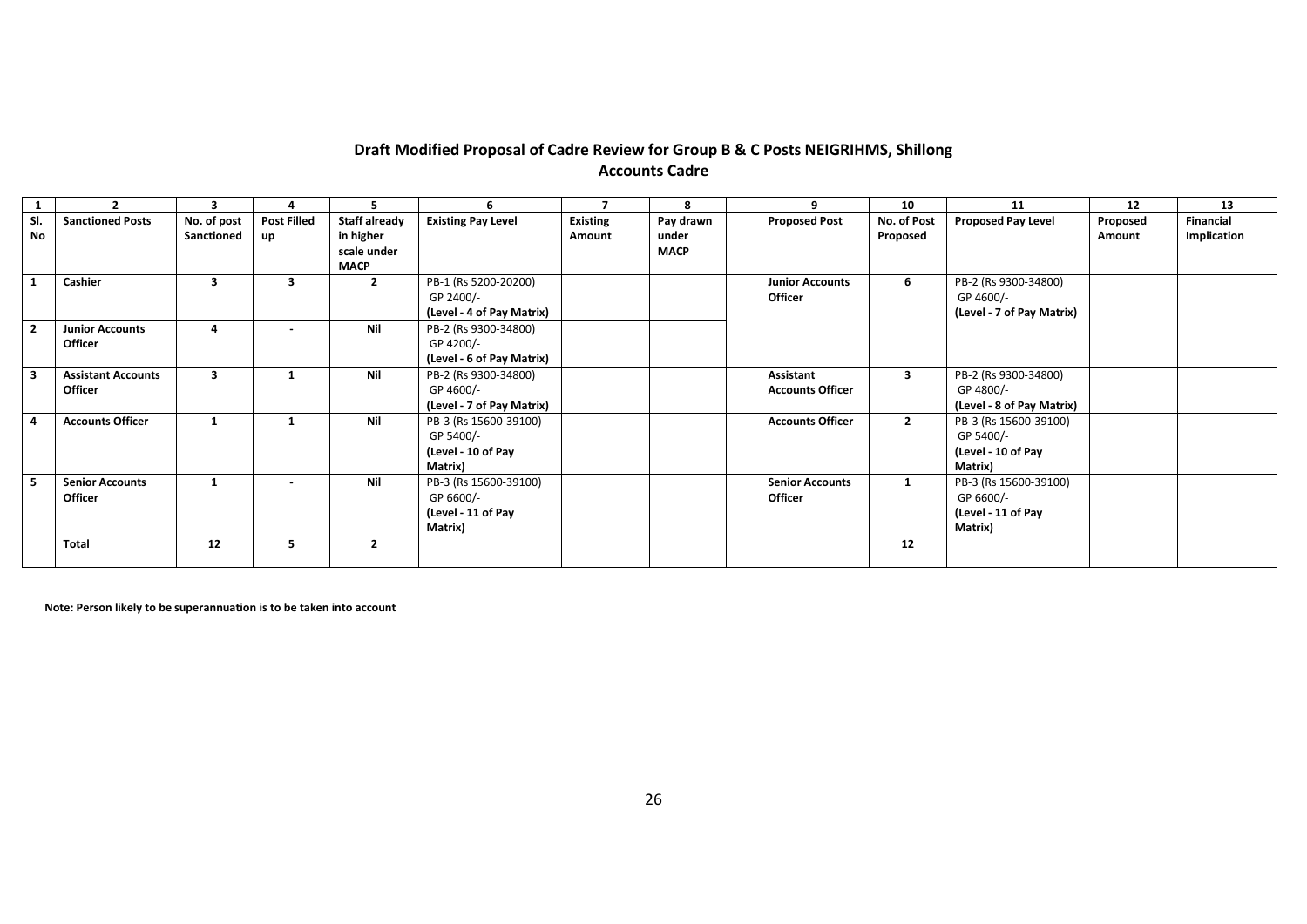# **Draft Modified Proposal of Cadre Review for Group B & C Posts NEIGRIHMS, Shillong Telephone Operator**

|                  |                         | 3                         |                          | 5                                                               |                                               |                           | -8                                | q                                                                                                                                       | 10                      | 11                                                                                               | 12                 | 13                              |
|------------------|-------------------------|---------------------------|--------------------------|-----------------------------------------------------------------|-----------------------------------------------|---------------------------|-----------------------------------|-----------------------------------------------------------------------------------------------------------------------------------------|-------------------------|--------------------------------------------------------------------------------------------------|--------------------|---------------------------------|
| SI.<br><b>No</b> | <b>Sanctioned Posts</b> | No. of post<br>Sanctioned | <b>Post Filled</b><br>up | <b>Staff already</b><br>in higher<br>scale under<br><b>MACP</b> | <b>Existing Pay Level</b>                     | <b>Existing</b><br>Amount | Pay drawn<br>under<br><b>MACP</b> | <b>Proposed Post</b>                                                                                                                    | No. of Post<br>Proposed | <b>Proposed Pay Level</b>                                                                        | Proposed<br>Amount | <b>Financial</b><br>Implication |
|                  | <b>EPABX Operator</b>   |                           |                          |                                                                 | PB-I (Rs. 5200-20200)<br>GP 1900/- (Level -2) |                           |                                   | <b>Telephone Operating</b><br><b>Assistant Gr-I</b>                                                                                     | 4                       | PB-I (Rs. 5200-20200)<br>GP 2400/- (Level - 4)                                                   |                    |                                 |
| $\overline{2}$   |                         | $\overline{\phantom{a}}$  |                          |                                                                 |                                               |                           |                                   | <b>Telephone Operating</b><br><b>Assistant Gr-II/Section</b><br>Supervisor                                                              | $\overline{4}$          | PB-I (Rs. 5200-20200)<br>GP 2800/- (Level - 5)                                                   |                    |                                 |
| 3                |                         | $\overline{\phantom{a}}$  |                          |                                                                 |                                               |                           |                                   | <b>Telephone Operating</b><br>Assistant Gr-III/Sr.<br><b>Section Supervisor</b><br><b>Telephone Operating</b><br><b>Assistant Gr-IV</b> | $\overline{4}$          | PB-2 (Rs. 9300-34800)<br>GP 4200/- (Level - 4)<br>PB-2 (Rs. 9300-34800)<br>GP 4600/- (Level - 5) |                    |                                 |
|                  | <b>Total</b>            | 4                         | 4                        | $\overline{2}$                                                  |                                               |                           |                                   |                                                                                                                                         | 4                       |                                                                                                  |                    |                                 |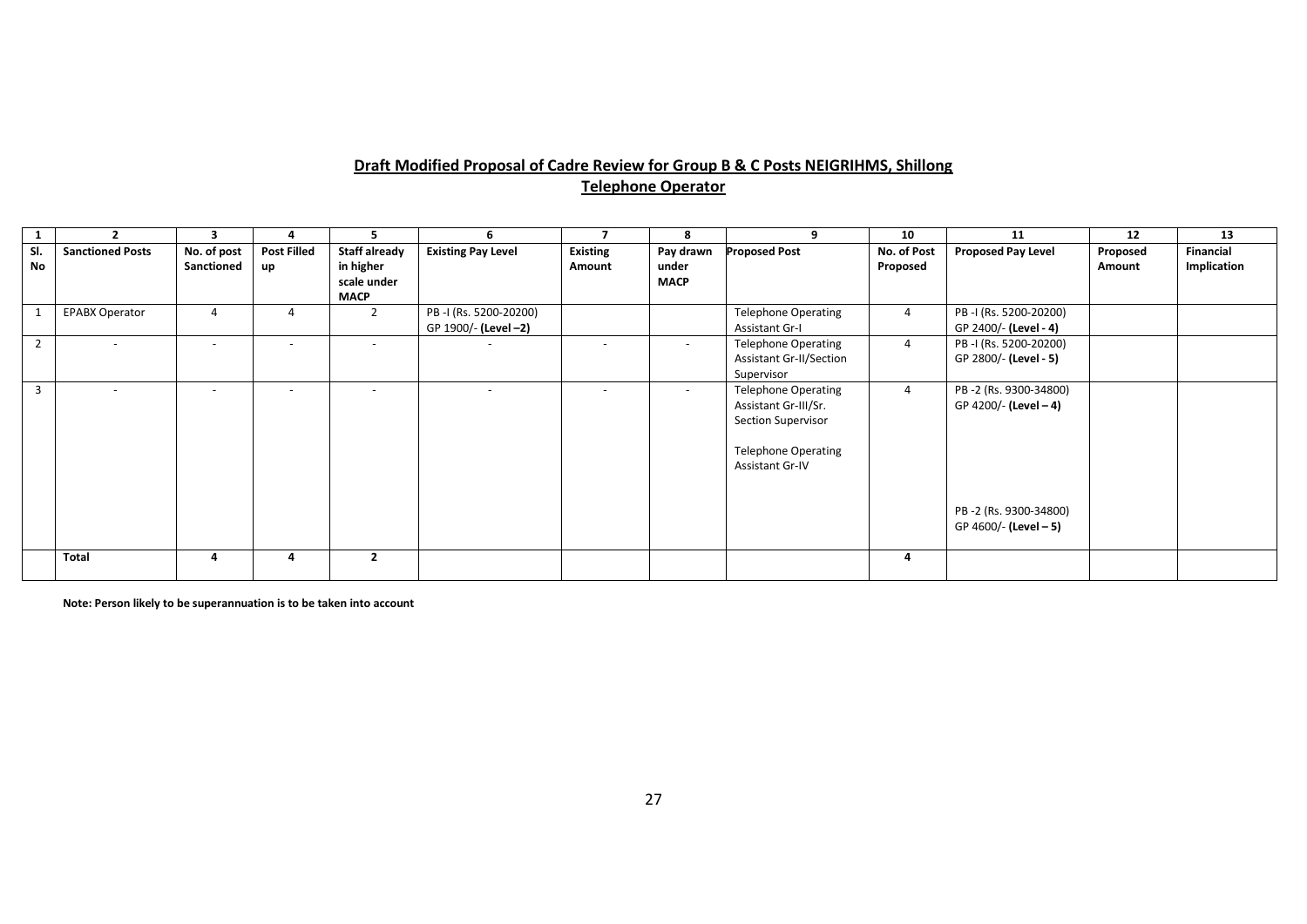#### **Draft Modified Proposal of Cadre Review for Group B & C Posts NEIGRIHMS, Shillong Driver Cadre**

|                  |                             |                           |                          |                                                                 |                                               |                           |                                   |                             | 10                      | 11                                            | 12                 | 13                              |
|------------------|-----------------------------|---------------------------|--------------------------|-----------------------------------------------------------------|-----------------------------------------------|---------------------------|-----------------------------------|-----------------------------|-------------------------|-----------------------------------------------|--------------------|---------------------------------|
| SI.<br><b>No</b> | <b>Sanctioned Posts</b>     | No. of post<br>Sanctioned | <b>Post Filled</b><br>up | <b>Staff already</b><br>in higher<br>scale under<br><b>MACP</b> | <b>Existing Pay Level</b>                     | <b>Existing</b><br>Amount | Pay drawn<br>under<br><b>MACP</b> | <b>Proposed Post</b>        | No. of Post<br>Proposed | <b>Proposed Pay Level</b>                     | Proposed<br>Amount | <b>Financial</b><br>Implication |
|                  | Van Driver/Driver<br>Gr.III | 9                         |                          |                                                                 | PB-1 (Rs 5200-20200)<br>GP 1900/- (Level - 2) |                           |                                   | Driver Ordinary Grade       |                         | PB-1 (Rs 5200-20200)<br>GP 1900/- (Level - 2) |                    |                                 |
|                  | Driver Gr.II                |                           |                          | Nil                                                             | PB-1 (Rs 5200-20200)<br>GP 2400/- (Level - 4) |                           |                                   | Driver Grade - II           |                         | PB-1 (Rs 5200-20200)<br>GP 2400/- (Level - 4) |                    |                                 |
|                  |                             | $\overline{\phantom{a}}$  |                          |                                                                 |                                               |                           | $\overline{a}$                    | Driver Grade - I            |                         | PB-1 (Rs 5200-20200)<br>GP 2800/- (Level - 5) |                    |                                 |
|                  |                             | $\overline{\phantom{a}}$  |                          |                                                                 |                                               |                           | $\overline{\phantom{0}}$          | <b>Driver Special Grade</b> |                         | PB-2 (Rs 9300-34800)<br>GP 4200/- (Level - 6) |                    |                                 |
|                  | <b>Total</b>                | 11                        |                          |                                                                 |                                               |                           |                                   |                             | 11                      |                                               |                    |                                 |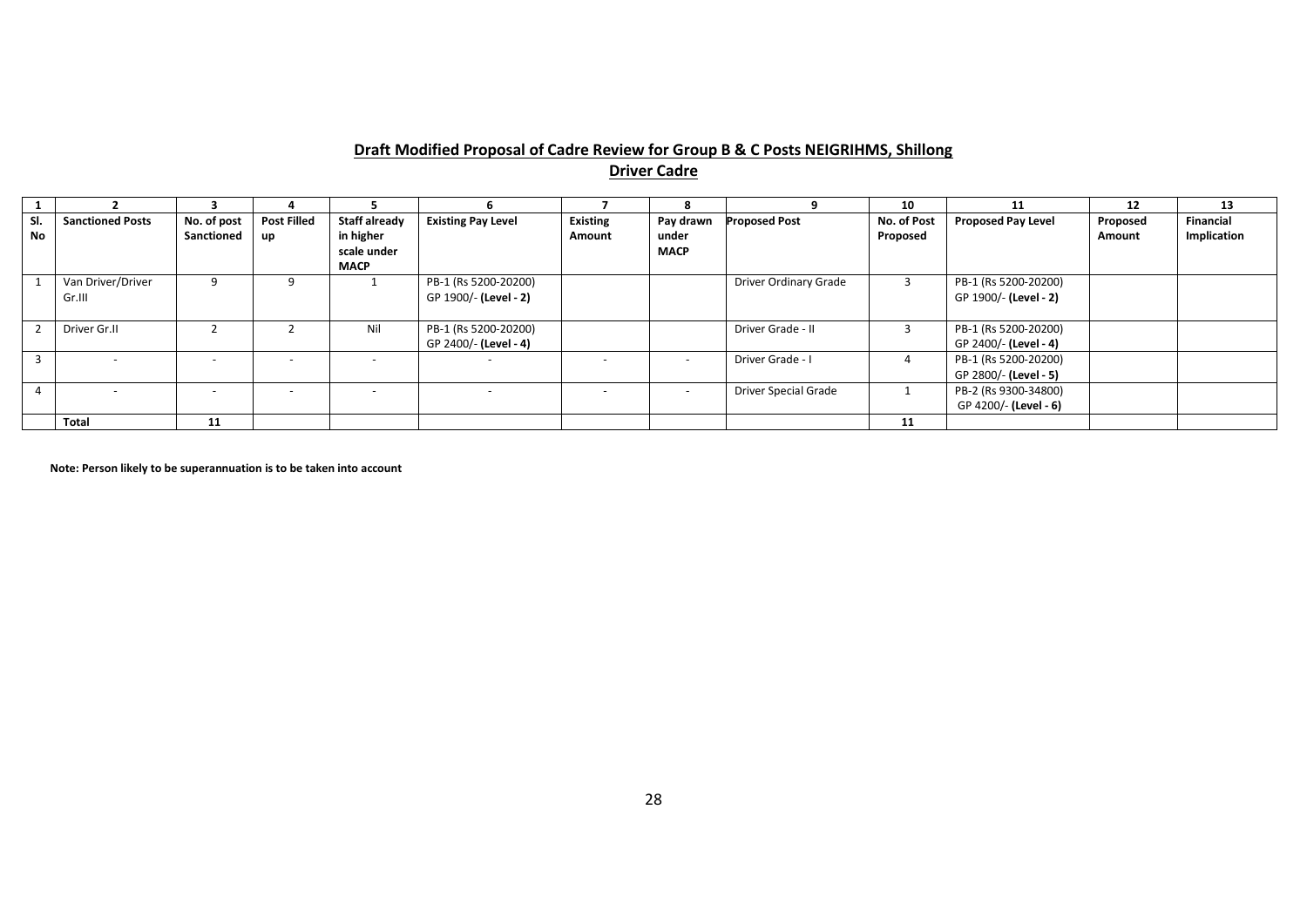# **Draft Modified Proposal of Cadre Review for Group B & C Posts NEIGRIHMS, Shillong Pharmacist Cadre**

|           |                                                            |                           |                          |                                                          |                                               |                           | 8                                 |                         | 10                      | 11                                            | 12                 | 13                              |
|-----------|------------------------------------------------------------|---------------------------|--------------------------|----------------------------------------------------------|-----------------------------------------------|---------------------------|-----------------------------------|-------------------------|-------------------------|-----------------------------------------------|--------------------|---------------------------------|
| SI.<br>No | <b>Sanctioned Posts</b>                                    | No. of post<br>Sanctioned | <b>Post Filled</b><br>up | Staff already<br>in higher<br>scale under<br><b>MACP</b> | <b>Existing Pay Level</b>                     | <b>Existing</b><br>Amount | Pay drawn<br>under<br><b>MACP</b> | <b>Proposed Post</b>    | No. of Post<br>Proposed | <b>Proposed Pay Level</b>                     | Proposed<br>Amount | <b>Financial</b><br>Implication |
|           | Pharmacist                                                 |                           |                          |                                                          | PB-1 (Rs. 5200-20200)<br>GP 2800/-(Level - 5) |                           |                                   | <b>Pharmacist Gr.II</b> |                         | PB-2 (Rs. 9300-34800)<br>GP 4200/-(Level - 6) |                    |                                 |
| <u>L.</u> |                                                            | $\overline{\phantom{0}}$  |                          |                                                          |                                               |                           |                                   | Pharmacist Gr. I        | 3                       | PB-2 (Rs. 9300-34800)<br>GP 4600/-(Level - 7) |                    |                                 |
|           | Pharmaceutical<br>Chemist/<br>Superintendent<br>Pharmacist |                           |                          | Nil                                                      | PB-2 (Rs. 9300-34800)<br>GP 4600/-(Level - 7) |                           |                                   | Sr. Pharmacist          |                         | PB-2 (Rs. 9300-34800)<br>GP 4800/-(Level - 8) |                    |                                 |
|           | <b>Total</b>                                               | 10                        | o                        |                                                          |                                               |                           |                                   |                         | 10                      |                                               |                    |                                 |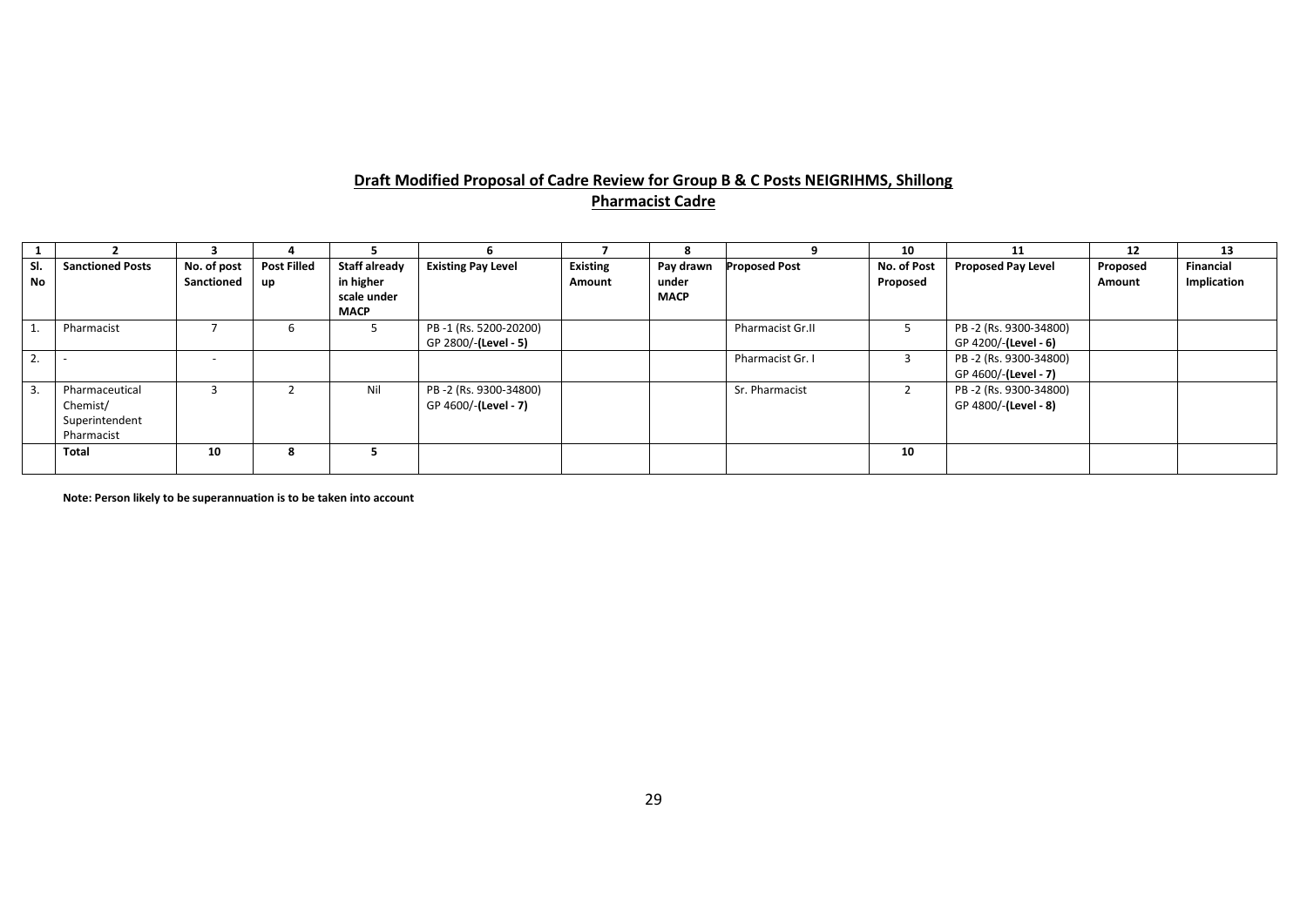# **Draft Modified Proposal of Cadre Review for Group B & C Posts NEIGRIHMS, Shillong Statistician Cadre**

|           |                              |             |                    |               |                           |                 |             |                  | 10          |                           | 12       | 13               |
|-----------|------------------------------|-------------|--------------------|---------------|---------------------------|-----------------|-------------|------------------|-------------|---------------------------|----------|------------------|
| SI.       | <b>Sanctioned Posts</b>      | No. of post | <b>Post Filled</b> | Staff already | <b>Existing Pay Level</b> | <b>Existing</b> | Pay drawn   | roposed Post     | No. of Post | <b>Proposed Pay Level</b> | Proposed | <b>Financial</b> |
| <b>No</b> |                              | Sanctioned  | up                 | in higher     |                           | Amount          | under       |                  | Proposed    |                           | Amount   | Implication      |
|           |                              |             |                    | scale under   |                           |                 | <b>MACP</b> |                  |             |                           |          |                  |
|           |                              |             |                    | <b>MACP</b>   |                           |                 |             |                  |             |                           |          |                  |
|           | <b>Statistical Assistant</b> |             |                    | Nil           | PB-2 (Rs.9300-34800)      |                 |             | Jr. Statistician |             | PB-2 (Rs.9300-34800)      |          |                  |
|           |                              |             |                    |               | GP 4200/- (Level - 6)     |                 |             |                  |             | GP 4200/- (Level - 6)     |          |                  |
|           |                              |             |                    |               |                           |                 |             |                  |             |                           |          |                  |
|           | <b>Statistical Officer</b>   |             |                    | Nil           | PB-3 (Rs.15600-39100)     |                 |             | Statistician     |             | PB-3 (Rs.15600-39100)     |          |                  |
|           |                              |             |                    |               | GP 5400/- (Level - 9)     |                 |             |                  |             | GP 5400/- (Level - 10)    |          |                  |
|           | <b>Total</b>                 | b           |                    |               |                           |                 |             |                  |             |                           |          |                  |
|           |                              |             |                    |               |                           |                 |             |                  |             |                           |          |                  |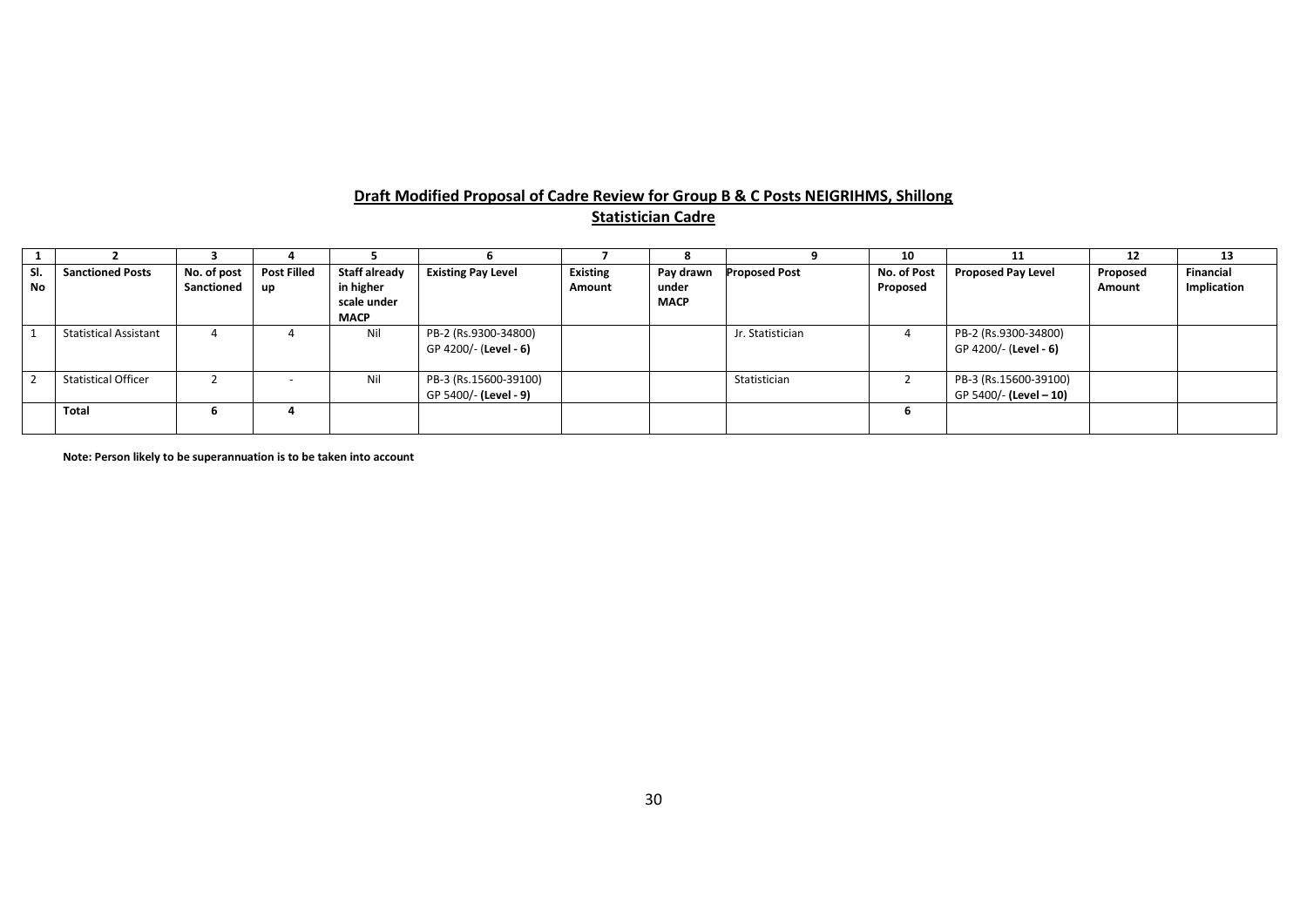# **Draft Modified Proposal of Cadre Review for Group B & C Posts NEIGRIHMS, Shillong**

**Laundry Cadre**

|     |                         |             |                    |               |                           |                 |             |                         | 10          | 11                        | 12       | 13               |
|-----|-------------------------|-------------|--------------------|---------------|---------------------------|-----------------|-------------|-------------------------|-------------|---------------------------|----------|------------------|
| SI. | <b>Sanctioned Posts</b> | No. of post | <b>Post Filled</b> | Staff already | <b>Existing Pay Level</b> | <b>Existing</b> | Pay drawn   | <b>Proposed Post</b>    | No. of Post | <b>Proposed Pay Level</b> | Proposed | <b>Financial</b> |
| No  |                         | Sanctioned  | up                 | in higher     |                           | Amount          | under       |                         | Proposed    |                           | Amount   | Implication      |
|     |                         |             |                    | scale under   |                           |                 | <b>MACP</b> |                         |             |                           |          |                  |
|     |                         |             |                    | <b>MACP</b>   |                           |                 |             |                         |             |                           |          |                  |
|     | Laundry Mechanic        |             |                    | Nil           | PB-1 (Rs 5200-20200)      |                 |             | Laundry Mechanic        |             | PB-1 (Rs 5200-20200)      |          |                  |
|     |                         |             |                    |               | GP 1900/- (Level - 2)     |                 |             |                         |             | GP 1900/- (Level - 2)     |          |                  |
|     | Asst Laundry            |             |                    | Nil           | PB-1 (Rs 5200-20200)      |                 |             | Asst Laundry Supervisor |             | PB-1 (Rs 5200-20200)      |          |                  |
|     | Supervisor              |             |                    |               | GP 1900/- (Level - 2)     |                 |             |                         |             | GP 2400/- (Level - 4)     |          |                  |
|     |                         |             |                    |               |                           |                 |             |                         |             |                           |          |                  |
|     | Total                   |             |                    |               |                           |                 |             |                         |             |                           |          |                  |
|     |                         |             |                    |               |                           |                 |             |                         |             |                           |          |                  |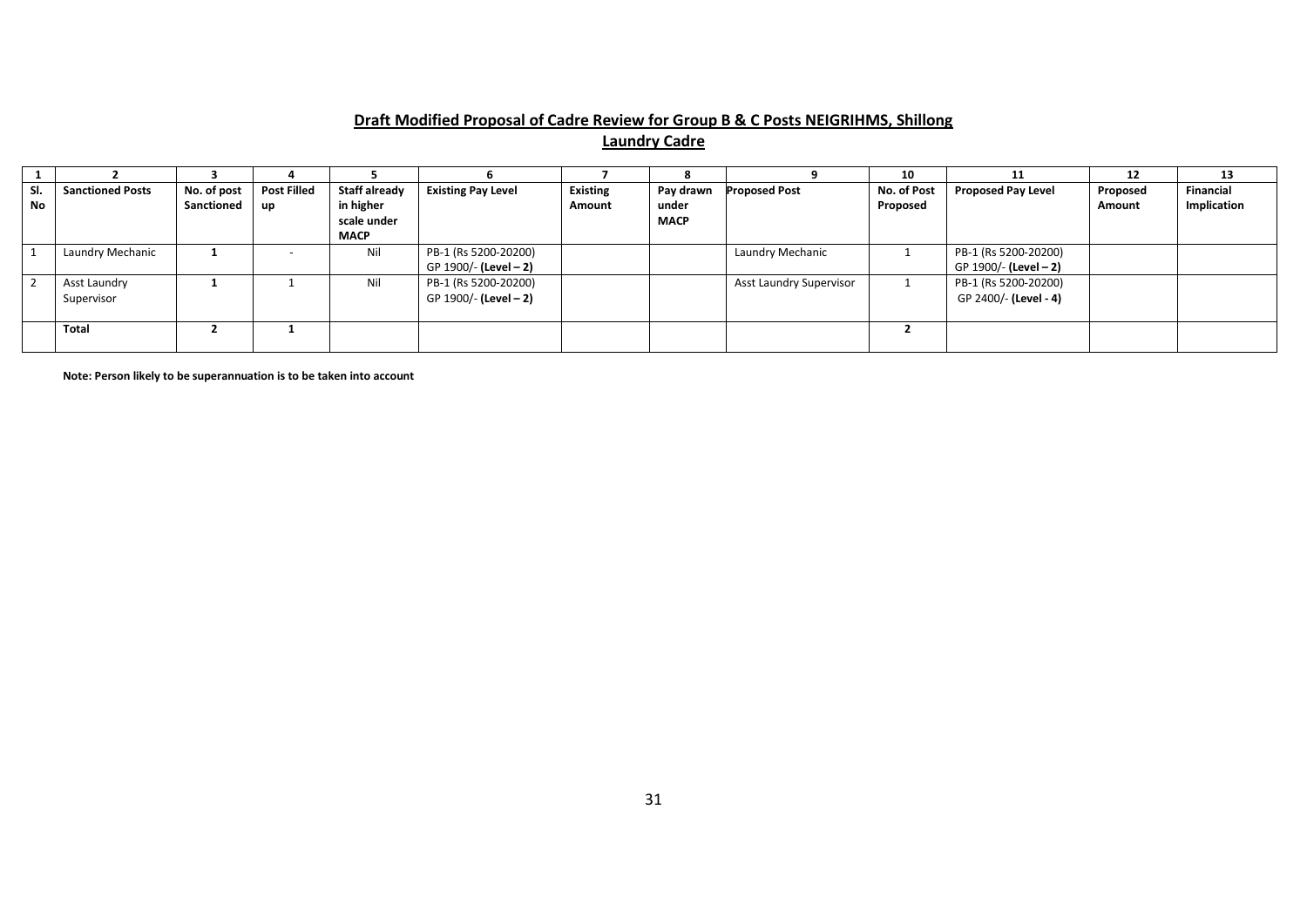# **Draft Modified Proposal of Cadre Review for Group B & C Posts NEIGRIHMS, Shillong Transport Section**

|                  |                         |             |                    |               |                           |                 |             |                             | 10          |                           | 12       | 13               |
|------------------|-------------------------|-------------|--------------------|---------------|---------------------------|-----------------|-------------|-----------------------------|-------------|---------------------------|----------|------------------|
| SI.              | <b>Sanctioned Posts</b> | No. of post | <b>Post Filled</b> | Staff already | <b>Existing Pay Level</b> | <b>Existing</b> | Pay drawn   | <b>Proposed Post</b>        | No. of Post | <b>Proposed Pay Level</b> | Proposed | <b>Financial</b> |
| <b>No</b>        |                         | Sanctioned  | up                 | in higher     |                           | Amount          | under       |                             | Proposed    |                           | Amount   | Implication      |
|                  |                         |             |                    | scale under   |                           |                 | <b>MACP</b> |                             |             |                           |          |                  |
|                  |                         |             |                    | <b>MACP</b>   |                           |                 |             |                             |             |                           |          |                  |
|                  | Motor Mechanic          |             |                    | Nil           | PB-1 (Rs. 5200-20200)     |                 |             | Motor Mechanic              |             | PB-1 (Rs. 5200-20200)     |          |                  |
|                  |                         |             |                    |               | GP 1900/- (Level - 2)     |                 |             |                             |             | GP 2400/- (Level - 4)     |          |                  |
| $\overline{2}$ . | Transport               |             |                    | Nil           | PB-1 (Rs. 5200-20200)     |                 |             | <b>Transport Supervisor</b> |             | PB-1 (Rs. 5200-20200)     |          |                  |
|                  | Supervisor              |             |                    |               | GP 2800/- (Level - 5      |                 |             |                             |             | GP 2800/- (Level - 5      |          |                  |
| -3               | Transport In-Charge     |             |                    | Nil           | PB-2 (Rs. 9300-34800)     |                 |             | <b>Technical Officer</b>    |             | PB-2 (Rs. 9300-34800)     |          |                  |
|                  |                         |             |                    |               | GP 4200/- (Level - 6)     |                 |             | (Vehicle)                   |             | GP 4200/- (Level - 6)     |          |                  |
|                  | Total                   |             |                    |               |                           |                 |             |                             |             |                           |          |                  |
|                  |                         |             |                    |               |                           |                 |             |                             |             |                           |          |                  |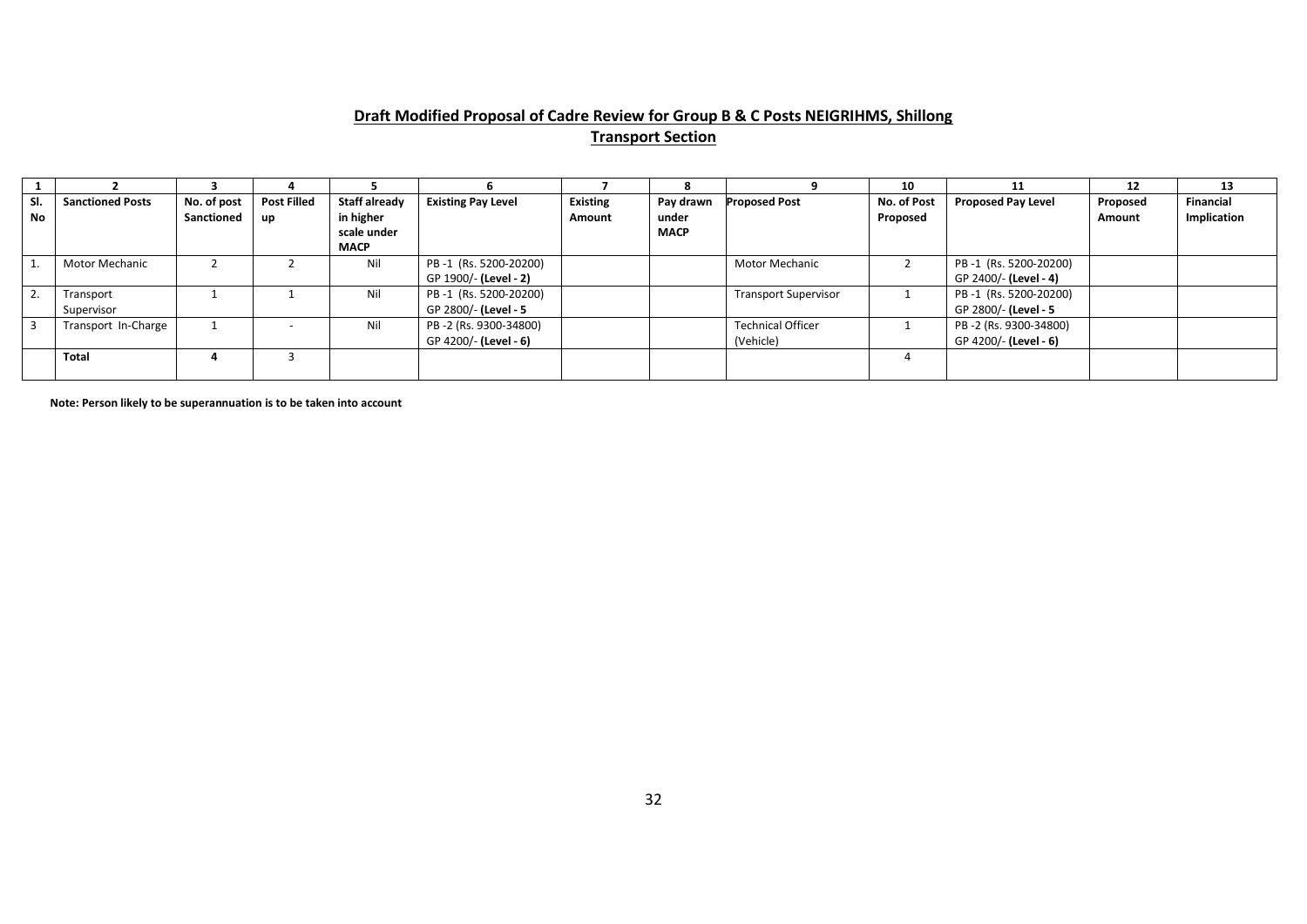# **Draft Modified Proposal of Cadre Review for Group B & C Posts NEIGRIHMS, Shillong Public Relations**

|                  |                         |                           |                          |                                                          |                                                |                           |                                   |                                      | 10                      |                                                | - 12               | 13                       |
|------------------|-------------------------|---------------------------|--------------------------|----------------------------------------------------------|------------------------------------------------|---------------------------|-----------------------------------|--------------------------------------|-------------------------|------------------------------------------------|--------------------|--------------------------|
| SI.<br><b>No</b> | <b>Sanctioned Posts</b> | No. of post<br>Sanctioned | <b>Post Filled</b><br>up | Staff already<br>in higher<br>scale under<br><b>MACP</b> | <b>Existing Pay Level</b>                      | <b>Existing</b><br>Amount | Pay drawn<br>under<br><b>MACP</b> | <b>Proposed Post</b>                 | No. of Post<br>Proposed | <b>Proposed Pay Level</b>                      | Proposed<br>Amount | Financial<br>Implication |
|                  | Receptionist            | b                         |                          |                                                          | PB-1 (Rs. 5200-20200)<br>GP 2400/- (Level - 4) |                           |                                   | <b>Public Relations</b><br>Executive |                         | PB-1 (Rs. 5200-20200)<br>GP 2800/- (Level - 5) |                    |                          |
| <b>4.</b>        |                         | $\sim$                    | -                        |                                                          | $\overline{\phantom{0}}$                       |                           | $\sim$                            | Junior Public Relations<br>Officer   |                         | PB-2 (Rs. 9300-34800)<br>GP 4200/- (Level - 6) |                    |                          |
|                  | <b>Total</b>            | b                         |                          |                                                          |                                                |                           |                                   |                                      |                         |                                                |                    |                          |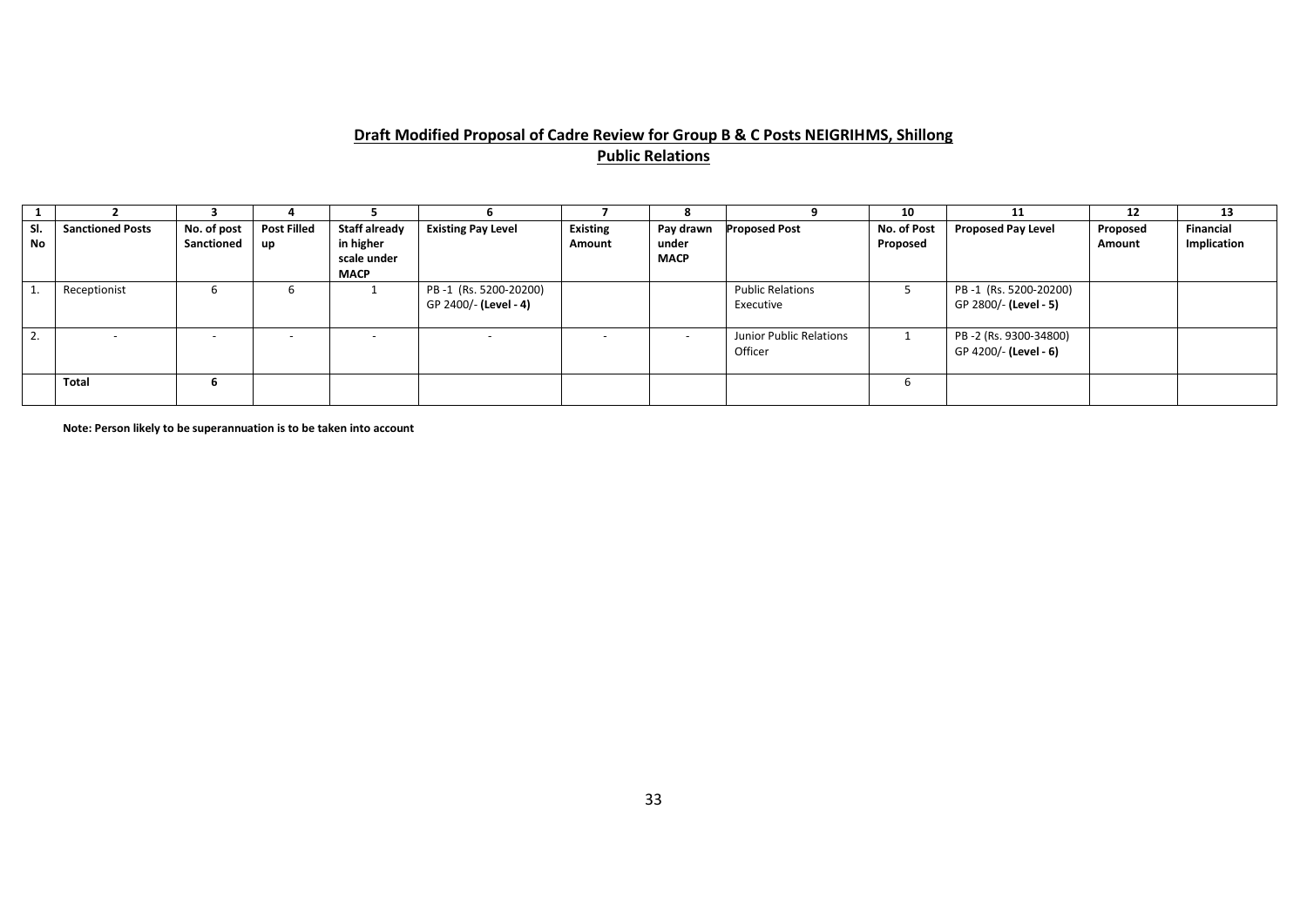#### **Draft Modified Proposal of Cadre Review for Group B & C Posts NEIGRIHMS, Shillong Prosthetic & Orthotic Technician**

|           |                                     |                           |                                 |                                                                 |                                                 |                           |                                   |                                        | 10                      | 11                                            | 12                        | 13                              |
|-----------|-------------------------------------|---------------------------|---------------------------------|-----------------------------------------------------------------|-------------------------------------------------|---------------------------|-----------------------------------|----------------------------------------|-------------------------|-----------------------------------------------|---------------------------|---------------------------------|
| SI.<br>No | <b>Sanctioned Posts</b>             | No. of post<br>Sanctioned | <b>Post Filled</b><br><b>up</b> | <b>Staff already</b><br>in higher<br>scale under<br><b>MACP</b> | <b>Existing Pay Level</b>                       | <b>Existing</b><br>Amount | Pay drawn<br>under<br><b>MACP</b> | <b>Proposed Post</b>                   | No. of Post<br>Proposed | <b>Proposed Pay Level</b>                     | Proposed<br><b>Amount</b> | <b>Financial</b><br>Implication |
|           | Prosthetic &<br>Orthotic Technician |                           |                                 |                                                                 | PB -2 (Rs. 9300-34800)<br>GP 4200/- (Level - 6) |                           |                                   | Technician<br>(Prosthetics & Orthotic) |                         | PB-2 (Rs. 9300-34800)<br>GP 4600/- (Level -7) |                           |                                 |
|           | Total                               |                           |                                 |                                                                 |                                                 |                           |                                   |                                        |                         |                                               |                           |                                 |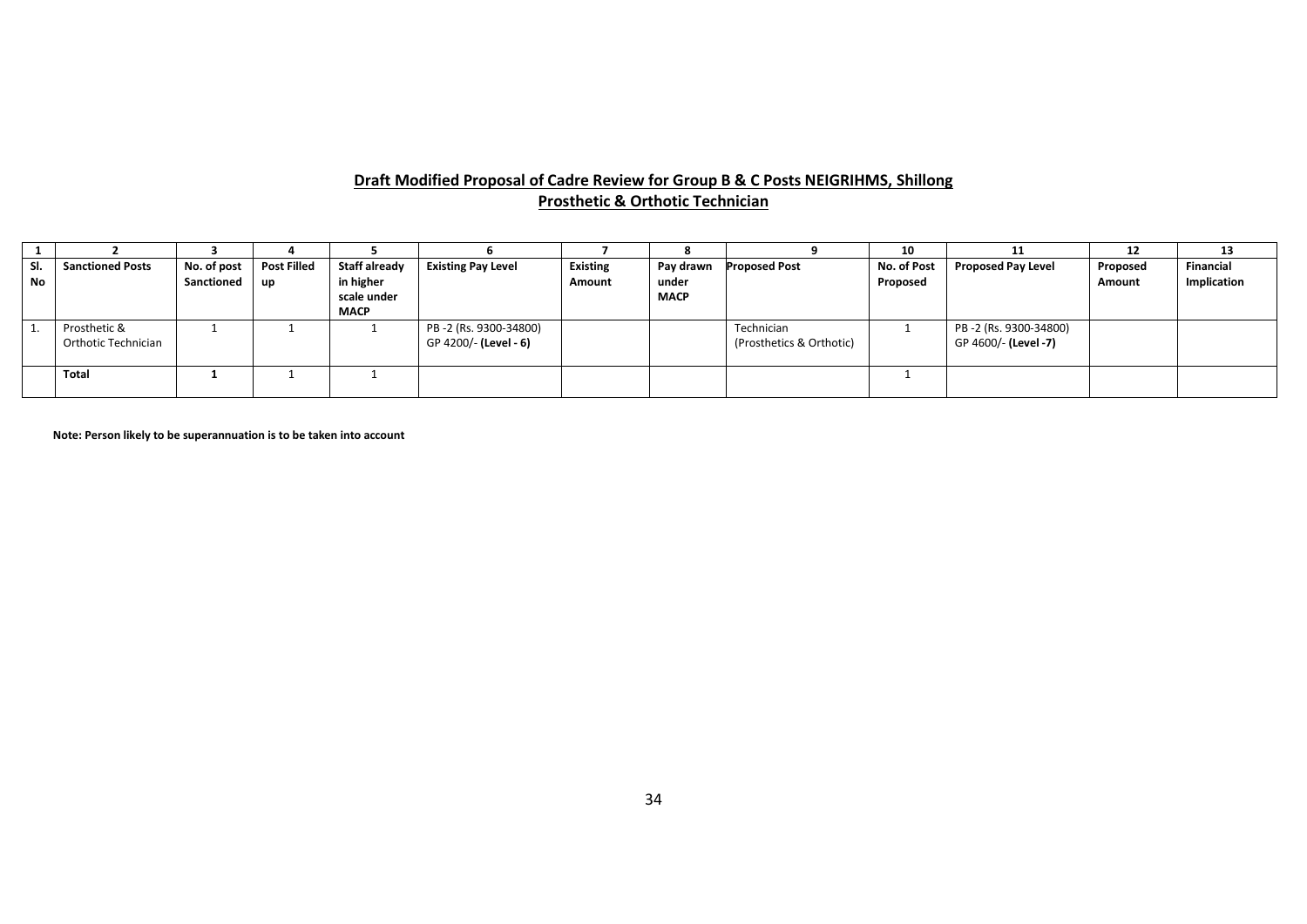# **Draft Modified Proposal of Cadre Review for Group B & C Posts NEIGRIHMS, Shillong Security Section (A)**

|     |                         |                          |                    |                      |                           |                 |             |                            | 10          | 11                        | 12       | 13               |
|-----|-------------------------|--------------------------|--------------------|----------------------|---------------------------|-----------------|-------------|----------------------------|-------------|---------------------------|----------|------------------|
| SI. | <b>Sanctioned Posts</b> | No. of post              | <b>Post Filled</b> | <b>Staff already</b> | <b>Existing Pay Level</b> | <b>Existing</b> | Pay drawn   | <b>Proposed Post</b>       | No. of Post | <b>Proposed Pay Level</b> | Proposed | <b>Financial</b> |
| No  |                         | Sanctioned               | up                 | in higher            |                           | Amount          | under       |                            | Proposed    |                           | Amount   | Implication      |
|     |                         |                          |                    | scale under          |                           |                 | <b>MACP</b> |                            |             |                           |          |                  |
|     |                         |                          |                    | <b>MACP</b>          |                           |                 |             |                            |             |                           |          |                  |
|     | <b>Security Guard</b>   | 8                        |                    | -8                   | PB-1 (Rs 5200-20200)      |                 |             | Security Guard Gr. II      |             | PB-1 (Rs 5200-20200)      |          |                  |
|     |                         |                          |                    |                      | GP 1900/- (Level - 2)     |                 |             |                            |             | GP 1900/- (Level - 2)     |          |                  |
|     |                         | $\blacksquare$           |                    |                      | $\,$                      |                 | $\sim$      | Security Guard Gr-I        |             | PB-1 (Rs 5200-20200)      |          |                  |
|     |                         |                          |                    |                      |                           |                 |             |                            |             | GP 2400/- (Level - 4)     |          |                  |
|     |                         | $\overline{\phantom{a}}$ |                    |                      |                           |                 | $\sim$      | <b>Security Supervisor</b> |             | PB-1 (Rs 5200-20200)      |          |                  |
|     |                         |                          |                    |                      |                           |                 |             |                            |             | GP 2800/- (Level - 5)     |          |                  |
|     | Total                   | 8                        |                    |                      |                           |                 |             |                            | 11          |                           |          |                  |
|     |                         |                          |                    |                      |                           |                 |             |                            |             |                           |          |                  |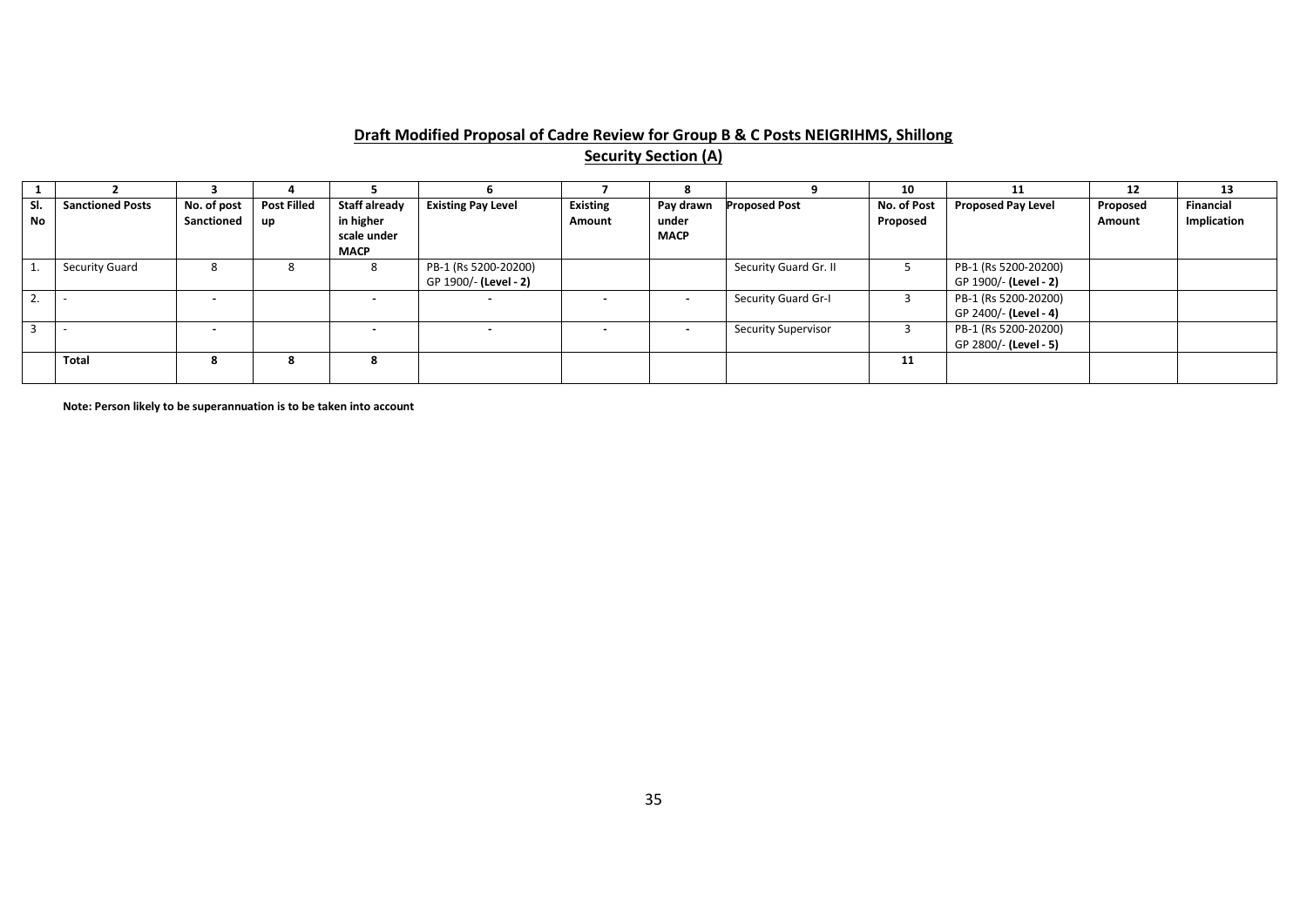#### **Draft Modified Proposal of Cadre Review for Group B & C Posts NEIGRIHMS, Shillong Security Section (B)**

|           |                         |                 |                    |               |                           |                 |             |                        | 10          |                           | 12       | 13               |
|-----------|-------------------------|-----------------|--------------------|---------------|---------------------------|-----------------|-------------|------------------------|-------------|---------------------------|----------|------------------|
| SI.       | <b>Sanctioned Posts</b> | No. of post     | <b>Post Filled</b> | Staff already | <b>Existing Pay Level</b> | <b>Existing</b> | Pay drawn   | <b>Proposed Post</b>   | No. of Post | <b>Proposed Pay Level</b> | Proposed | <b>Financial</b> |
| <b>No</b> |                         | Sanctioned   up |                    | in higher     |                           | Amount          | under       |                        | Proposed    |                           | Amount   | Implication      |
|           |                         |                 |                    | scale under   |                           |                 | <b>MACP</b> |                        |             |                           |          |                  |
|           |                         |                 |                    | <b>MACP</b>   |                           |                 |             |                        |             |                           |          |                  |
|           | Security Officer        |                 |                    | Nil           | PB-2 (Rs 9300-34800)      |                 |             | Security Officer       |             | PB-3, (Rs. 15600-39100)   |          |                  |
|           |                         |                 |                    |               | GP 4600/- (Level - 7)     |                 |             |                        |             | GP 5400/- (Level - 10)    |          |                  |
|           | <b>Chief Security</b>   |                 |                    | Nil           | PB-3,(Rs.15600-39100)     |                 |             | Chief Security Officer |             | PB-3,(Rs.15600-39100)     |          |                  |
|           | Officer                 |                 |                    |               | GP 6600/- (Level - 11)    |                 |             |                        |             | GP 6600/- (Level - 11)    |          |                  |
|           | <b>Total</b>            |                 |                    |               |                           |                 |             |                        |             |                           |          |                  |
|           |                         |                 |                    |               |                           |                 |             |                        |             |                           |          |                  |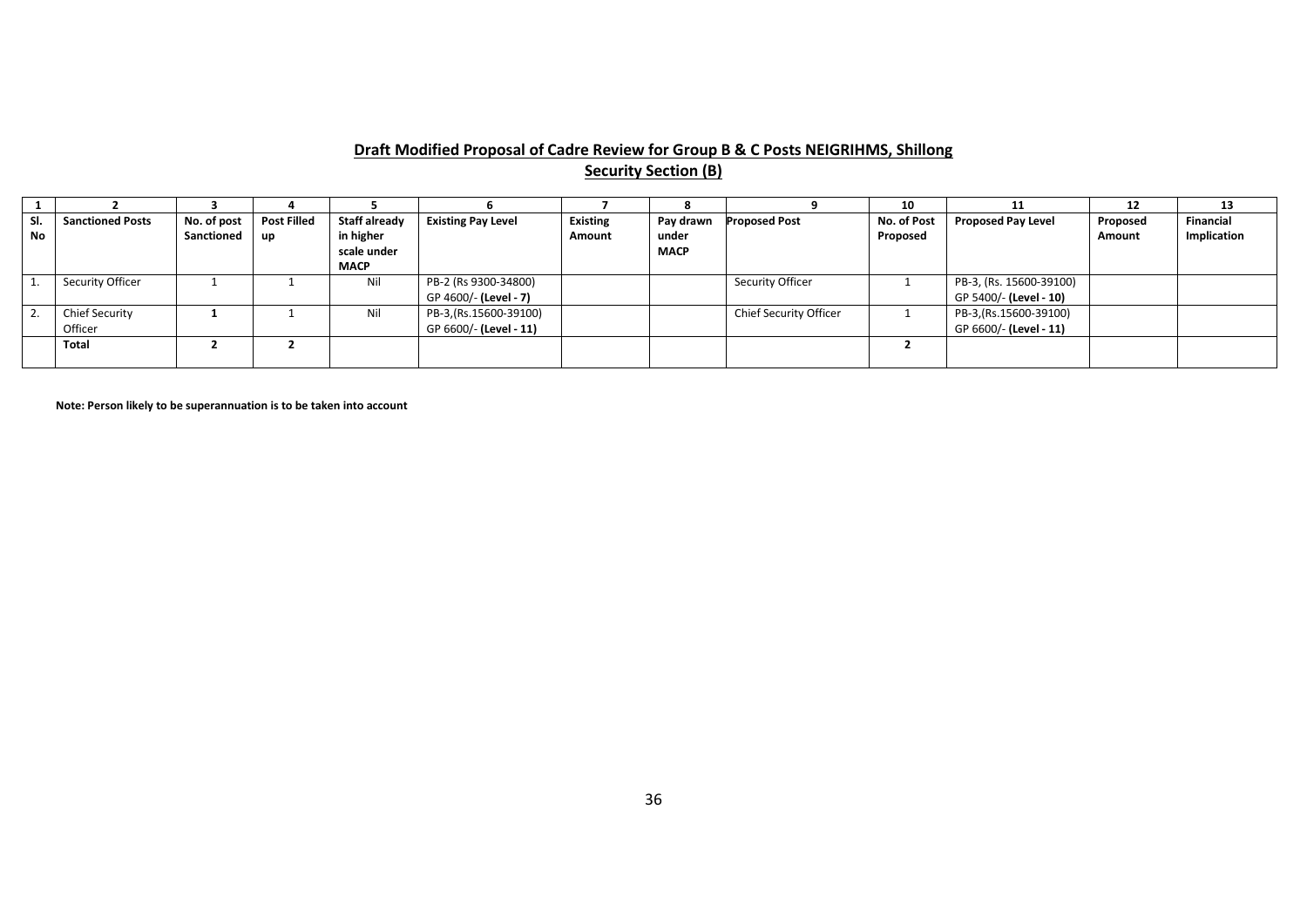# **Draft Modified Proposal of Cadre Review for Group B & C Posts NEIGRIHMS, Shillong Pump Mechanic Cadre**

|                  |                         |                           |                            |                                                          |                                               |                           |                                   |               | 10                      | 11                                            | 12                 | 13                              |
|------------------|-------------------------|---------------------------|----------------------------|----------------------------------------------------------|-----------------------------------------------|---------------------------|-----------------------------------|---------------|-------------------------|-----------------------------------------------|--------------------|---------------------------------|
| SI.<br><b>No</b> | <b>Sanctioned Posts</b> | No. of post<br>Sanctioned | <b>Post Filled</b><br>  up | Staff already<br>in higher<br>scale under<br><b>MACP</b> | <b>Existing Pay Level</b>                     | <b>Existing</b><br>Amount | Pay drawn<br>under<br><b>MACP</b> | Proposed Post | No. of Post<br>Proposed | <b>Proposed Pay Level</b>                     | Proposed<br>Amount | <b>Financial</b><br>Implication |
|                  | Pump Mechanic           |                           |                            | Nil                                                      | PB-1 (Rs 5200-20200)<br>GP 1900/- (Level - 2) |                           |                                   | Pump Mechanic |                         | PB-1 (Rs 5200-20200)<br>GP 2400/- (Level - 4) |                    |                                 |
|                  | <b>Total</b>            |                           |                            |                                                          |                                               |                           |                                   |               |                         |                                               |                    |                                 |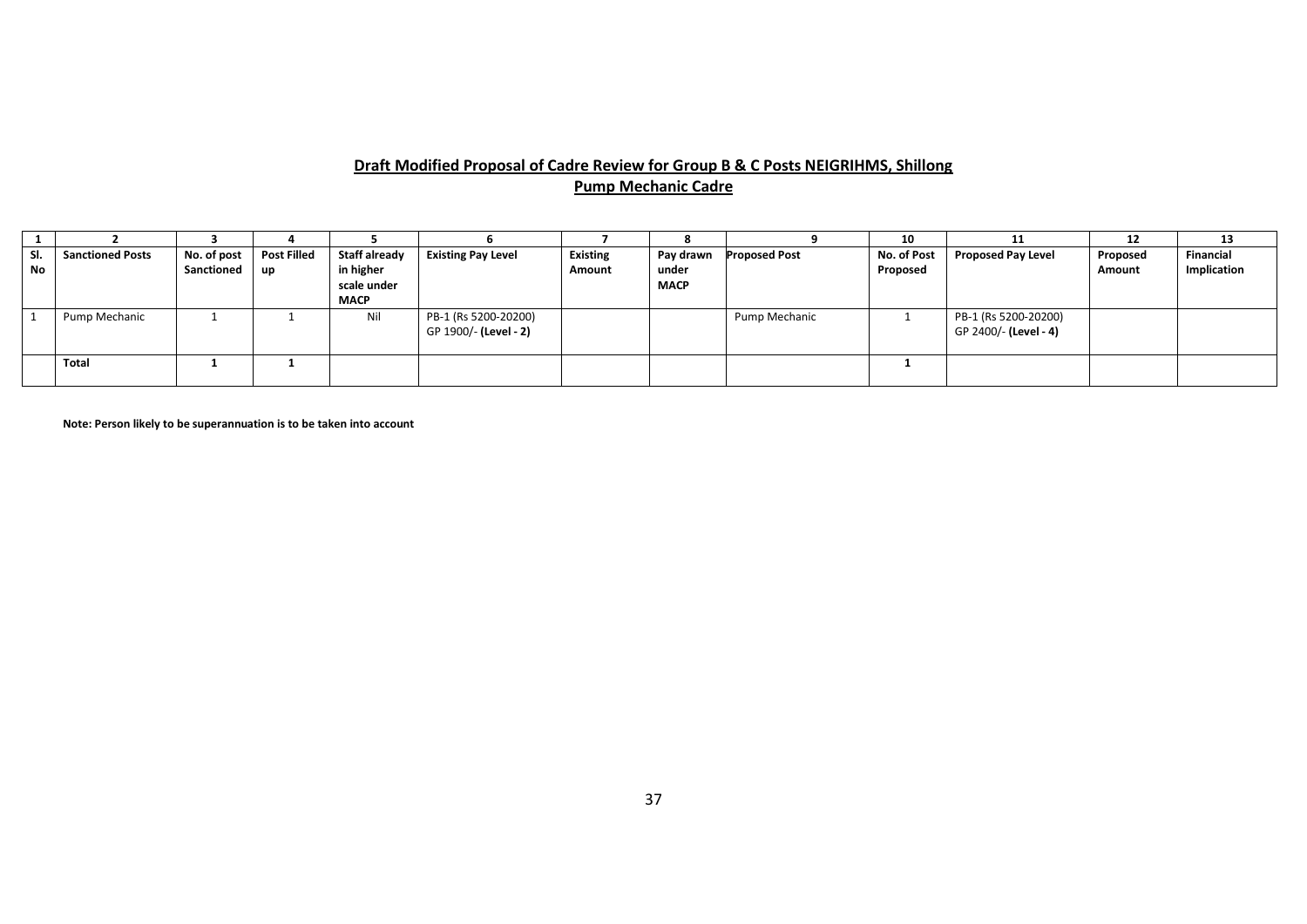#### **Draft Modified Proposal of Cadre Review for Group B & C Posts NEIGRIHMS, Shillong Animal House**

|           |                         |             |                    |               |                           |                 |             |                        | 10          | 11                        | 12       | 13               |
|-----------|-------------------------|-------------|--------------------|---------------|---------------------------|-----------------|-------------|------------------------|-------------|---------------------------|----------|------------------|
| SI.       | <b>Sanctioned Posts</b> | No. of post | <b>Post Filled</b> | Staff already | <b>Existing Pay Level</b> | <b>Existing</b> | Pay drawn   | Proposed Post          | No. of Post | <b>Proposed Pay Level</b> | Proposed | <b>Financial</b> |
| <b>No</b> |                         | Sanctioned  | up                 | in higher     |                           | Amount          | under       |                        | Proposed    |                           | Amount   | Implication      |
|           |                         |             |                    | scale under   |                           |                 | <b>MACP</b> |                        |             |                           |          |                  |
|           |                         |             |                    | <b>MACP</b>   |                           |                 |             |                        |             |                           |          |                  |
|           | Animal Keeper           |             |                    | Nil           | PB-1 (Rs. 5200-20200)     |                 |             | Animal Keeper          |             | PB-1 (Rs. 5200-20200)     |          |                  |
|           |                         |             |                    |               | GP Rs. 1900/- (Level - 2) |                 |             |                        |             | GP Rs. 1900/- (Level - 2) |          |                  |
|           | Animal Supervisor       |             |                    | Nil           | PB-1 (Rs. 5200-20200)     |                 |             | Animal Supervisor      |             | PB-1 (Rs. 5200-20200)     |          |                  |
|           |                         |             |                    |               | GP Rs. 2800/- (Level - 5) |                 |             |                        |             | GP Rs. 2800/- (Level - 5) |          |                  |
|           | Veterinary Officer      |             |                    | Nil           | PB-3 (Rs. 15600-39100)    |                 |             | Sr. Veterinary Officer |             | PB-3 (Rs. 15600-39100)    |          |                  |
|           |                         |             |                    |               | GP-6600/- (Level - 11)    |                 |             |                        |             | GP-6600/- (Level - 11)    |          |                  |
|           | Total                   | 4           |                    |               |                           |                 |             |                        |             |                           |          |                  |
|           |                         |             |                    |               |                           |                 |             |                        |             |                           |          |                  |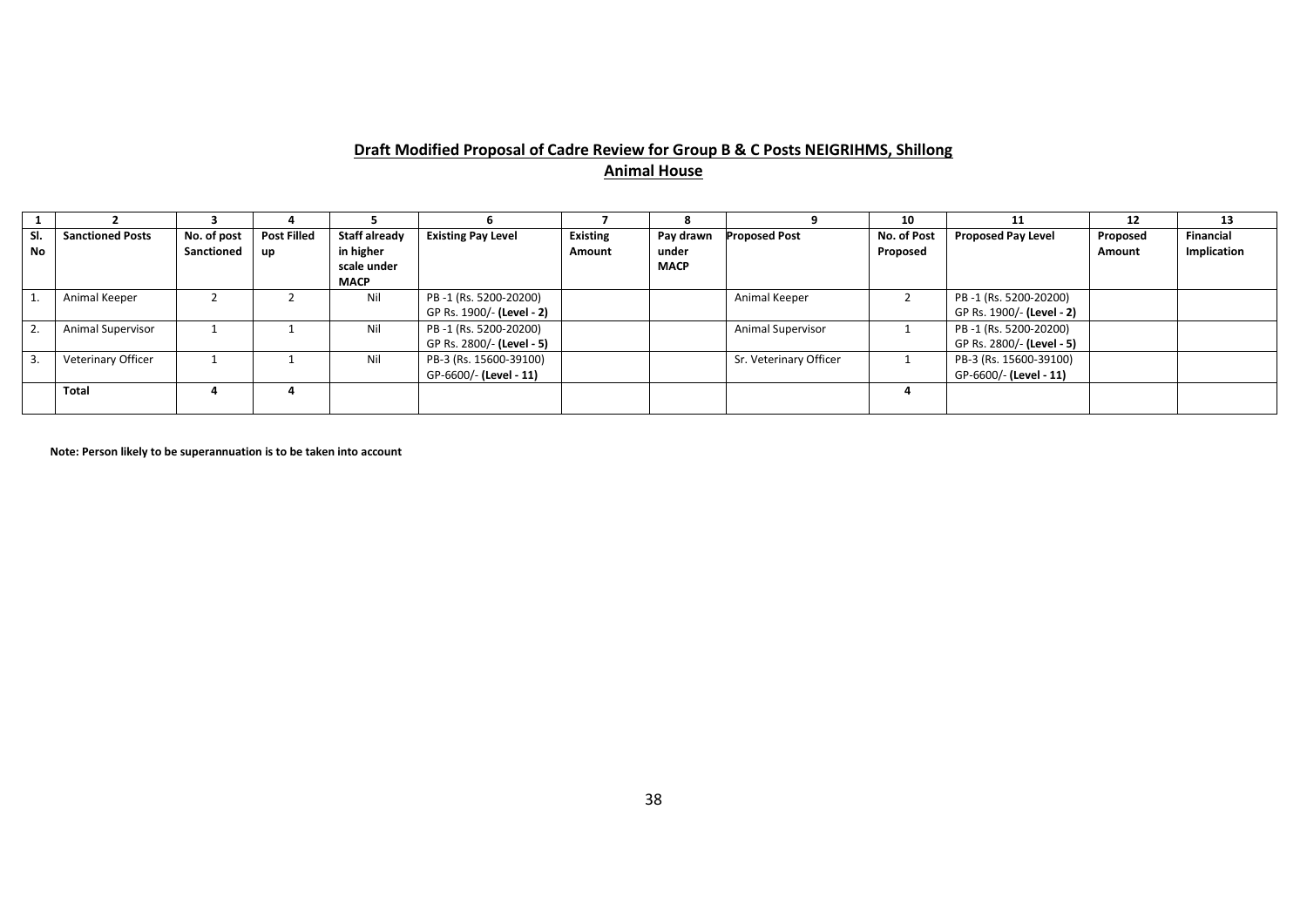#### **Draft Modified Proposal of Cadre Review for Group B & C Posts NEIGRIHMS, Shillong Gas Keeping Cadre**

|           |                         |                           |                          |                                                                 |                                               |                           |                                   |                      | 10                      |                                               | 12                 | 13                              |
|-----------|-------------------------|---------------------------|--------------------------|-----------------------------------------------------------------|-----------------------------------------------|---------------------------|-----------------------------------|----------------------|-------------------------|-----------------------------------------------|--------------------|---------------------------------|
| SI.<br>No | <b>Sanctioned Posts</b> | No. of post<br>Sanctioned | <b>Post Filled</b><br>up | <b>Staff already</b><br>in higher<br>scale under<br><b>MACP</b> | <b>Existing Pay Level</b>                     | <b>Existing</b><br>Amount | Pay drawn<br>under<br><b>MACP</b> | <b>Proposed Post</b> | No. of Post<br>Proposed | <b>Proposed Pay Level</b>                     | Proposed<br>Amount | <b>Financial</b><br>Implication |
|           | Gas Keeper              |                           |                          | Nil                                                             | PB-1 (Rs 5200-20200)<br>GP 1900/- (Level - 2) |                           |                                   | Gas Keeper           |                         | PB-1 (Rs 5200-20200)<br>GP 1900/- (Level - 2) |                    |                                 |
| -7        | Gas Mechanic            |                           |                          | Nil                                                             | PB-1 (Rs 5200-20200)<br>GP 1900/- (Level - 2) |                           |                                   | Gas Mechanic         |                         | PB-1 (Rs 5200-20200)<br>GP 2400/- (Level - 4) |                    |                                 |
|           | Gas Officer             |                           |                          | Nil                                                             | PB-1 (Rs 5200-20200)<br>GP 2800/- (Level - 5) |                           |                                   | Gas Officer          |                         | PB-1 (Rs 5200-20200)<br>GP 2800/- (Level - 5) |                    |                                 |
|           | <b>Total</b>            |                           |                          |                                                                 |                                               |                           |                                   |                      |                         |                                               |                    |                                 |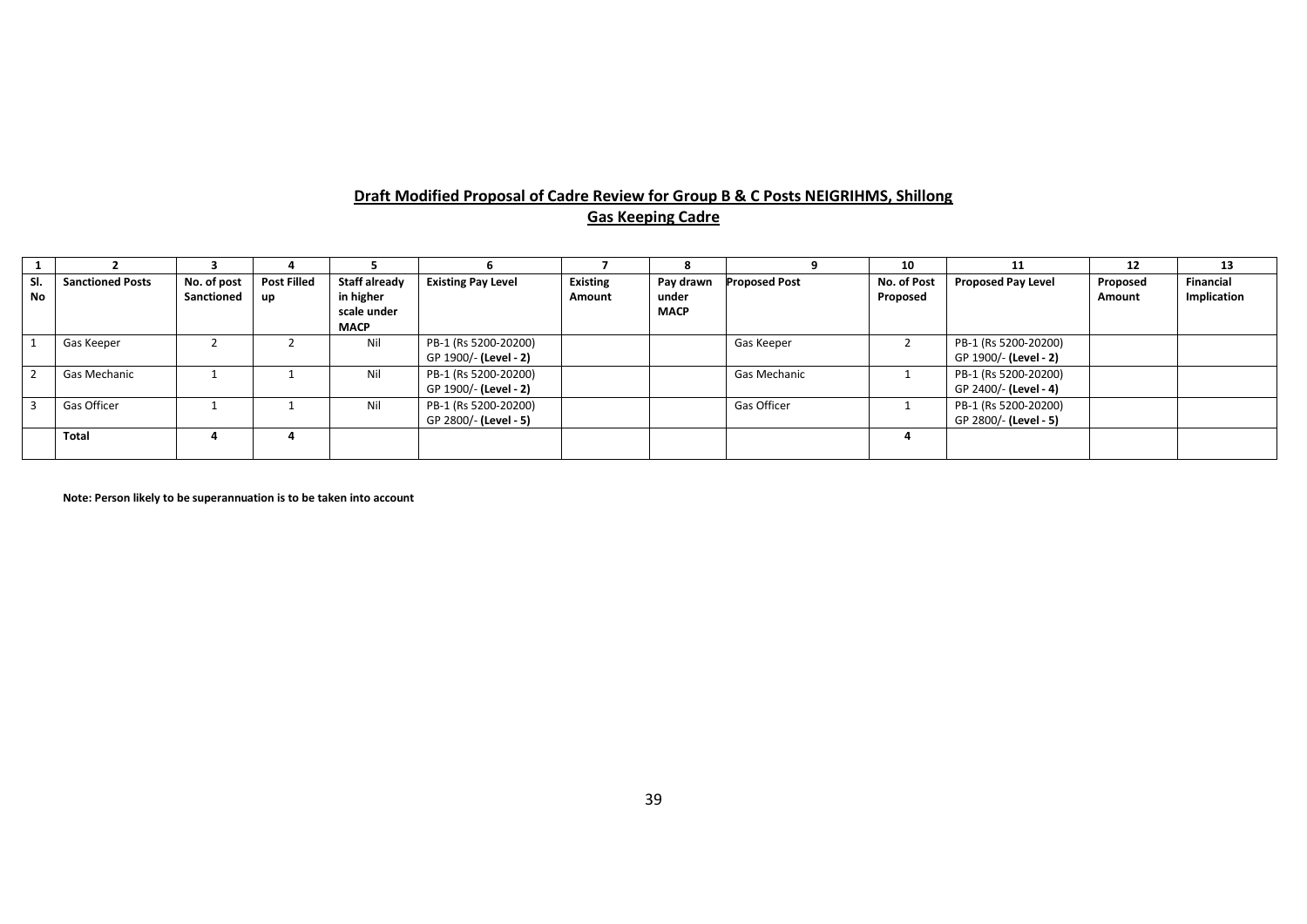# **Draft Modified Proposal of Cadre Review for Group B & C Posts NEIGRIHMS, Shillong AC Mechanic Cadre**

|                  |                         |                           |                            |                                                          |                                              |                           |                                   |                 | 10                      | 11                                            | 12                 | 13                       |
|------------------|-------------------------|---------------------------|----------------------------|----------------------------------------------------------|----------------------------------------------|---------------------------|-----------------------------------|-----------------|-------------------------|-----------------------------------------------|--------------------|--------------------------|
| SI.<br><b>No</b> | <b>Sanctioned Posts</b> | No. of post<br>Sanctioned | <b>Post Filled</b><br>l up | Staff already<br>in higher<br>scale under<br><b>MACP</b> | <b>Existing Pay Level</b>                    | <b>Existing</b><br>Amount | Pay drawn<br>under<br><b>MACP</b> | Proposed Post   | No. of Post<br>Proposed | <b>Proposed Pay Level</b>                     | Proposed<br>Amount | Financial<br>Implication |
|                  | AC Mechanic             |                           |                            | Nil                                                      | PB-1 (Rs 5200-20200)<br>GP 1900/-(Level - 2) |                           |                                   | Mechanic (AC&R) |                         | PB-1 (Rs 5200-20200)<br>GP 2400/- (Level - 4) |                    |                          |
|                  | Total                   |                           |                            |                                                          |                                              |                           |                                   |                 |                         |                                               |                    |                          |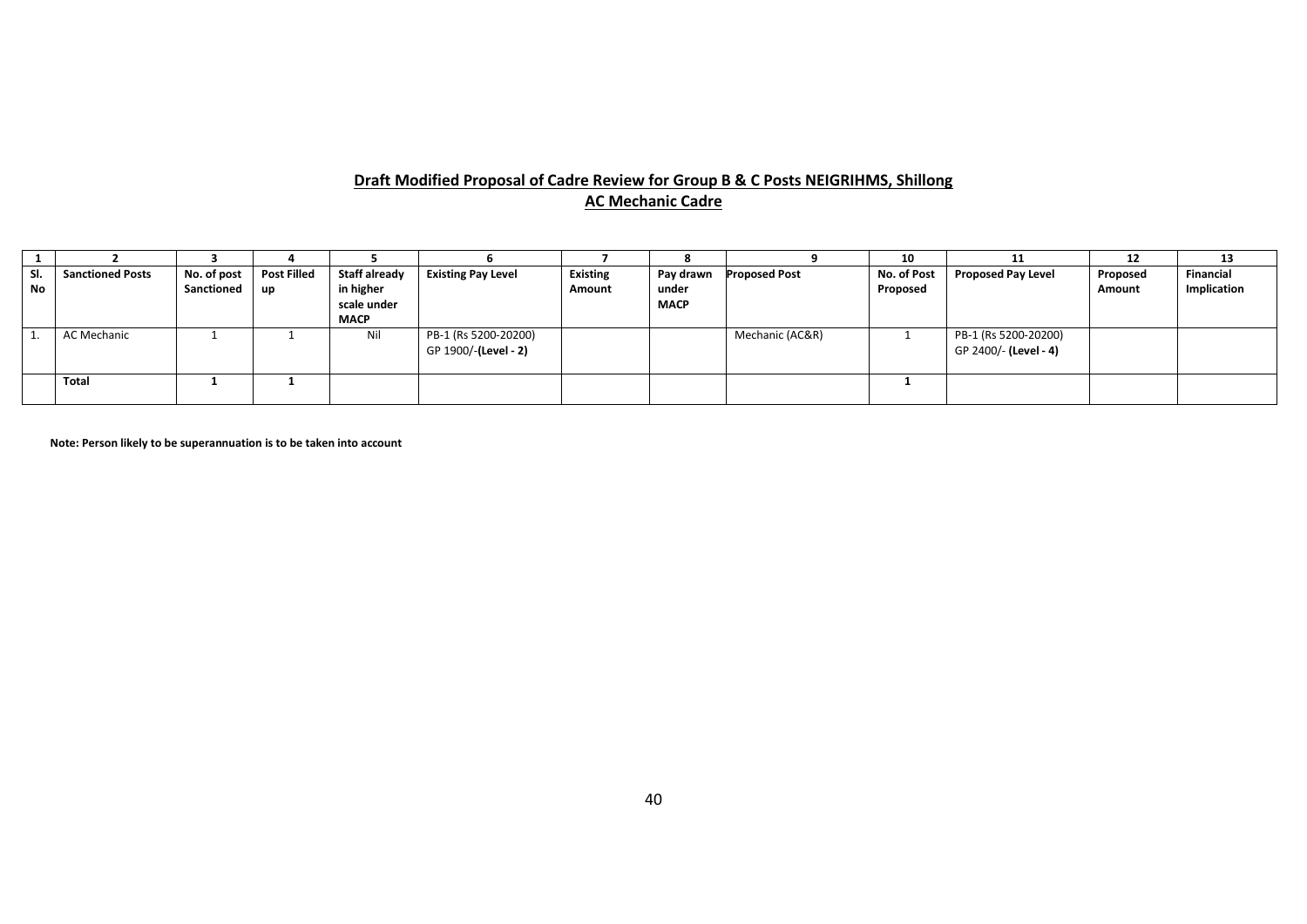# **Draft Modified Proposal of Cadre Review for Group B & C Posts NEIGRIHMS, Shillong Plumber**

|     |                         |                   |                    |               |                           |                 |             |                      | 10          | 11                        | 12       | 13          |
|-----|-------------------------|-------------------|--------------------|---------------|---------------------------|-----------------|-------------|----------------------|-------------|---------------------------|----------|-------------|
| SI. | <b>Sanctioned Posts</b> | No. of post       | <b>Post Filled</b> | Staff already | <b>Existing Pay Level</b> | <b>Existing</b> | Pay drawn   | <b>Proposed Post</b> | No. of Post | <b>Proposed Pay Level</b> | Proposed | Financial   |
| No  |                         | <b>Sanctioned</b> | up                 | in higher     |                           | Amount          | under       |                      | Proposed    |                           | Amount   | Implication |
|     |                         |                   |                    | scale under   |                           |                 | <b>MACP</b> |                      |             |                           |          |             |
|     |                         |                   |                    | <b>MACP</b>   |                           |                 |             |                      |             |                           |          |             |
|     | Plumber                 |                   |                    |               | PB-1 (Rs 5200-20200)      |                 |             | Plumber              |             | PB-1 (Rs 5200-20200)      |          |             |
|     |                         |                   |                    |               | GP 1900/-(Level - 2)      |                 |             |                      |             | GP 2400/- (Level - 4)     |          |             |
|     |                         |                   |                    |               |                           |                 |             |                      |             |                           |          |             |
|     | Total                   |                   |                    |               |                           |                 |             |                      |             |                           |          |             |
|     |                         |                   |                    |               |                           |                 |             |                      |             |                           |          |             |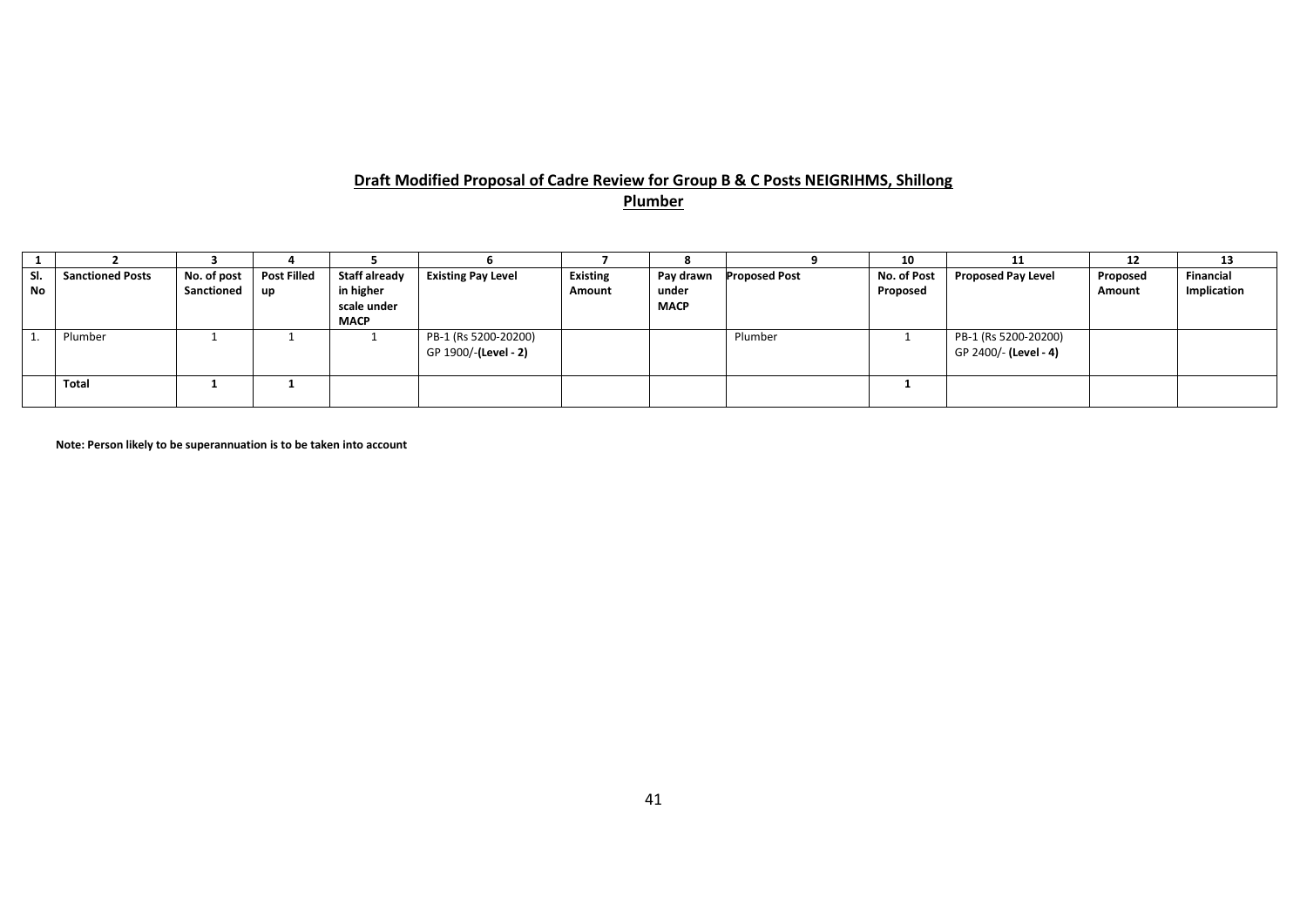# **Draft Modified Proposal of Cadre Review for Group B & C Posts NEIGRIHMS, Shillong Carpentry**

|     |                         |             |                    |                      |                           |                 |             |                      | 10          |                           | 12       | 13          |
|-----|-------------------------|-------------|--------------------|----------------------|---------------------------|-----------------|-------------|----------------------|-------------|---------------------------|----------|-------------|
| SI. | <b>Sanctioned Posts</b> | No. of post | <b>Post Filled</b> | <b>Staff already</b> | <b>Existing Pay Level</b> | <b>Existing</b> | Pay drawn   | <b>Proposed Post</b> | No. of Post | <b>Proposed Pay Level</b> | Proposed | Financial   |
| No  |                         | Sanctioned  | <b>up</b>          | in higher            |                           | Amount          | under       |                      | Proposed    |                           | Amount   | Implication |
|     |                         |             |                    | scale under          |                           |                 | <b>MACP</b> |                      |             |                           |          |             |
|     |                         |             |                    | <b>MACP</b>          |                           |                 |             |                      |             |                           |          |             |
|     | Carpenter               |             |                    |                      | PB-1 (Rs 5200-20200)      |                 |             | Carpenter            |             | PB-1 (Rs 5200-20200)      |          |             |
|     |                         |             |                    |                      | GP 1900/-(Level - 2)      |                 |             |                      |             | GP 2400/- (Level - 4)     |          |             |
|     |                         |             |                    |                      |                           |                 |             |                      |             |                           |          |             |
|     | Total                   |             |                    |                      |                           |                 |             |                      |             |                           |          |             |
|     |                         |             |                    |                      |                           |                 |             |                      |             |                           |          |             |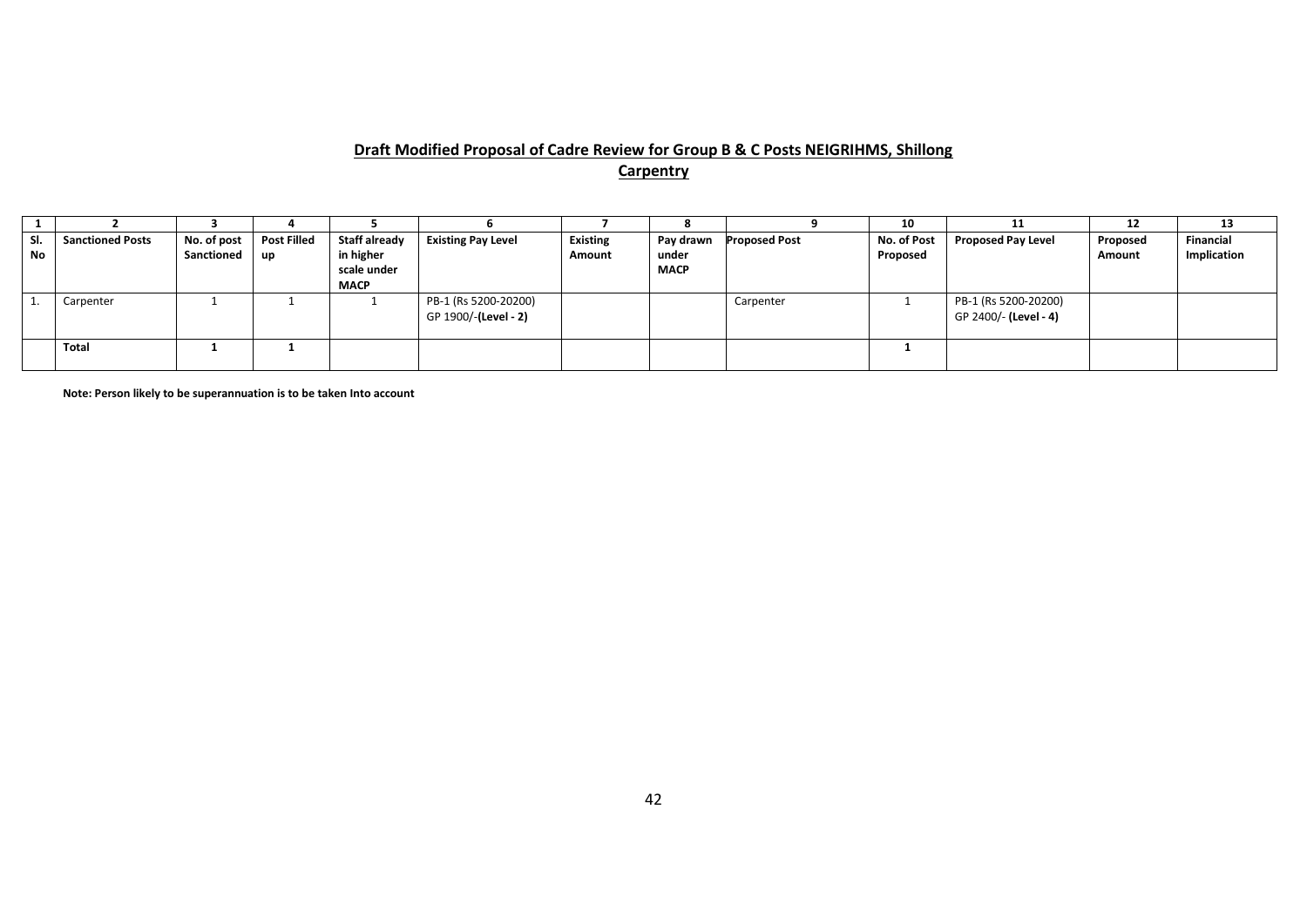# **Draft Modified Proposal of Cadre Review for Group B & C Posts NEIGRIHMS, Shillong Plaster Cutting Technician**

|           |                                      |                           |                          |                                                          |                                              |                           |                                   |                                      | 10                      |                                               | 12                        | 13                       |
|-----------|--------------------------------------|---------------------------|--------------------------|----------------------------------------------------------|----------------------------------------------|---------------------------|-----------------------------------|--------------------------------------|-------------------------|-----------------------------------------------|---------------------------|--------------------------|
| SI.<br>No | <b>Sanctioned Posts</b>              | No. of post<br>Sanctioned | <b>Post Filled</b><br>up | Staff already<br>in higher<br>scale under<br><b>MACP</b> | <b>Existing Pay Level</b>                    | <b>Existing</b><br>Amount | Pay drawn<br>under<br><b>MACP</b> | <b>Proposed Post</b>                 | No. of Post<br>Proposed | <b>Proposed Pay Level</b>                     | Proposed<br><b>Amount</b> | Financial<br>Implication |
|           | <b>Plaster Cutting</b><br>Technician |                           |                          |                                                          | PB-1 (Rs 5200-20200)<br>GP 2400/-(Level - 4) |                           |                                   | <b>Plaster Cutting</b><br>Technician |                         | PB-1 (Rs 5200-20200)<br>GP 2800/- (Level - 5) |                           |                          |
|           | <b>Total</b>                         |                           |                          |                                                          |                                              |                           |                                   |                                      |                         |                                               |                           |                          |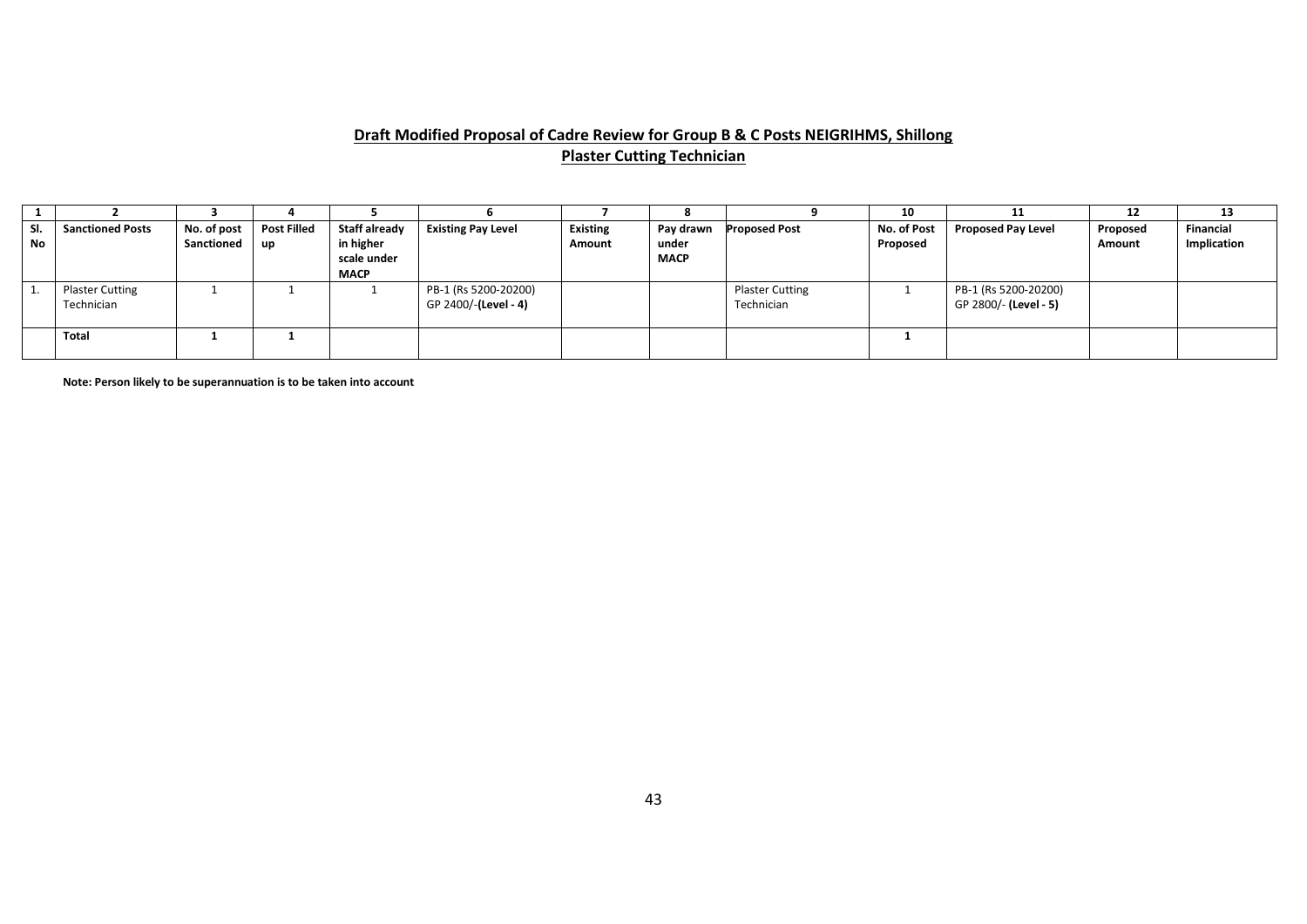# **Draft Modified Proposal of Cadre Review for Group B & C Posts NEIGRIHMS, Shillong**

**Fire Section**

|           |                         |             |                    |                          |                           |                 |                      |                      | 10          |                           | 12       | 13          |
|-----------|-------------------------|-------------|--------------------|--------------------------|---------------------------|-----------------|----------------------|----------------------|-------------|---------------------------|----------|-------------|
| SI.       | <b>Sanctioned Posts</b> | No. of post | <b>Post Filled</b> | <b>Staff already</b>     | <b>Existing Pay Level</b> | <b>Existing</b> | Pay drawn            | <b>Proposed Post</b> | No. of Post | <b>Proposed Pay Level</b> | Proposed | Financial   |
| <b>No</b> |                         | Sanctioned  | l up               | in higher<br>scale under |                           | Amount          | under<br><b>MACP</b> |                      | Proposed    |                           | Amount   | Implication |
|           |                         |             |                    | <b>MACP</b>              |                           |                 |                      |                      |             |                           |          |             |
|           | Fire Guard              | b           |                    | Nil                      | PB-1 (Rs 5200-20200)      |                 |                      | Fire Supervisor      |             | PB-1 (Rs 5200-20200)      |          |             |
|           |                         |             |                    |                          | GP 2400/- (Level - 4)     |                 |                      |                      |             | GP 2400/- (Level - 4)     |          |             |
|           | Chief Fire Guard        |             |                    | Nil                      | PB-2 (Rs 9300-34800)      |                 |                      | Fire Officer         |             | PB-2 (Rs 9300-34800)      |          |             |
|           |                         |             |                    |                          | GP 4200/- (Level - 6)     |                 |                      |                      |             | GP 4200/- (Level - 6)     |          |             |
|           | Total                   |             |                    |                          |                           |                 |                      |                      |             |                           |          |             |
|           |                         |             |                    |                          |                           |                 |                      |                      |             |                           |          |             |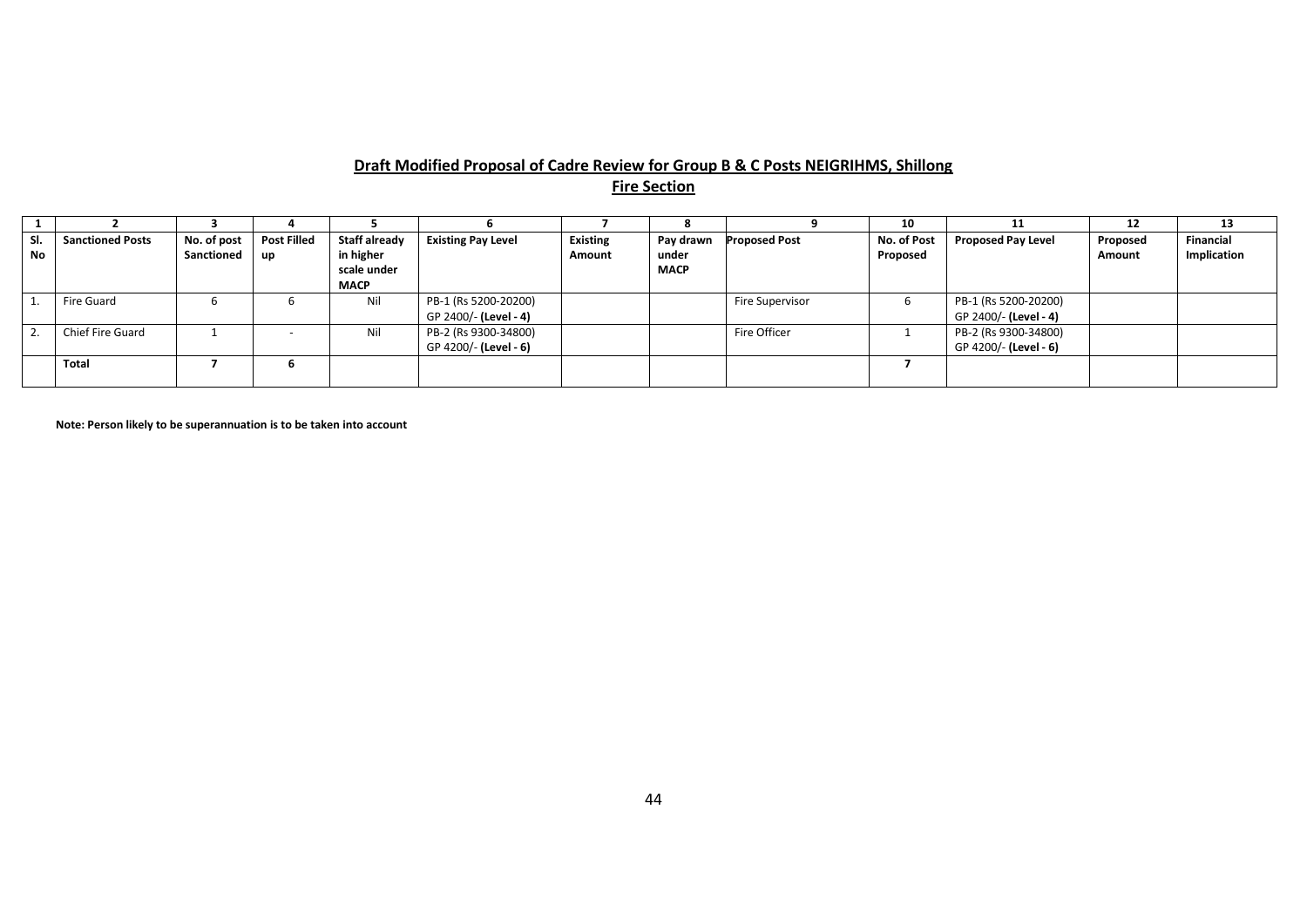# **Draft Modified Proposal of Cadre Review for Group B & C Posts NEIGRIHMS, Shillong Hoover Operator**

|                  |                         |                           |                          |                                   |                                               |                           |                    |                         | 10                      |                                                | 12                 | 13                       |
|------------------|-------------------------|---------------------------|--------------------------|-----------------------------------|-----------------------------------------------|---------------------------|--------------------|-------------------------|-------------------------|------------------------------------------------|--------------------|--------------------------|
| SI.<br><b>No</b> | <b>Sanctioned Posts</b> | No. of post<br>Sanctioned | <b>Post Filled</b>       | <b>Staff already</b><br>in higher | <b>Existing Pay Level</b>                     | <b>Existing</b><br>Amount | Pay drawn<br>under | <b>Proposed Post</b>    | No. of Post<br>Proposed | <b>Proposed Pay Level</b>                      | Proposed<br>Amount | Financial<br>Implication |
|                  |                         |                           | <b>up</b>                | scale under<br><b>MACP</b>        |                                               |                           | <b>MACP</b>        |                         |                         |                                                |                    |                          |
|                  | <b>Hoover Operator</b>  | 10                        | 10                       | Nil                               | PB-1 (Rs 5200-20200)<br>GP 2800/- (Level - 5) |                           |                    | Hoover Operator Gr - II | b                       | PB-1 (Rs 5200-20200)<br>GP 2800/- (Level - 5)  |                    |                          |
| <b>4.</b>        |                         | $\overline{\phantom{0}}$  | $\overline{\phantom{a}}$ |                                   |                                               |                           |                    | Hoover Operator Gr - I  | 4                       | PB-2 (Rs. 9300-34800)<br>GP 4200/- (Level - 6) |                    |                          |
|                  | Total                   | 10                        | 10                       |                                   |                                               |                           |                    |                         | 10                      |                                                |                    |                          |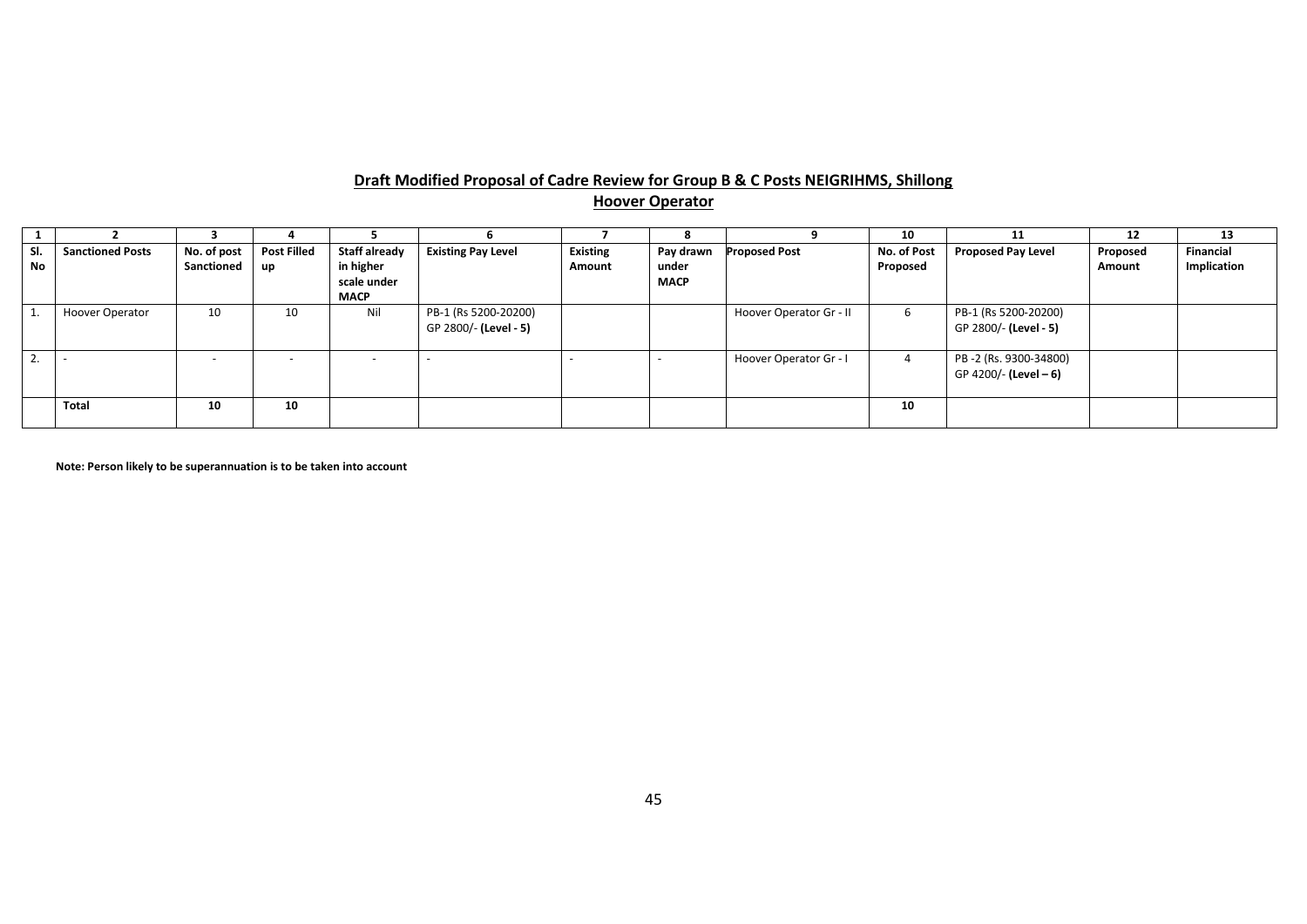| Draft Modified Proposal of Cadre Review for Group B & C Posts NEIGRIHMS, Shillong |  |
|-----------------------------------------------------------------------------------|--|
| <b>Electrical Cadre (Wireman &amp; Electrician)</b>                               |  |

|                  |                         |                           |                          |                                                          |                                               |                           |                                   |                      | 10                      | 11                                            | 12                 | 13                              |
|------------------|-------------------------|---------------------------|--------------------------|----------------------------------------------------------|-----------------------------------------------|---------------------------|-----------------------------------|----------------------|-------------------------|-----------------------------------------------|--------------------|---------------------------------|
| SI.<br><b>No</b> | <b>Sanctioned Posts</b> | No. of post<br>Sanctioned | <b>Post Filled</b><br>up | Staff already<br>in higher<br>scale under<br><b>MACP</b> | <b>Existing Pay Level</b>                     | <b>Existing</b><br>Amount | Pay drawn<br>under<br><b>MACP</b> | <b>Proposed Post</b> | No. of Post<br>Proposed | <b>Proposed Pay Level</b>                     | Proposed<br>Amount | <b>Financial</b><br>Implication |
|                  | Wireman                 |                           |                          | Nil                                                      | PB-1 (Rs 5200-20200)<br>GP 1900/- (Level - 2) |                           |                                   | Wireman              |                         | PB-1 (Rs 5200-20200)<br>GP 1900/- (Level - 2) |                    |                                 |
|                  | Electrician             |                           |                          |                                                          | PB-1 (Rs 5200-20200)<br>GP 1900/- (Level - 2) |                           |                                   | Electrician          |                         | PB-1 (Rs 5200-20200)<br>GP 2400/- (Level - 4) |                    |                                 |
| $\overline{3}$   |                         | $\overline{\phantom{0}}$  |                          |                                                          |                                               |                           |                                   | Senior Electrician   |                         | PB-1 (Rs 5200-20200)<br>GP 2800/- (Level - 5) |                    |                                 |
|                  | <b>Total</b>            |                           |                          |                                                          |                                               |                           |                                   |                      |                         |                                               |                    |                                 |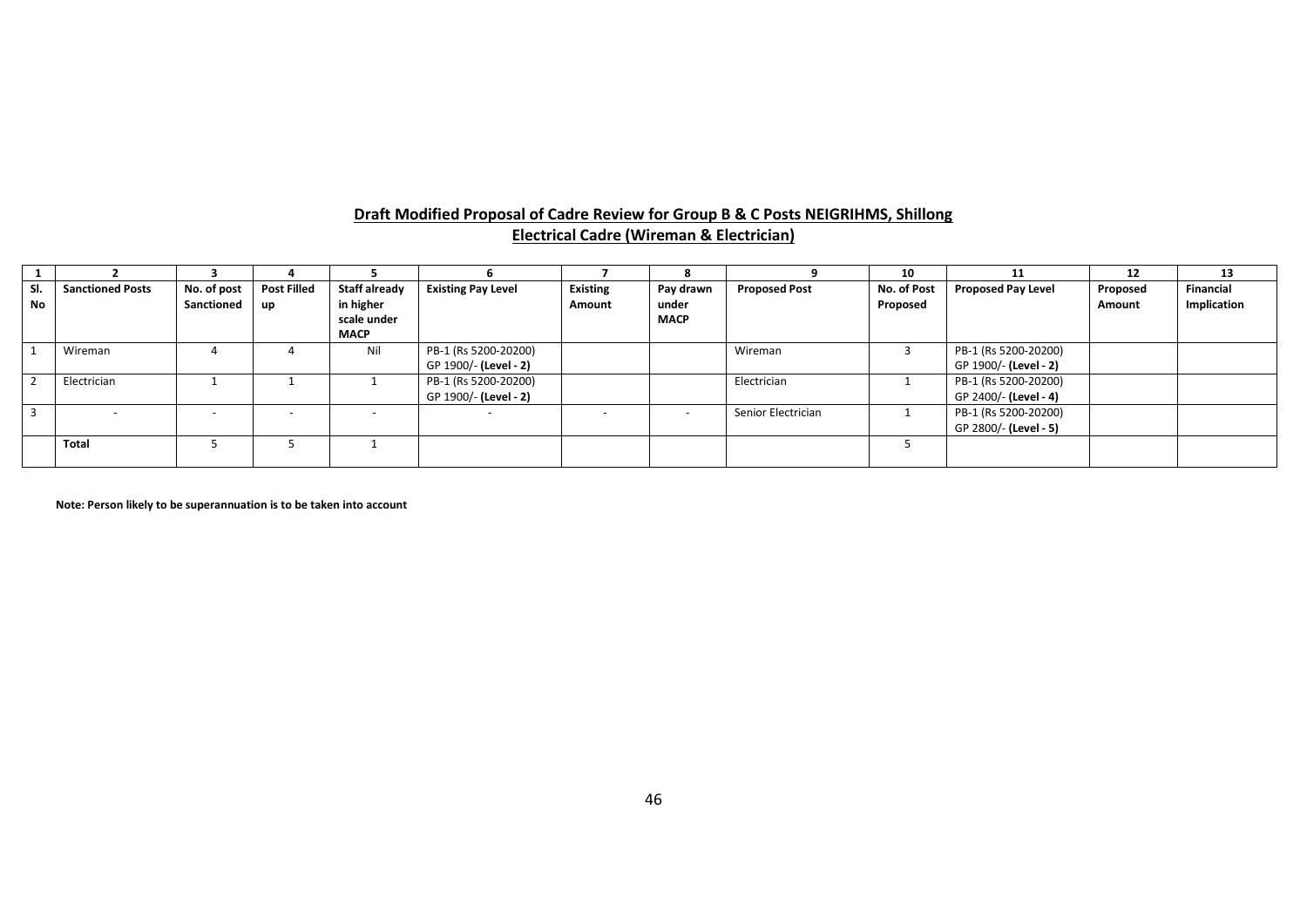#### **Draft Modified Proposal of Cadre Review for Group B & C Posts NEIGRIHMS, Shillong Electrical & Mechanical Generator Mechanic**

|     |                           |             |                    |               |                           |                 |             |                           | 10          | ᆠ                         | 1Z            | 13          |
|-----|---------------------------|-------------|--------------------|---------------|---------------------------|-----------------|-------------|---------------------------|-------------|---------------------------|---------------|-------------|
| SI. | <b>Sanctioned Posts</b>   | No. of post | <b>Post Filled</b> | Staff already | <b>Existing Pay Level</b> | <b>Existing</b> | Pay drawn   | <b>Proposed Post</b>      | No. of Post | <b>Proposed Pay Level</b> | Proposed      | Financial   |
| No  |                           | Sanctioned  | up                 | in higher     |                           | Amount          | under       |                           | Proposed    |                           | <b>Amount</b> | Implication |
|     |                           |             |                    | scale under   |                           |                 | <b>MACP</b> |                           |             |                           |               |             |
|     |                           |             |                    | <b>MACP</b>   |                           |                 |             |                           |             |                           |               |             |
|     | <b>Generator Mechanic</b> |             |                    | Nil           | PB-1 (Rs 5200-20200)      |                 |             | <b>Generator Mechanic</b> |             | PB-1 (Rs 5200-20200)      |               |             |
|     |                           |             |                    |               | GP 2400/- (Level - 4)     |                 |             |                           |             | GP 2800/- (Level - 5)     |               |             |
|     | Total                     |             |                    |               |                           |                 |             |                           |             |                           |               |             |
|     |                           |             |                    |               |                           |                 |             |                           |             |                           |               |             |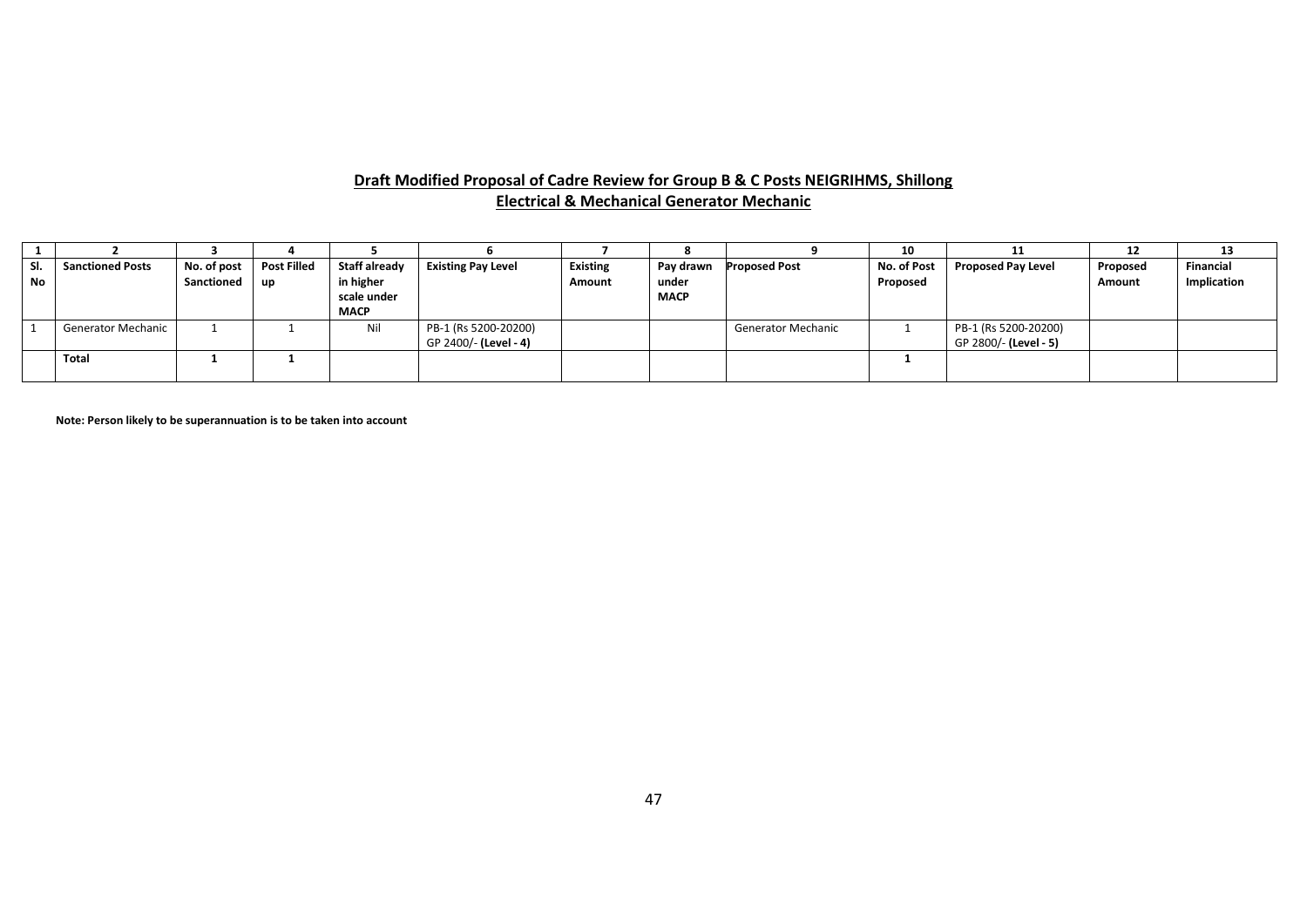#### **Draft Modified Proposal of Cadre Review for Group B & C Posts NEIGRIHMS, Shillong Technicians Cadre in Cardiology**

|           |                                                                                     |                           |                          |                                                                 |                                               |                           |                                   | 9                                        | 10                      | 11                                            | 12                 | 13                       |
|-----------|-------------------------------------------------------------------------------------|---------------------------|--------------------------|-----------------------------------------------------------------|-----------------------------------------------|---------------------------|-----------------------------------|------------------------------------------|-------------------------|-----------------------------------------------|--------------------|--------------------------|
| SI.<br>No | <b>Sanctioned Posts</b>                                                             | No. of post<br>Sanctioned | Post<br>Filled up        | <b>Staff already</b><br>in higher<br>scale under<br><b>MACP</b> | <b>Existing Pay Level</b>                     | <b>Existing</b><br>Amount | Pay drawn<br>under<br><b>MACP</b> | <b>Proposed Post</b>                     | No. of Post<br>Proposed | <b>Proposed Pay Level</b>                     | Proposed<br>Amount | Financial<br>Implication |
|           | Technical Assistants/<br>Technician (4)/<br><b>Technical Asst (Cath</b><br>Lab) (2) | 6                         | b                        | Nil                                                             | PB-1 (Rs 5200-20200)<br>GP 2800/- (Level - 5) |                           |                                   | Technician (Cardiology)                  | 6                       | PB-2 (Rs 9300-34800)<br>GP 4200/- (Level - 6) |                    |                          |
| 2.        | <b>ECG Technician</b>                                                               |                           | 3                        |                                                                 | PB-1 (Rs 5200-20200)<br>GP 4200/- (Level - 6) |                           |                                   |                                          |                         |                                               |                    |                          |
| 3         |                                                                                     | $\overline{\phantom{a}}$  | $\overline{a}$           |                                                                 | $\overline{\phantom{a}}$                      |                           |                                   | Sr. Technician<br>(Cardiology)           | 3                       | PB-2 (Rs 9300-34800)<br>GP 4600/- (Level - 7) |                    |                          |
|           | Chief Technician                                                                    |                           | $\overline{\phantom{a}}$ | Nil                                                             | PB-2 (Rs 9300-34800)<br>GP 4600/- (Level - 7) |                           |                                   | <b>Technical Officer</b><br>(Cardiology) | 1                       | PB-2 (Rs 9300-34800)<br>GP 4800/- (Level - 8) |                    |                          |
|           | <b>Total</b>                                                                        | 10                        | 9                        |                                                                 |                                               |                           |                                   |                                          | 10                      |                                               |                    |                          |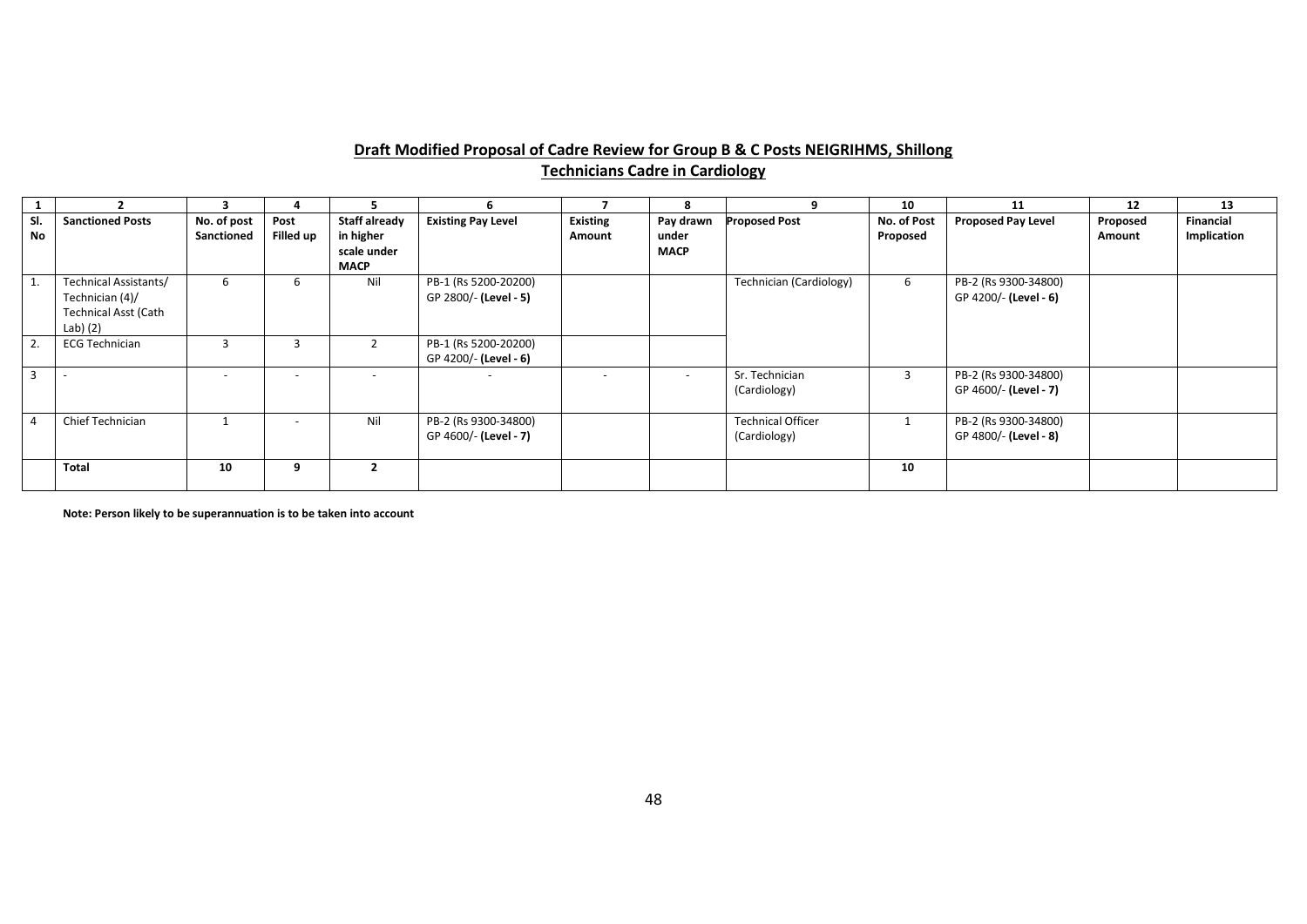# **Draft Modified Proposal of Cadre Review for Group B & C Posts NEIGRIHMS, Shillong Legal Cell**

|           |                         |             |           |               |                           |                 | 8           |                      | 10          | 11                        | 12       | 13               |
|-----------|-------------------------|-------------|-----------|---------------|---------------------------|-----------------|-------------|----------------------|-------------|---------------------------|----------|------------------|
| SI.       | <b>Sanctioned Posts</b> | No. of post | Post      | Staff already | <b>Existing Pay Level</b> | <b>Existing</b> | Pay drawn   | <b>Proposed Post</b> | No. of Post | <b>Proposed Pay Level</b> | Proposed | <b>Financial</b> |
| <b>No</b> |                         | Sanctioned  | Filled up | in higher     |                           | Amount          | under       |                      | Proposed    |                           | Amount   | Implication      |
|           |                         |             |           | scale under   |                           |                 | <b>MACP</b> |                      |             |                           |          |                  |
|           |                         |             |           | <b>MACP</b>   |                           |                 |             |                      |             |                           |          |                  |
|           | Legal Assistant         |             |           | Nil           | PB-2, Rs. 9300-34800/-    |                 |             | Legal Assistant      |             | PB-2, Rs. 9300-34800/-    |          |                  |
|           |                         |             |           |               | GP 4600/- (Level - 7)     |                 |             |                      |             | GP 4600/- (Level - 7)     |          |                  |
|           |                         |             |           |               |                           |                 |             |                      |             |                           |          |                  |
|           | Law Officer             |             |           | Nil           | PB-3, Rs. 15600-39100/-   |                 |             | Law Officer          |             | PB-3, Rs. 15600-39100/-   |          |                  |
|           |                         |             |           |               | GP 5400/- (Level - 9)     |                 |             |                      |             | GP 5400/- (Level - 9)     |          |                  |
|           |                         |             |           |               |                           |                 |             |                      |             |                           |          |                  |
|           | TOTAL                   |             | ▴         |               |                           |                 |             |                      |             |                           |          |                  |
|           |                         |             |           |               |                           |                 |             |                      |             |                           |          |                  |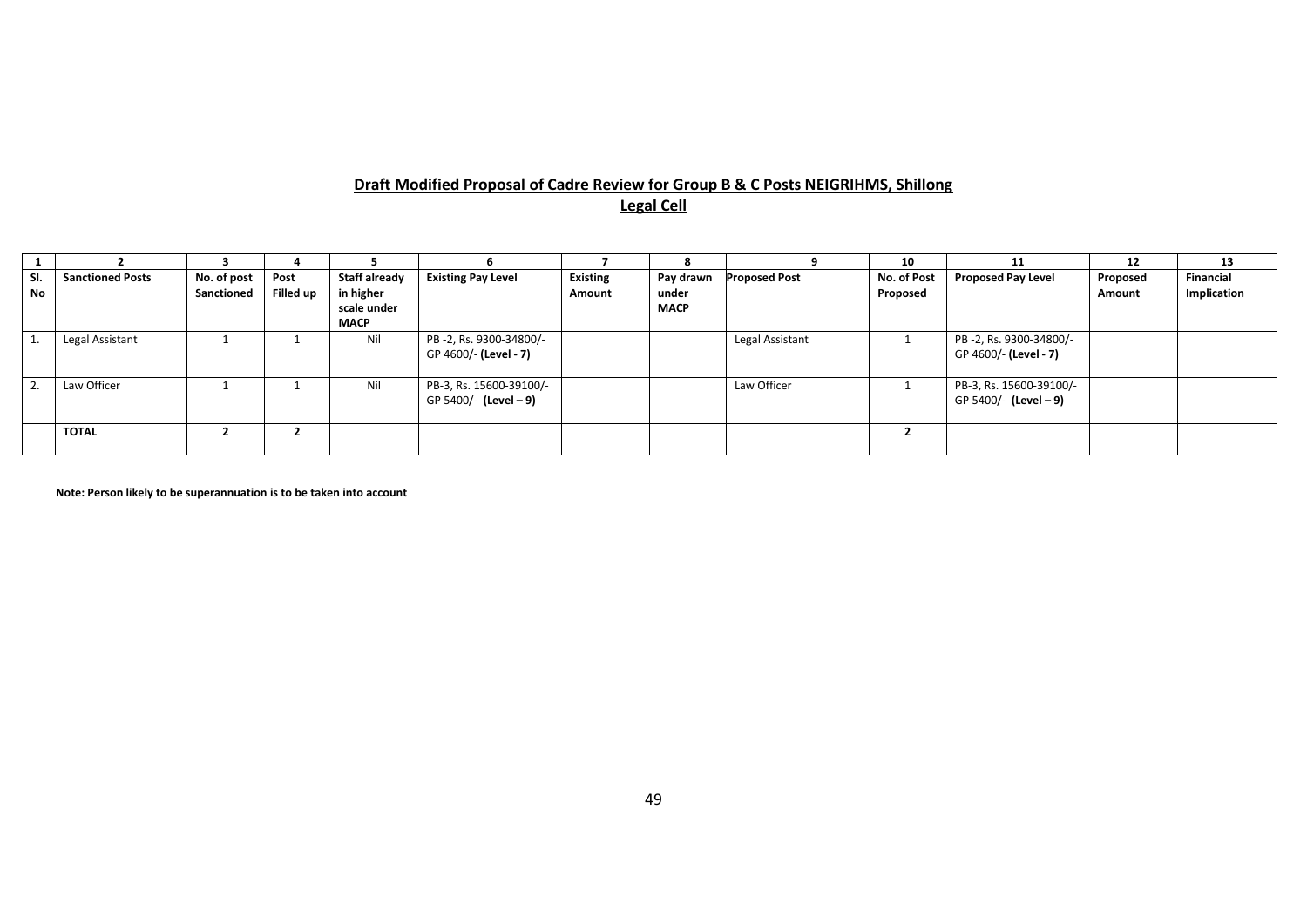# **Draft Modified Proposal of Cadre Review for Group B & C Posts NEIGRIHMS, Shillong Biomedical Engineering Section**

|           |                            |                           |                          |                                                                 |                                              |                           | 8                                 |                                                                                     | 10                      | 11                                              | 12                 | 13                       |
|-----------|----------------------------|---------------------------|--------------------------|-----------------------------------------------------------------|----------------------------------------------|---------------------------|-----------------------------------|-------------------------------------------------------------------------------------|-------------------------|-------------------------------------------------|--------------------|--------------------------|
| SI.<br>No | <b>Sanctioned Posts</b>    | No. of post<br>Sanctioned | Post<br>Filled up        | <b>Staff already</b><br>in higher<br>scale under<br><b>MACP</b> | <b>Existing Pay Level</b>                    | <b>Existing</b><br>Amount | Pay drawn<br>under<br><b>MACP</b> | <b>Proposed Post</b>                                                                | No. of Post<br>Proposed | <b>Proposed Pay Level</b>                       | Proposed<br>Amount | Financial<br>Implication |
|           | <b>Biomedical Engineer</b> |                           |                          | Nil                                                             | (Level 10)                                   |                           |                                   | <b>Biomedical Engineer</b><br>(Level 10)                                            |                         | PB-3 (Rs 15600-39100)<br>GP 5400/- (Level - 10) |                    |                          |
| 2.        |                            |                           | $\overline{\phantom{a}}$ |                                                                 |                                              |                           | $\sim$                            | Sr. Biomedical Engineer<br>/Executive Engineer<br>(Biomedical)/Hospital<br>Engineer |                         | PB-3 (Rs 15600-39100)<br>GP 5400/- (Level - 10) |                    |                          |
| 3         | <b>Hoover Operator</b>     | 10                        | 10                       | Nil                                                             | PB-I (Rs. 5200-20200)<br>GP-2800/- (Level-5) |                           |                                   | Junior Engineer Gr-II<br>(Biomedical)                                               | 5                       | PB-I (Rs. 5200-20200)<br>GP-2800/- (Level-5)    |                    |                          |
| 4.        |                            |                           | $\overline{\phantom{a}}$ |                                                                 |                                              |                           |                                   | Junior Engineer Gr-I<br>(Biomedical)                                                | 3                       | PB-2, Rs. 9300-34800/-<br>GP 4200/- (Level - 6) |                    |                          |
| 5         |                            | $\overline{\phantom{m}}$  | $\overline{\phantom{a}}$ | $\overline{\phantom{0}}$                                        |                                              |                           | $\sim$                            | Asst. Engineer                                                                      |                         | PB-2, Rs. 9300-34800/-<br>GP 4800/- (Level - 8) |                    |                          |
|           | <b>TOTAL</b>               | 11                        | 11                       |                                                                 |                                              |                           |                                   |                                                                                     | 11                      |                                                 |                    |                          |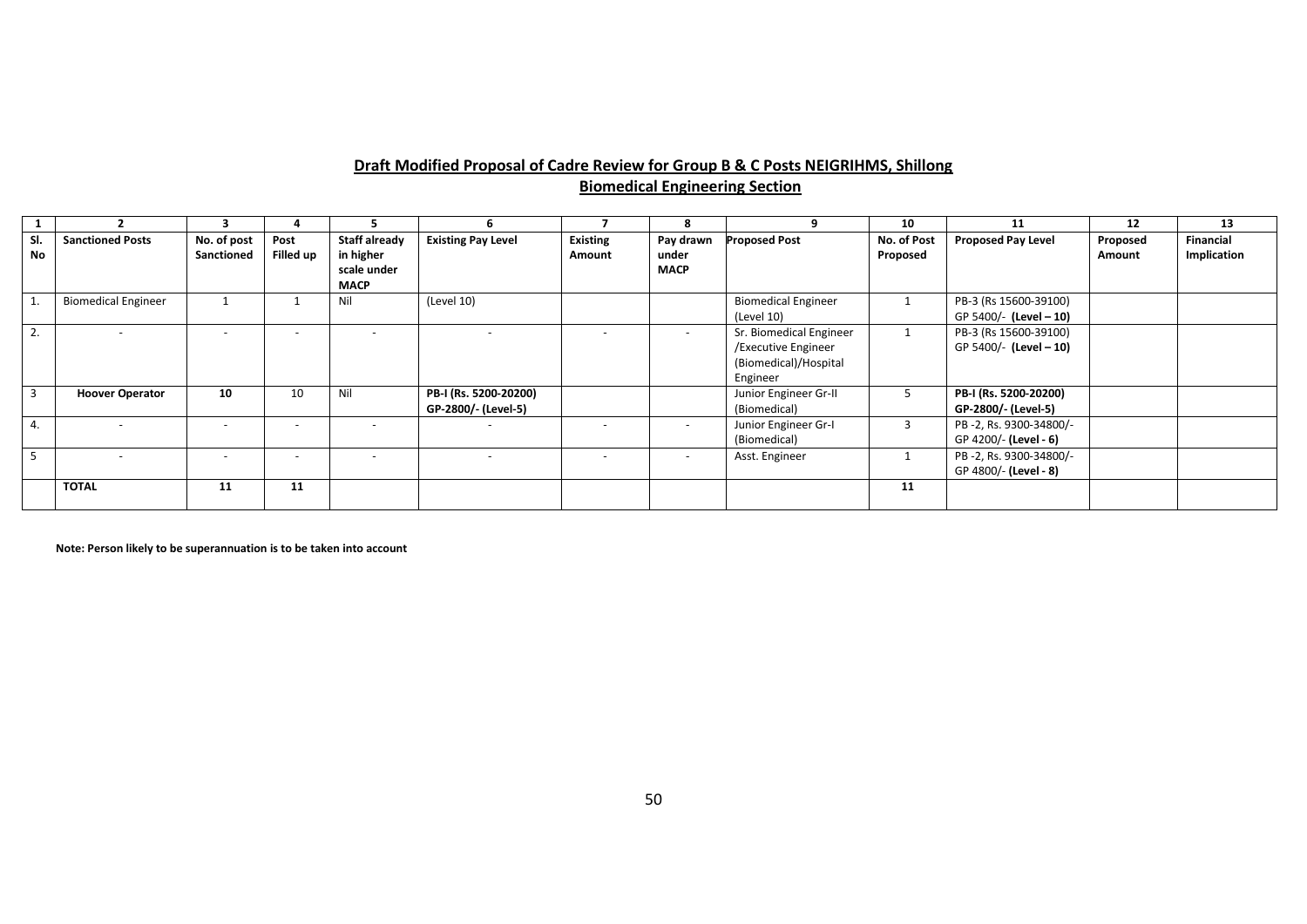# **Draft Modified Proposal of Cadre Review for Group B & C Posts NEIGRIHMS, Shillong Curator of Museum**

|                |                          |                           |                          |                                                                 |                                                |                           |                                   |                             | 10                      | 11                                              | 12                 | 13                       |
|----------------|--------------------------|---------------------------|--------------------------|-----------------------------------------------------------------|------------------------------------------------|---------------------------|-----------------------------------|-----------------------------|-------------------------|-------------------------------------------------|--------------------|--------------------------|
| SI.<br>No      | <b>Sanctioned Posts</b>  | No. of post<br>Sanctioned | Post<br>Filled up        | <b>Staff already</b><br>in higher<br>scale under<br><b>MACP</b> | <b>Existing Pay Level</b>                      | <b>Existing</b><br>Amount | Pay drawn<br>under<br><b>MACP</b> | <b>Proposed Post</b>        | No. of Post<br>Proposed | <b>Proposed Pay Level</b>                       | Proposed<br>Amount | Financial<br>Implication |
|                | <b>Curator of Museum</b> |                           |                          | Nil                                                             | PB-2 (Rs. 9300-34800)<br>GP 4600/- (Level - 7) |                           |                                   | <b>Curator of Museum</b>    |                         | PB-2 (Rs. 9300-34800)<br>GP 4600/- (Level - 7)  |                    |                          |
| $\overline{2}$ |                          |                           | $\overline{\phantom{0}}$ |                                                                 |                                                |                           | $\overline{\phantom{0}}$          | Senior Curator of<br>Museum |                         | PB-3 (Rs 15600-39100)<br>GP 5400/- (Level - 10) |                    |                          |
| $\overline{3}$ |                          | $\overline{\phantom{0}}$  | $\overline{\phantom{a}}$ | $\overline{\phantom{0}}$                                        | $\overline{\phantom{a}}$                       |                           | $\overline{\phantom{a}}$          | Museum Technical<br>Officer |                         | PB-3 (Rs 15600-39100)<br>GP 6600/- (Level - 11) |                    |                          |
|                | <b>Total</b>             |                           | $\overline{2}$           |                                                                 |                                                |                           |                                   |                             | з                       |                                                 |                    |                          |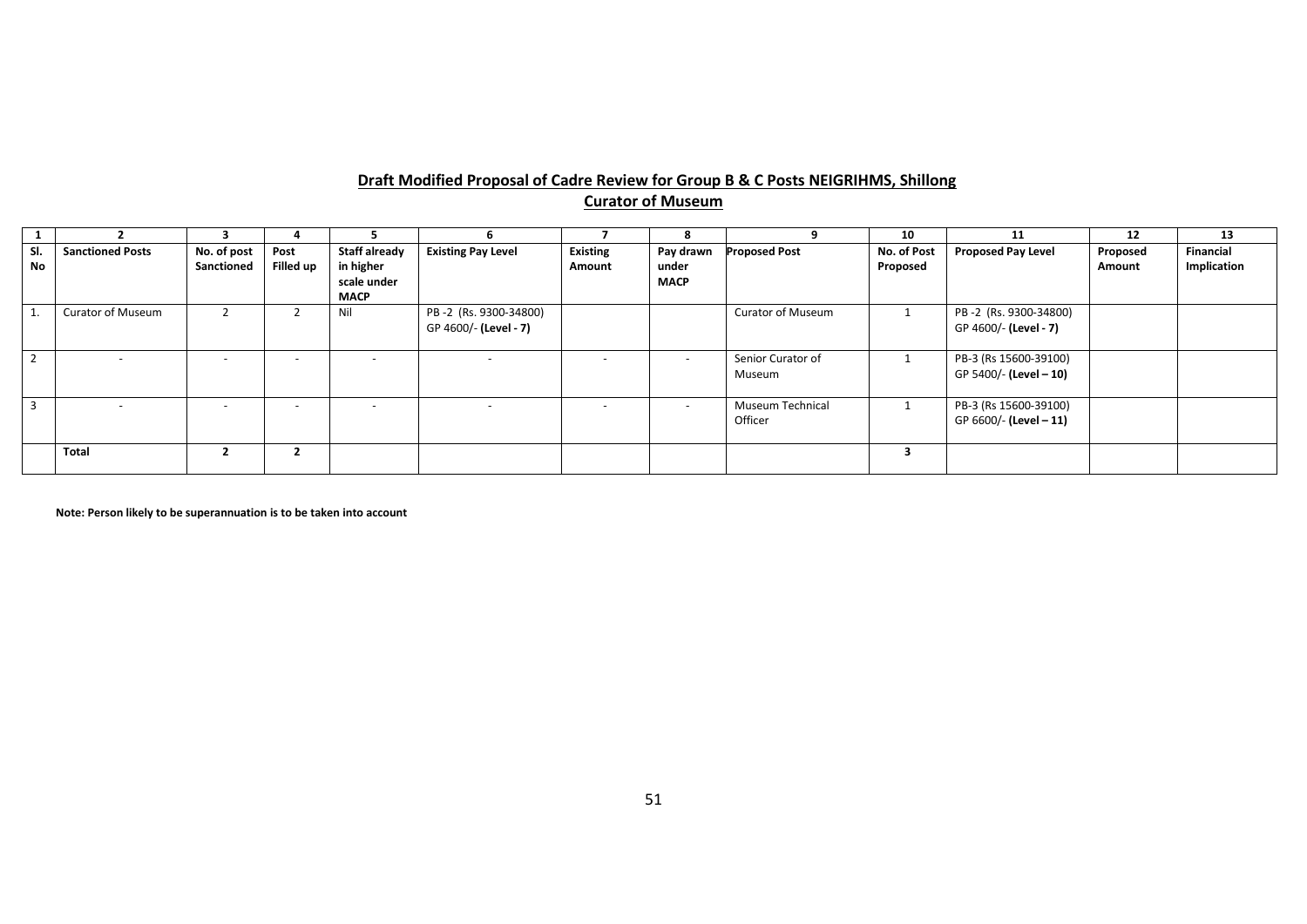#### **Draft Modified Proposal of Cadre Review for Group B & C Posts NEIGRIHMS, Shillong Boiler Room Operator**

|                  |                         |                           |                          |                                                          |                                                |                           |                                   |                             | 10                      | 11                                             | ΨŁ                 | 13                       |
|------------------|-------------------------|---------------------------|--------------------------|----------------------------------------------------------|------------------------------------------------|---------------------------|-----------------------------------|-----------------------------|-------------------------|------------------------------------------------|--------------------|--------------------------|
| SI.<br><b>No</b> | <b>Sanctioned Posts</b> | No. of post<br>Sanctioned | Post<br><b>Filled up</b> | Staff already<br>in higher<br>scale under<br><b>MACP</b> | <b>Existing Pay Level</b>                      | <b>Existing</b><br>Amount | Pay drawn<br>under<br><b>MACP</b> | Proposed Post               | No. of Post<br>Proposed | <b>Proposed Pay Level</b>                      | Proposed<br>Amount | Financial<br>Implication |
|                  | Boiler Room Operator    |                           |                          | Nil                                                      | PB-1 (Rs. 5200-20200)<br>GP 2400/- (Level - 4) |                           |                                   | <b>Boiler Room Operator</b> |                         | PB-1 (Rs. 5200-20200)<br>GP 2800/- (Level - 5) |                    |                          |
|                  | Total                   |                           |                          |                                                          |                                                |                           |                                   |                             |                         |                                                |                    |                          |